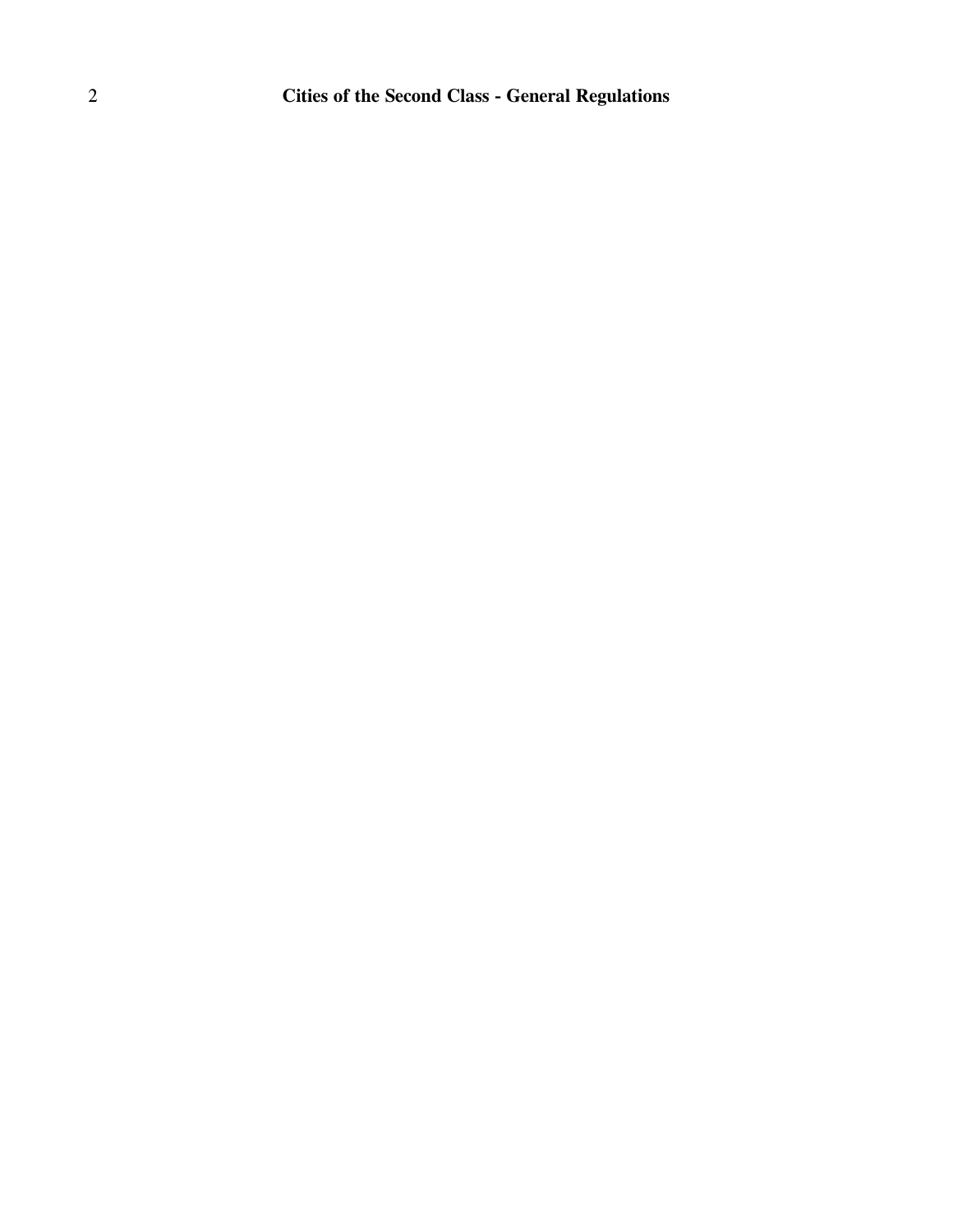### **CHAPTER 90: LEISURE AND RECREATION**

#### Section

### *Parks and Recreational Facilities*

- 90.01 Operation and funding
- 90.02 Injury to property

#### *Library*

- 90.15 Funding
- 90.16 Library Board; general powers and duties
- 90.17 Grounds and building
- 90.18 Sale and conveyance of real estate
- 90.19 Mortgages; release or renewal
- 90.20 Cost of use
- 90.21 Discrimination prohibited
- 90.22 Annual report
- 90.23 Penalties; recovery; disposition
- 90.24 Donations
- 90.25 Improper book removal

### *PARKS AND RECREATIONAL FACILITIES*

### **§ 90.01 OPERATION AND FUNDING.**

(A) If the city has already acquired or hereafter acquires land for park purposes or recreational facilities or has already built or hereafter builds swimming pools, recreational facilities, or dams, the Mayor and City Council may each year make and levy a tax upon the taxable value of all the taxable property in the city. The levy shall be collected and put into the city treasury and shall constitute the park and recreation fund of the city. The funds so levied and collected shall be used for amusements, for laying out, improving, and beautifying such parks, for maintaining, improving, managing, and beautifying such swimming pools, recreational facilities, or dams, and for the payment of salaries and wages of persons employed in the performance of such labor. (Neb. RS 17-951)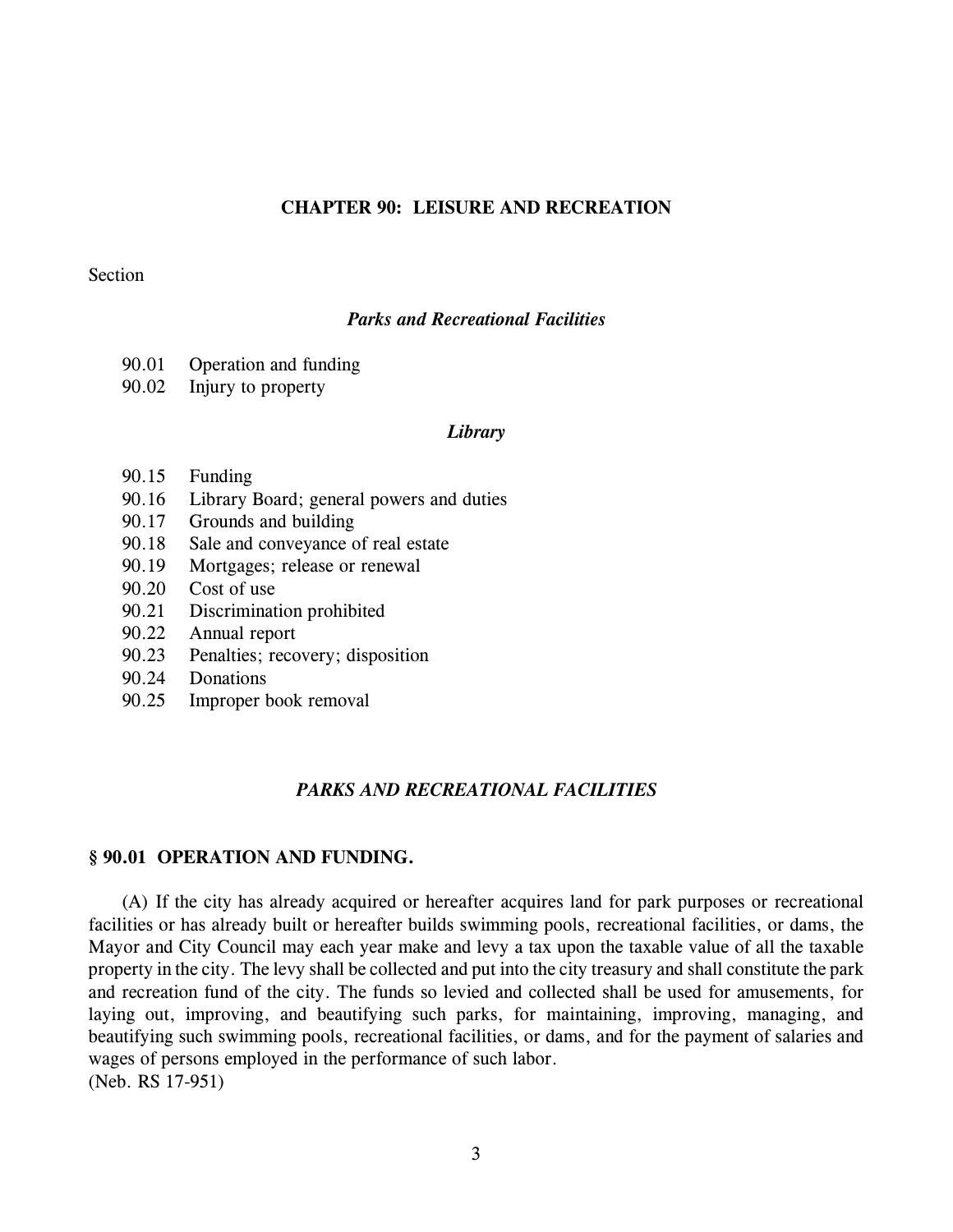(B) If the Mayor and City Council create a Board of Park Commissioners or Board of Park and Recreation Commissioners, when such Board has been appointed and qualified, all accounts against the park fund or park and recreation fund shall be audited by the Board, and warrants against the fund shall be drawn by the Chairperson of the Board, and warrants so drawn shall be paid by the City Treasurer out of the fund.

(Neb. RS 17-952)

(C) (1) Whether the title to real estate for parks, public grounds, swimming pools, or dams, either for recreational or conservational purposes, shall be acquired by gift, devise, or purchase as provided in Neb. RS 17-948, the jurisdiction of the City Council or Park Board shall at once be extended over such real estate; and the City Council or Park Board shall have power to enact bylaws, rules or ordinances for the protection and preservation of any real estate acquired, and to provide rules and regulations for the closing of the park or swimming pool, in whole or in part, to the general public, and charge admission thereto during such closing, either by the city or by any person, persons, or corporation leasing same. They may provide suitable penalties for the violation of such bylaws, rules, or ordinances; and the police power of the city shall be at once extended over the same. (Neb. RS 17-949)

(2) The Park Board shall not enter into a contract of any nature that involves an expenditure of funds, except for ordinary operating expenses, unless the contract has been approved by resolution of the majority of the members of the City Council prior to the contractual agreement. *Statutory reference:*

# *Levy limits, see Neb. RS 77-3442 Parks and recreational facilities generally, see Neb. RS 17-948 through 17-952*

#### **§ 90.02 INJURY TO PROPERTY.**

It shall be unlawful for any person to maliciously or willfully cut down, injure, or destroy any tree, plant, or shrub in any city park or recreational facility. It shall be unlawful for any person to injure or destroy any sodded or planted area or injure or destroy any building, structure, equipment, fence, bench, table, or any other property of any city park or recreational area. No person shall commit any waste on or litter the city parks or other public grounds.

# Penalty, see § 10.99

# *Statutory reference:*

*Littering of public and private property, see Neb. RS 28-523*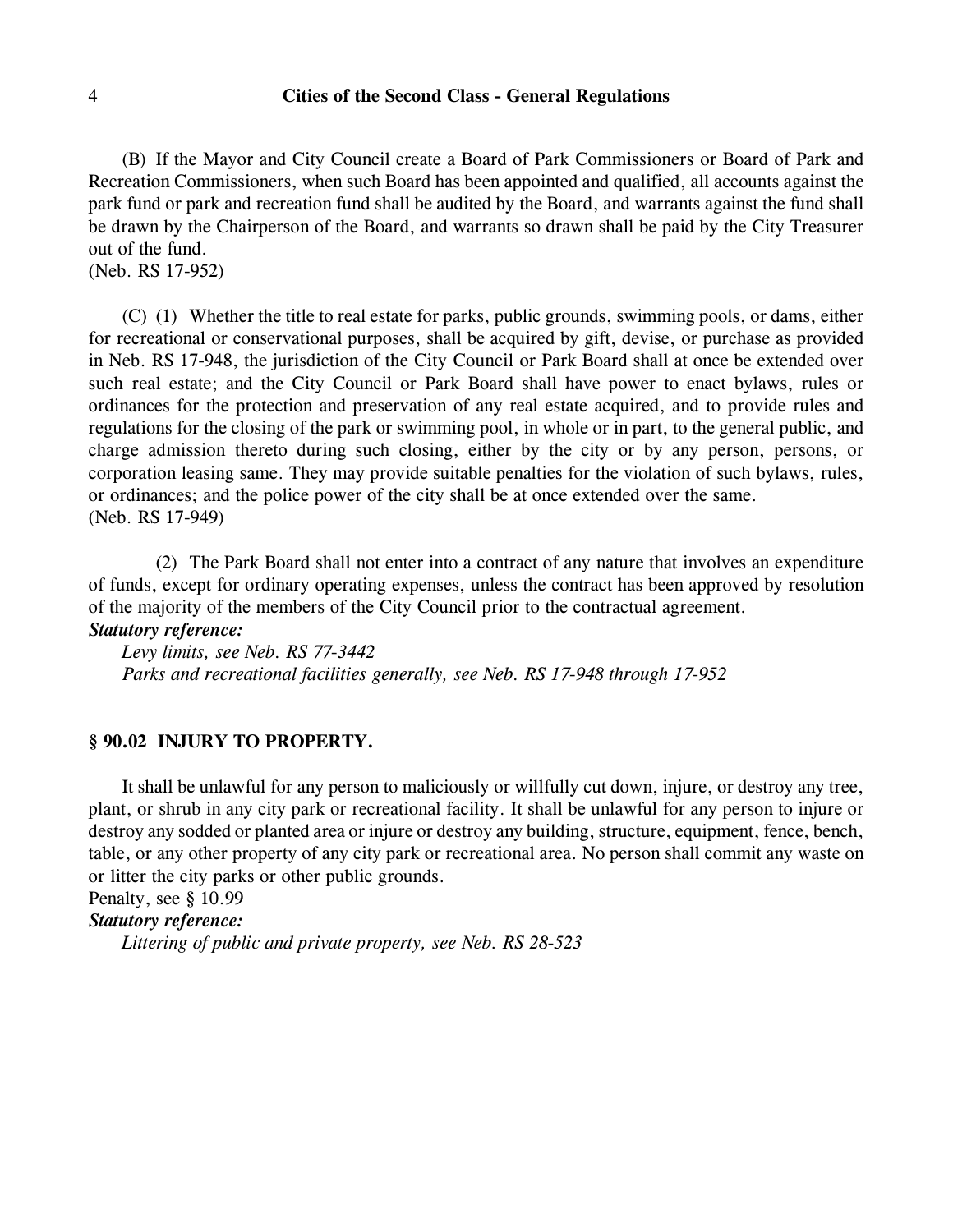#### *LIBRARY*

#### **§ 90.15 FUNDING.**

(A) (1) If the City Council has established a public library free of charge for the use of the inhabitants of the city or contracted for the use of a public library already established, the Council may levy a tax of not more than \$0.105 on each \$100 upon the taxable value of all the taxable property in the city annually to be levied and collected in like manner as other taxes in the city. The levy shall be subject to Neb. RS 77-3442 and 77-3443. The amount collected from such levy shall be known as the library fund.

(Neb. RS 51-201)

(2) The fund shall also include all gifts, grants, deeds of conveyance, bequests, or other valuable income-producing property and real estate from any source for the purpose of endowing the public library.

(B) All taxes levied or collected and all funds donated or in any way acquired for the erection, maintenance, or support of the public library shall be kept for the use of the library separate and apart from all other funds of the city, shall be drawn upon and paid out by the City Treasurer upon vouchers signed by the president of the Library Board and authenticated by the secretary of the Board, and shall not be used or disbursed for any other purpose or in any other manner. The city may establish a public library sinking fund for major capital expenditures.

(Neb. RS 51-209)

(C) Any money collected by the library shall be turned over at least monthly by the Librarian to the City Treasurer along with a report of the sources of the revenue.

#### **§ 90.16 LIBRARY BOARD; GENERAL POWERS AND DUTIES.**

(A) The Library Board shall have the power to make and adopt such bylaws, rules, and regulations for its own guidance and for the government of the library and reading room as it may deem expedient, not inconsistent with Neb. RS 51-201 through 51-219. (Neb. RS 51-205)

(B) The Library Board shall have exclusive control of expenditures, of all money collected or donated to the credit of the library fund, of the renting and construction of any library building, and the supervision, care, and custody of the grounds, rooms, or buildings constructed, leased, or set apart for that purpose.

(Neb. RS 51-207)

(C) The Library Board may erect, lease, or occupy an appropriate building for the use of such a library, and appoint a suitable librarian and assistants, fix the compensation of such appointees, and remove such appointees at the pleasure of the Board. The governing body of the city shall approve any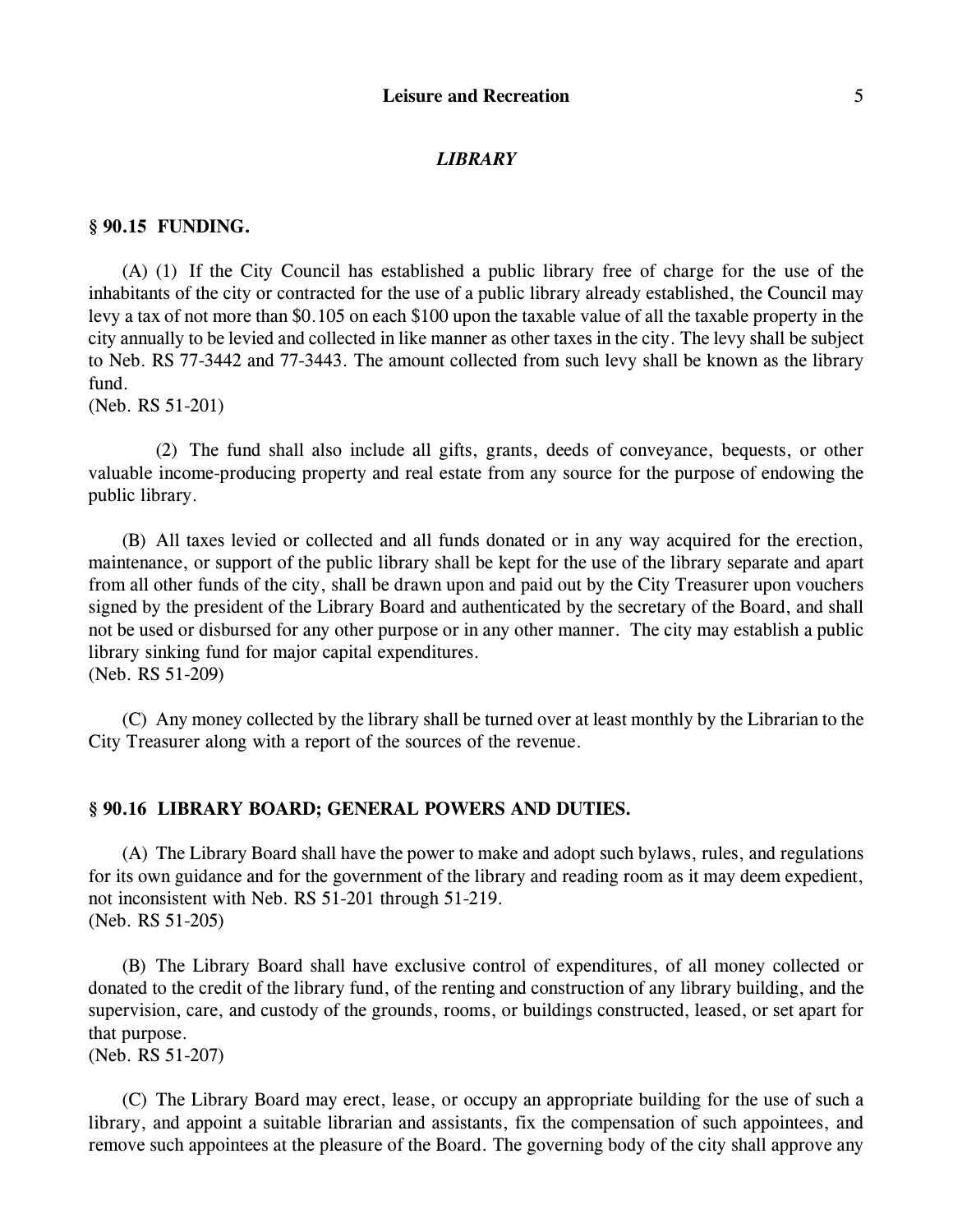personnel administrative or compensation policy or procedure before implementation of such policy or procedure by the Library Board.

(D) The Library Board may establish rules and regulations for the government of the library as may be deemed necessary for its preservation and to maintain its usefulness and efficiency. The Library Board may fix and impose, by general rules, penalties and forfeitures for trespasses upon or injury to the library grounds, rooms, books, or other property, for failure to return any book, or for violation of any bylaw, rule, or regulation. The Board shall have and exercise such power as may be necessary to carry out the spirit and intent of Neb. RS 51-201 through 51-219 in establishing and maintaining the library and reading room.

(Neb. RS 51-211)

### **§ 90.17 GROUNDS AND BUILDING.**

The Library Board may purchase or lease grounds, exercise the power of eminent domain, and condemn real estate for the purpose of securing a site for a library building. The procedure to condemn property shall be exercised in the manner set forth in Neb. RS 76-704 through 76-724. (Neb. RS 51-210)

#### **§ 90.18 SALE AND CONVEYANCE OF REAL ESTATE.**

(A) The Library Board may, by resolution, direct the sale and conveyance of any real estate owned by the Board or by the public library, which is not used for library purposes, or of any real estate so donated or devised to the Board or to the library upon such terms as the Board may deem best.

(B) Before any such sale is made the Library Board shall advertise the sale once each week for 3 consecutive weeks in a legal newspaper published or, if none is published, of general circulation in the city. The notice shall set out the time, place, terms, manner of sale, legal description of such real estate, and the right to reject any and all bids. If the bid or bids have not been rejected, then the real estate shall be sold to the highest bidder for cash, and the Chairperson of the Library Board, upon resolution of the Library Board directing him or her so to do, shall convey the real estate to the purchaser of such real estate upon his or her payment of his or her bid. If within 30 days after the third publication of the notice a remonstrance against the sale is signed by 30% of the registered voters of the city voting at the last regular city election and is filed with the City Council, the property shall not then, nor within 1 year thereafter, be sold. If the date for filing the remonstrance falls upon a Saturday, Sunday, or legal holiday, the signatures shall be collected within the 30-day period, but the filing shall be considered timely if filed or postmarked on or before the next business day. (Neb. RS 51-216)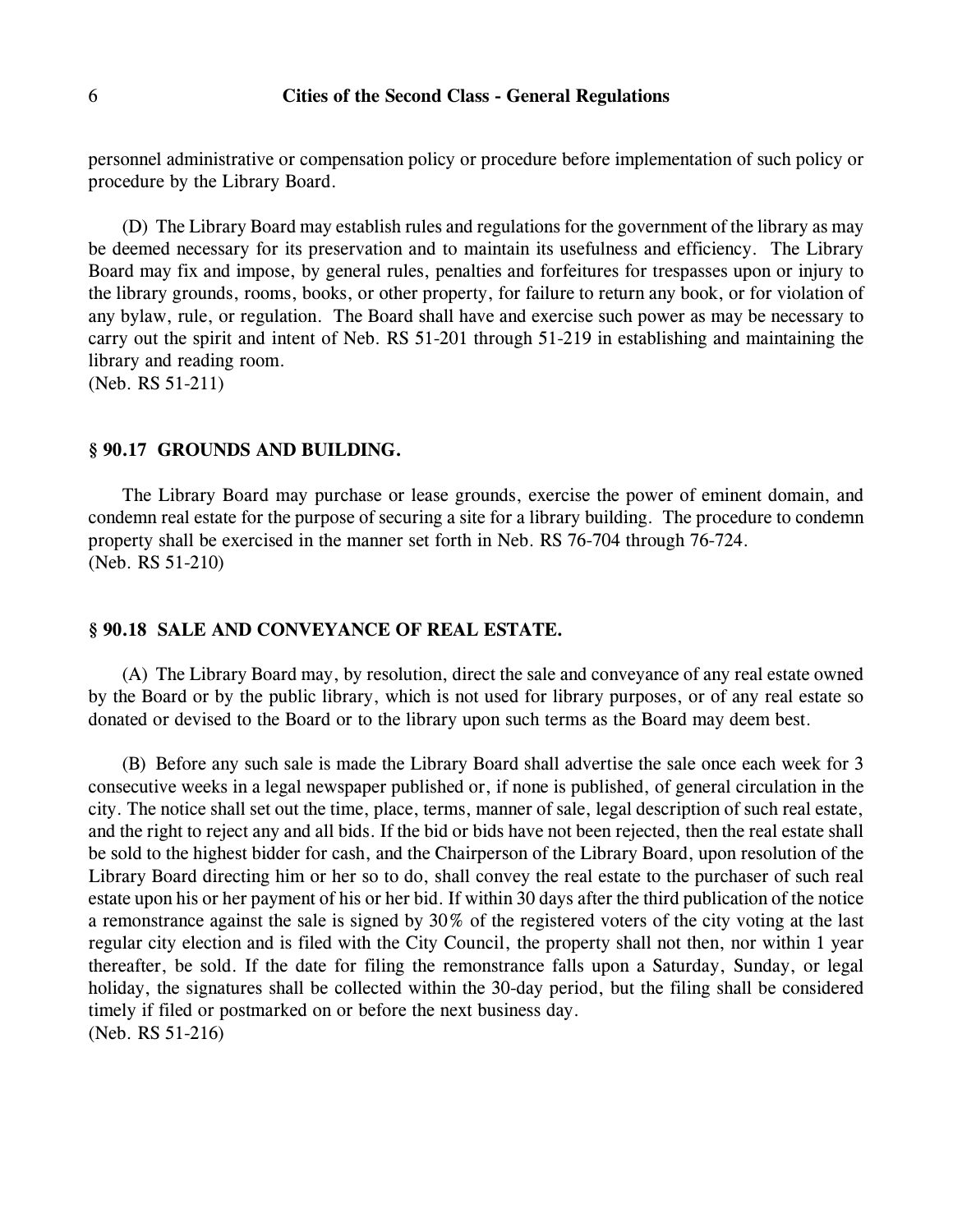# **§ 90.19 MORTGAGES; RELEASE OR RENEWAL.**

The president of the Library Board shall have the powerto release, upon full payment, any mortgage constituting a credit to the library fund and standing in the name of the Library Board. The signature of the president on any such release shall be authenticated by the secretary of the Board. The president and secretary in like manner, upon resolution duly passed and adopted by the Board, may renew any such mortgage.

(Neb. RS 51-206)

# **§ 90.20 COST OF USE.**

(A) Except as provided in division (B) of this section, the library and reading room shall be free of charge for the use of the inhabitants of the city, subject always to such reasonable regulations as the Library Board may adopt to render the library of the greatest use to the inhabitants. The Library Board may exclude from the use of the library and reading rooms any person who willfully violates or refuses to comply with rules and regulations established for the government thereof. (Neb. RS 51-212)

(B) The public library shall make its basic services available without charge to all residents of the city. The Board may fix and impose reasonable fees, not to exceed the library's actual cost, for nonbasic services.

(Neb. RS 51-211)

(C) For the purpose of this section, the following definitions shall apply unless the context clearly indicates or requires a different meaning.

*BASIC SERVICES.* Include, but are not limited to, free loan of circulating print and nonprint materials from the local collection and general reference and information services.

*NONBASIC SERVICES.* Include, but are not limited to, use of:

- (a) Photocopying equipment;
- (b) Telephones, facsimile equipment, and other telecommunications equipment;
- (c) Media equipment;
- (d) Personal computers; and

(e) Videocassette recording and playing equipment.

(Neb. RS 51-201.01)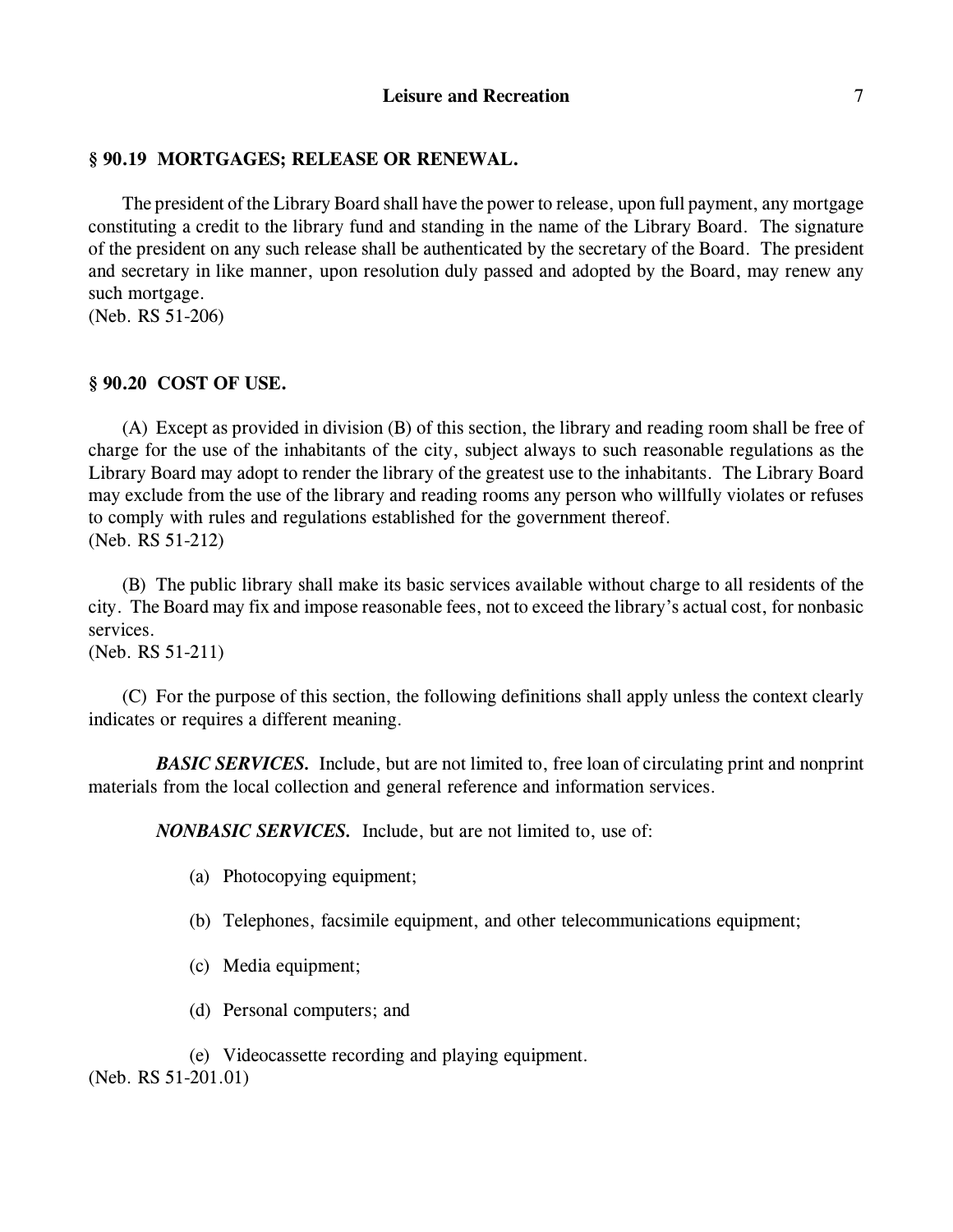#### **§ 90.21 DISCRIMINATION PROHIBITED.**

No library service shall be denied to any person because of race, sex, religion, age, color, national origin, ancestry, physical handicap, or marital status. (Neb. RS 51-211)

### **§ 90.22 ANNUAL REPORT.**

The Library Board shall, on or before the second Monday in February in each year, make a report to the City Council of the condition of its trust on the last day of the prior fiscal year. The report shall show all money received and credited or expended; the number of materials held, including books, video and audio materials, software programs, and materials in other formats; the number of periodical subscriptions on record, including newspapers; the number of materials added and the number withdrawn from the collection during the year; the number of materials circulated during the year; and other statistics, information, and suggestions as the Library Board may deem of general interest or as the City Council may require. The report shall be verified by affidavit of the president and secretary of the Library Board.

(Neb. RS 51-213)

### **§ 90.23 PENALTIES; RECOVERY; DISPOSITION.**

Penalties imposed or accruing by any bylaw or regulation of the Library Board and any court costs and attorney's fees may be recovered in a civil action before any court having jurisdiction, such action to be instituted in the name of the Library Board. Money, other than any court costs and attorney's fees, collected in such actions shall be placed in the treasury of the city to the credit of the library fund. Attorney's fees collected pursuant to this section shall be placed in the treasury of the city and credited to the budget of the City Attorney's office.

(Neb. RS 51-214)

#### **§ 90.24 DONATIONS.**

Any person may make donation of money, lands, or other property for the benefit of the public library. The title to property so donated may be made to and shall vest in the Library Board and their successors in office, and the Board shall thereby become the owners thereof in trust to the uses of the public library.

(Neb. RS 51-215)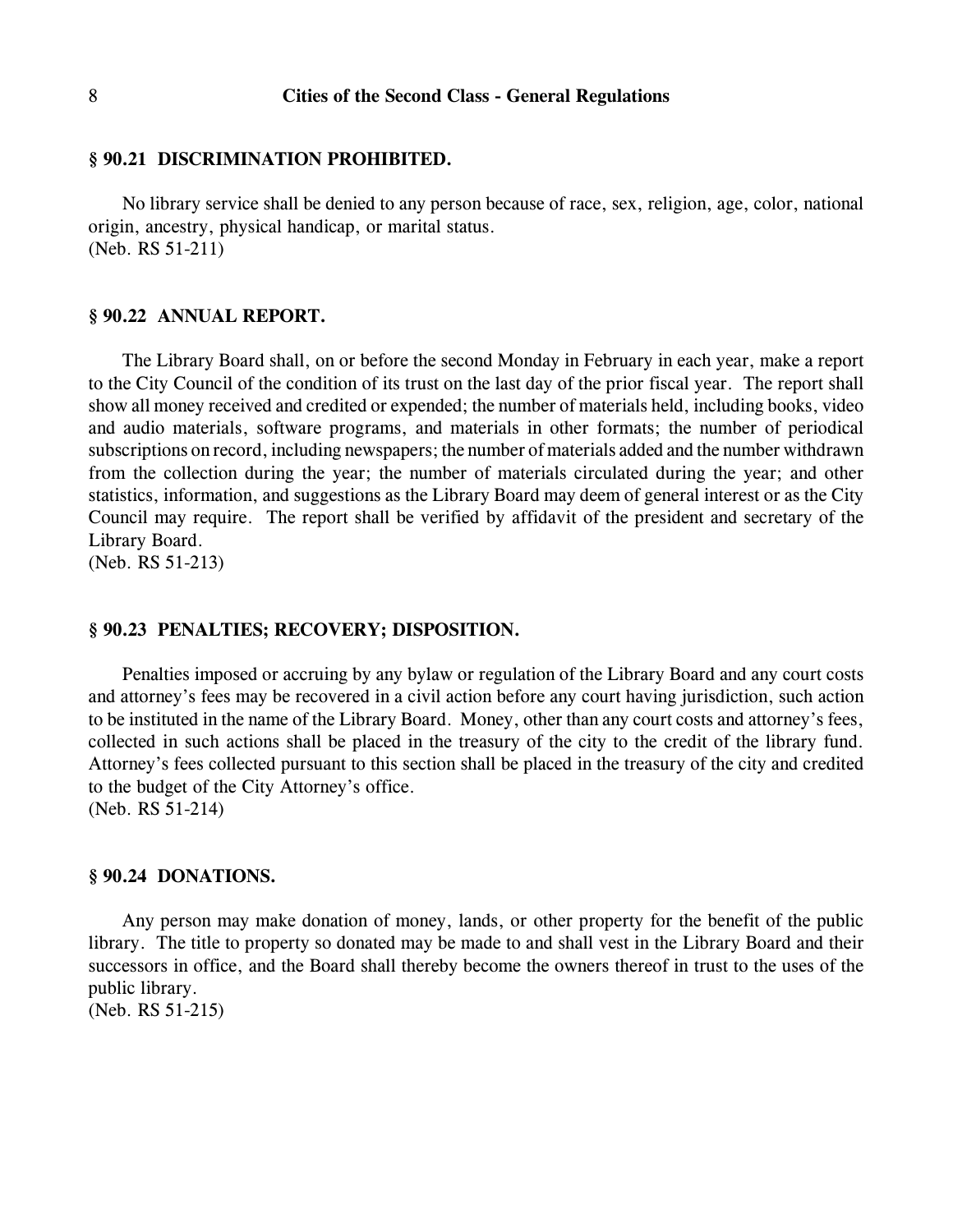# **§ 90.25 IMPROPER BOOK REMOVAL.**

It shall be unlawful for any person not authorized by the regulations made by the Library Board to take a book from the public library without the consent of the Librarian or an authorized employee of the library. Any person removing a book from the library without properly checking it out shall be deemed to be guilty of an offense.

Penalty, see § 10.99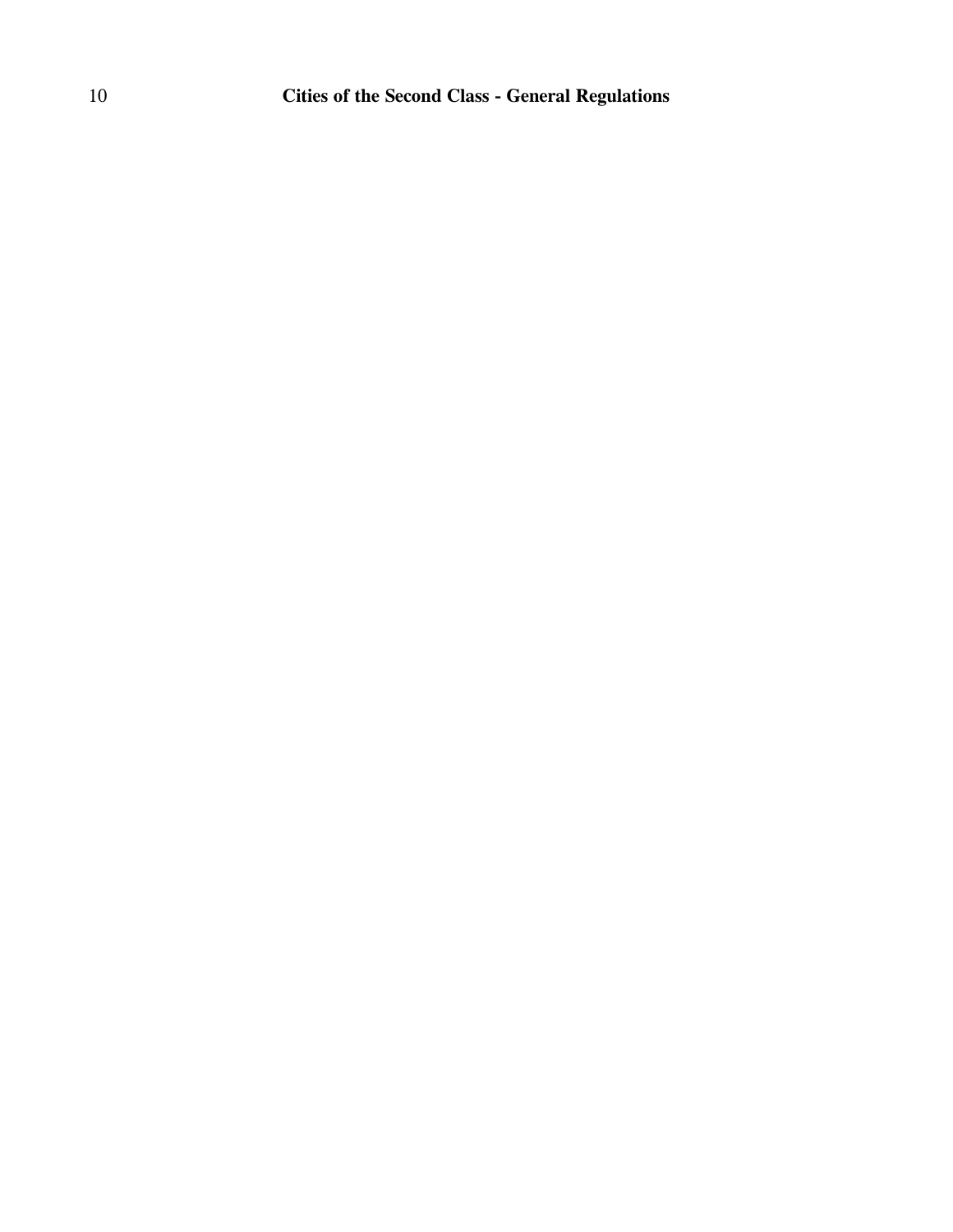### **CHAPTER 91: HEALTH AND SAFETY**

# Section

### *General Provisions*

- 91.01 Health regulations
- 91.02 Enforcement official
- 91.03 County Board of Health

### *Nuisances*

- 91.20 Definition
- 91.21 Abatement procedure
- 91.22 Adjoining land owners; intervention before trial
- 91.23 Dead or diseased trees
- 91.24 Weeds; litter; stagnant water
- 91.25 Garbage and refuse

### *Fire Prevention*

91.30 Open burning ban; waiver

# *GENERAL PROVISIONS*

# **§ 91.01 HEALTH REGULATIONS.**

For the purpose of promoting the health and safety of the residents of the city, the Board of Health shall, from time to time, adopt such rules and regulations relative thereto and shall make such inspections, prescribe such penalties, and make such reports as may be necessary toward that purpose. *Statutory reference:*

*Authority to regulate, see Neb. RS 17-121*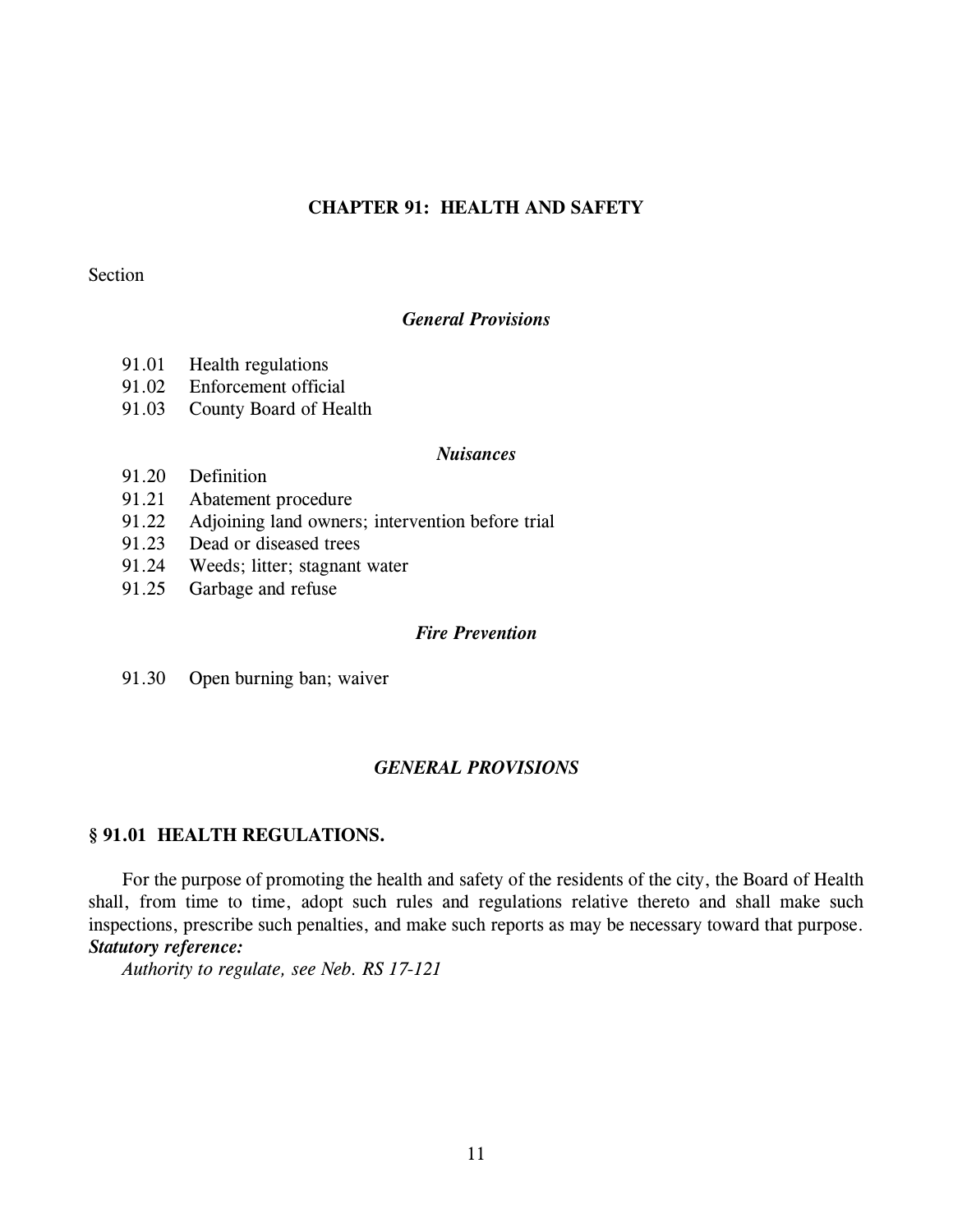#### **§ 91.02 ENFORCEMENT OFFICIAL.**

The Police Chief or other official designated by the City Council, as the quarantine officer, shall be the chief health officer of the city. It shall be his or her duty to notify the City Council and the Board of Health of health nuisances within the city and its zoning jurisdiction.

### *Statutory reference:*

*Quarantine officer, see Neb. RS 17-121*

### **§ 91.03 COUNTY BOARD OF HEALTH.**

It shall be the duty of the Board of Health to work closely with the County Health Board in protecting the health and welfare of the residents of the city.

#### *NUISANCES*

### **§ 91.20 DEFINITION.**

(A) *General definition.* For the purpose of this subchapter, the following definitions shall apply unless the context clearly indicates or requires a different meaning.

*NUISANCE.* Consists in doing any unlawful act, or omitting to perform a duty, or suffering or permitting any condition or thing to be or exist, which act, omission, condition or thing either:

(a) Injures or endangers the comfort, repose, health, or safety of others;

- (b) Offends decency;
- (c) Is offensive to the senses;

(d) Unlawfully interferes with, obstructs, tends to obstruct, or renders dangerous for passage any stream, public park, parkway, square, street, or highway in the city;

(e) In any way renders other persons insecure in life or the use of property; or

(f) Essentially interferes with the comfortable enjoyment of life and property, or tends to depreciate the value of the property of others.

(B) *Specific definition.* The maintaining, using, placing, depositing, leaving, or permitting of any of the following specific acts, omissions, places, conditions, and things are hereby declared to be *NUISANCES*: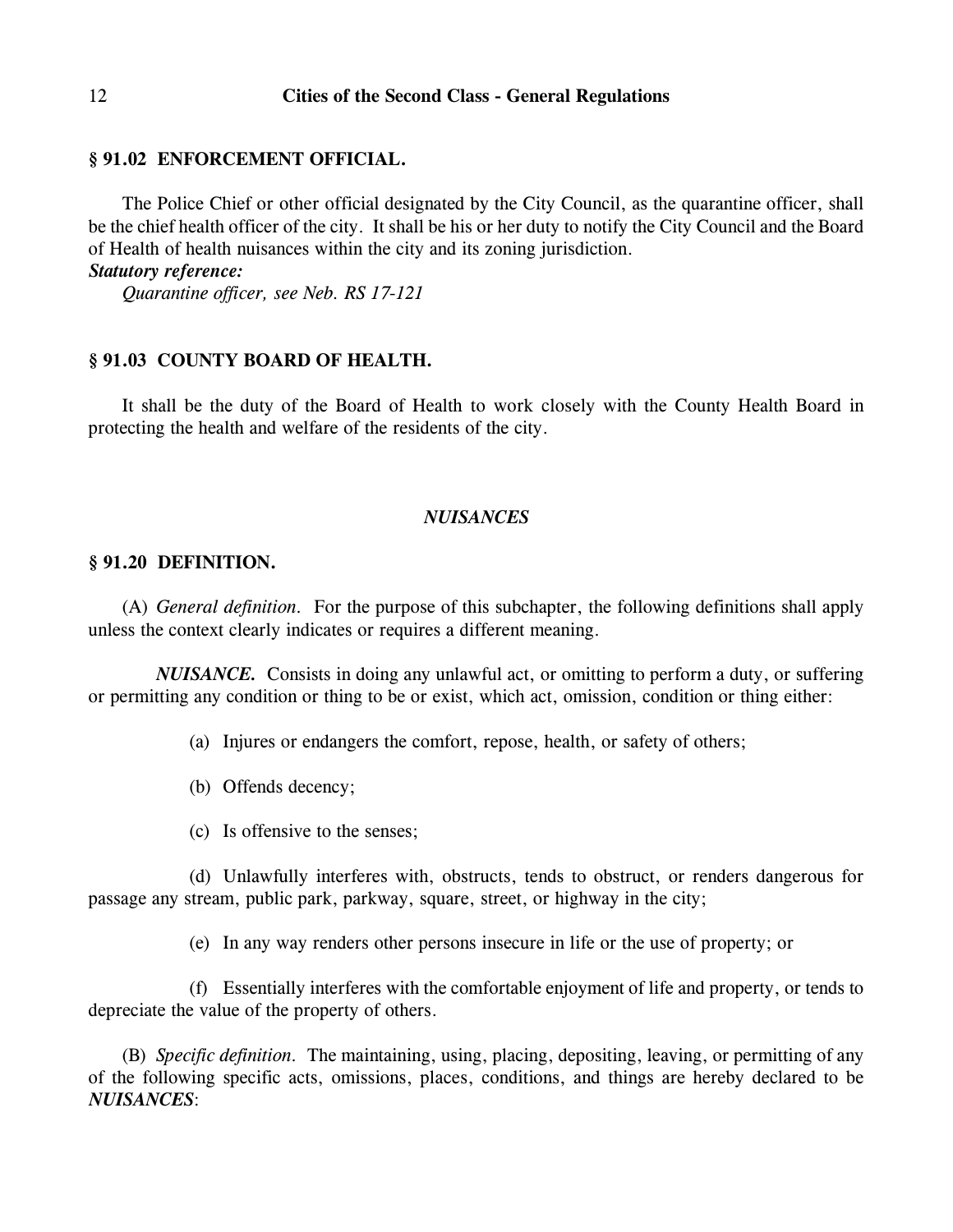# **Health and Safety** 13

(1) Any odorous, putrid, unsound, or unwholesome grain, meat, hides, skins, feathers, vegetable matter, or the whole or any part of any dead animal, fish, or fowl;

(2) Privies, vaults, cesspools, dumps, pits, or like places which are not securely protected from flies or rats, or which are foul or malodorous;

(3) Filthy, littered, or trash-covered cellars, houseyards, barnyards, stableyards, factory yards, mill yards, vacant areas in rear of stores, granaries, vacant lots, houses, buildings, or premises;

(4) Animal manure in any quantity which is not securely protected from flies and the elements, or which is kept or handled in violation of any ordinance of the city;

(5) Liquid household waste, human excreta, garbage, butcher's trimmings and offal, parts of fish, or any waste vegetable or animal matter in any quantity; provided, that nothing herein contained shall prevent the temporary retention of waste in receptacles in a manner provided by the health officer of the city, nor the dumping of non-putrefying waste in a place and manner approved by the health officer;

(6) Tin cans, bottles, glass, cans, ashes, small pieces of scrap iron, wire metal articles, bric-abrac, broken stone or cement, broken crockery, broken glass, broken plaster, and all trash or abandoned material, unless the same be kept in covered bins or galvanized iron receptacles;

(7) Trash, litter, rags, accumulations of barrels, boxes, crates, packing crates, mattresses, bedding, excelsior, packing hay, straw, or other packing material, lumber not neatly piled, scrap iron, tin, or other metal not neatly piled, old automobiles or parts thereof, or any other waste materials when any of the articles or materials create a condition in which flies or rats may breed or multiply, or which may be a fire danger, or which are so unsightly as to depreciate property values in the vicinity thereof;

(8) Any unsightly building, billboard, or other structure, or any old, abandoned, or partially destroyed building or structure or any building or structure commenced and left unfinished, which buildings, billboards, or other structures are either a fire hazard, a menace to the public health or safety, or are so unsightly as to depreciate the value of property in the vicinity thereof;

(9) All places used or maintained as junk yards, or dumping grounds, or for the wrecking and disassembling of automobiles, trucks, tractors, or machinery of any kind, or for the storing or leaving of worn-out, wrecked, or abandoned automobiles, trucks, tractors, or machinery of any kind, or of any of the parts thereof, or for the storing or leaving of any machinery or equipment used by contractors or builders or by other persons, which places are kept or maintained so as to essentially interfere with the comfortable enjoyment of life or property by others, or which are so unsightly as to tend to depreciate property values in the vicinity thereof;

(10) Stagnant water permitted or maintained on any lot or piece of ground;

(11) Stockyards, granaries, mills, pig pens, cattle pens, chicken pens, or any other place, building, or enclosure, in which animals or fowl of any kind are confined or on which is stored tankage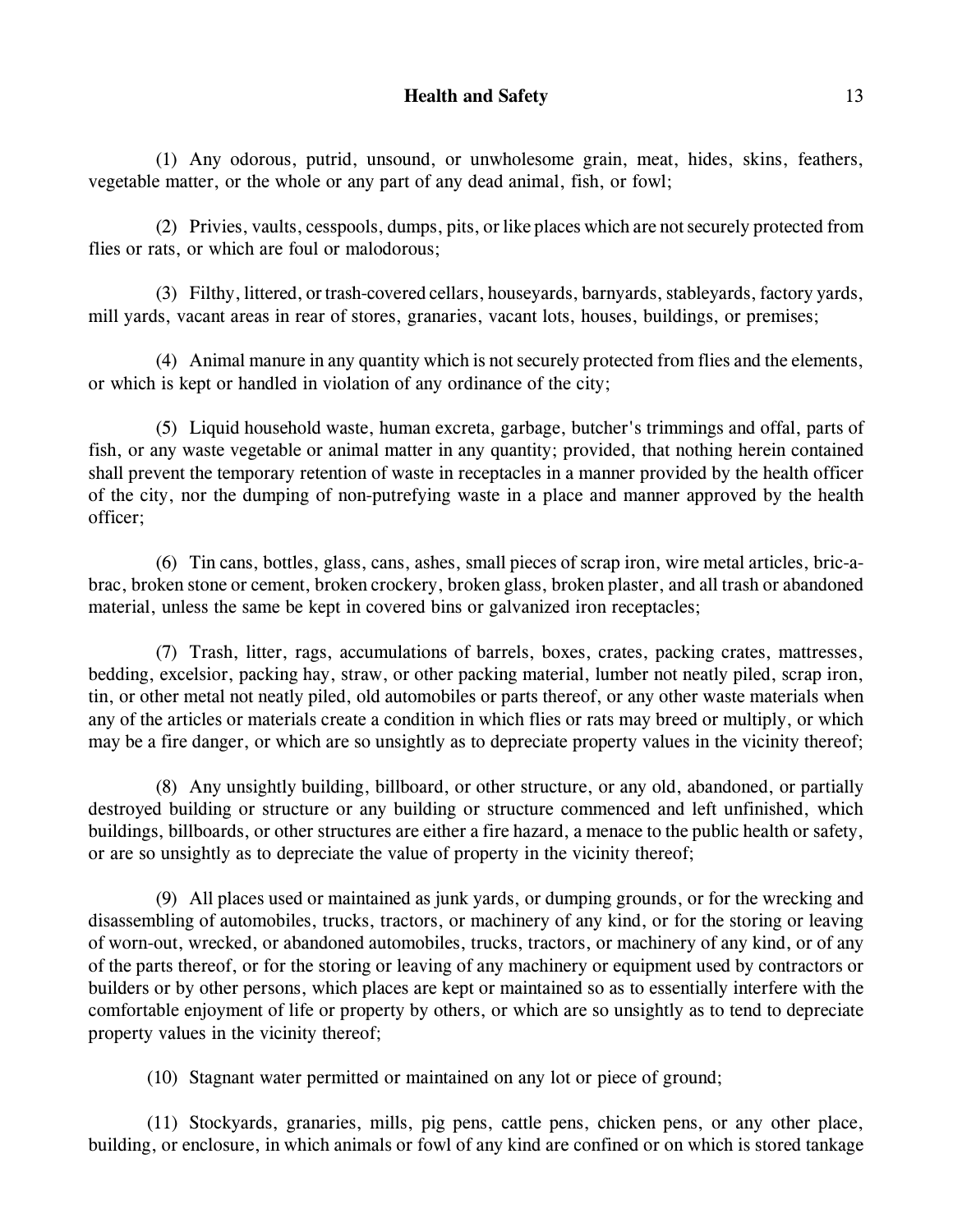or any other animal or vegetable matter, or on which any animal or vegetable matter including grain is being processed, when the places in which the animals are confined, or the premises on which the vegetable or animal matter is located, are maintained and kept in such a manner that foul and noxious odors are permitted to emanate therefrom to the annoyance of inhabitants of the city or are maintained and kept in such a manner as to be injurious to the public health; or

(12) All other things specifically designated as nuisances elsewhere in this code. Penalty, see § 10.99

#### **§ 91.21 ABATEMENT PROCEDURE.**

(A) The owner or occupant of any real estate within the corporate limits or zoning jurisdiction of the city shall keep such real estate free of nuisances. Except to the extent that conflicting procedures are otherwise provided, the procedures in this section shall apply to abatement of nuisances.

(B) Upon determination by the Board of Health or designated official that the owner or occupant of any such real estate has failed to keep the real estate free of nuisances, notice to abate and remove such nuisance and notice of the right to a hearing before the City Council and the manner in which it may be requested shall be given to each owner or owner's duly authorized agent and to the occupant, if any, by personal service or by certified mail. If notice by personal service or certified mail is unsuccessful, notice shall be given by publication in a newspaper of general circulation in the city or by conspicuously posting the notice on the real estate upon which the nuisance is to be abated and removed. The notice shall describe the condition as found by the Board of Health or designated official and state that the condition has been declared a nuisance and must be remedied at once.

(C) If within 5 days after receipt of such notice or publication or posting, whichever is applicable, the owner or occupant of the real estate does not request a hearing with the city or fails to comply with the order to abate and remove the nuisance, the city may have such work done.

(D) If within 5 days after receipt of such notice or publication or posting, whichever is applicable, the owner or occupant requests in writing a hearing with the City Council, the Council shall fix a time and place at which a hearing will be held. Notice of the hearing shall be given by personal service or certified mail and require the owner or occupant to appear before the Council to show cause why such condition should not be found to be a nuisance and remedied. The notice shall be given not less than 7 nor more than 14 days before the time of the hearing. Upon the date fixed for the hearing and pursuant to the notice, the Council shall hear all objections made by the owner or occupant and shall hear evidence submitted by the Board of Health or designated official. If after consideration of all the evidence, the City Council finds that the condition is a nuisance, it shall, by resolution, order and direct the owner or occupant to remedy the nuisance at once. If the owner or occupant refuses or neglects to promptly comply with the order to abate and remove the nuisance, the Council may have such work done.

(E) The costs and expenses of any such work shall be paid by the owner. If unpaid for 2 months after such work is done, the city may either: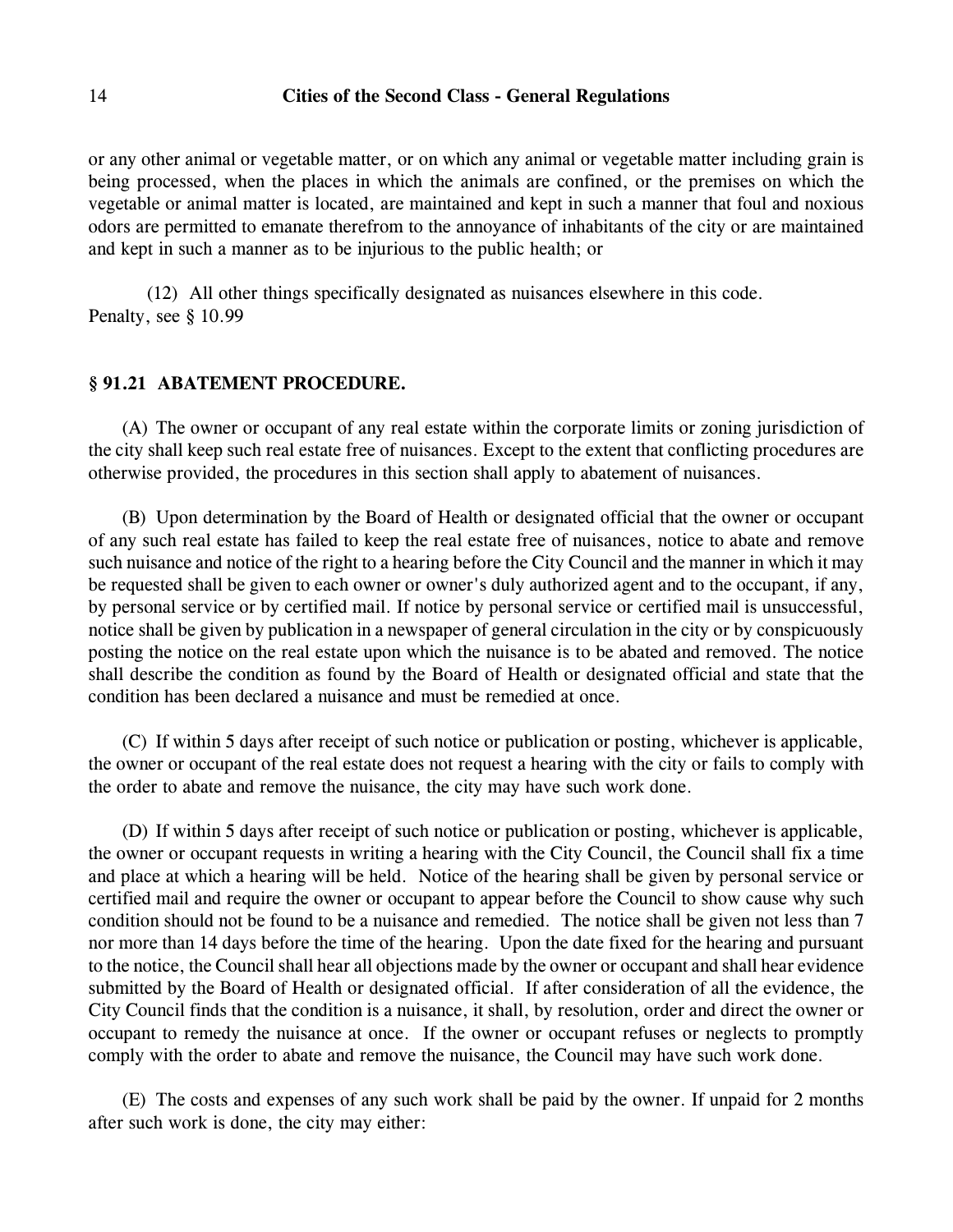### **Health and Safety** 15

(1) Levy and assess the costs and expenses of the work upon the real estate so benefitted as a special assessment in the same manner as other special assessments for improvements are levied and assessed; or

(2) Recover in a civil action the costs and expenses of the work upon the real estate and the adjoining streets and alleys.

### *Statutory reference:*

*Authority to regulate and abate nuisances, see Neb. RS 18-1720 Nuisances prohibited, see Neb. RS 28-1321 Similar provisions, see Neb. RS 17-563 Zoning jurisdiction, Neb. RS 17-1001*

# *Cross reference:*

*Authority to obtain injunction against nuisance, see § 10.99*

# **§ 91.22 ADJOINING LAND OWNERS; INTERVENTION BEFORE TRIAL.**

In cases of appeal from an action of the City Council condemning real property as a nuisance or as dangerous under the police powers of the city, the owners of the adjoining property may intervene in the action at any time before trial.

(Neb. RS 19-710)

# **§ 91.23 DEAD OR DISEASED TREES.**

(A) (1) It is hereby declared a nuisance for a property owner to permit, allow, or maintain any dead or diseased trees within the right-of-way of streets within the corporate limits of the city or within its extraterritorial zoning jurisdiction.

(2) Notice to abate and remove such nuisance and notice of the right to a hearing and the manner in which it may be requested shall be given to each owner or owner's duly authorized agent and to the occupant, if any. The city shall establish the method of notice by ordinance. If notice is given by first-class mail, such mail shall be conspicuously marked as to its importance. Within five days after receipt of such notice, the owner or occupant of the lot or piece of ground may request a hearing with the city to appeal the decision to abate or remove the nuisance by filing a written appeal with the office of the City Clerk. A hearing on the appeal shall be held within 14 days after the filing of the appeal and shall be conducted by an elected or appointed officer as designated in the ordinance. The hearing officer shall render a decision on the appeal within five business days after the conclusion of the hearing. If the appeal fails, the city may have the work done to abate and remove the dead or diseased trees. If the owner or occupant of the lot or piece of ground does not request a hearing with the city within five days after receipt of such notice or fails to comply with the order to abate and remove the nuisance, the city may have such work done. The city may levy and assess all or any portion of the costs and expenses of the work upon the lot or piece of ground so benefitted as a special assessment. (Neb. RS 17-555)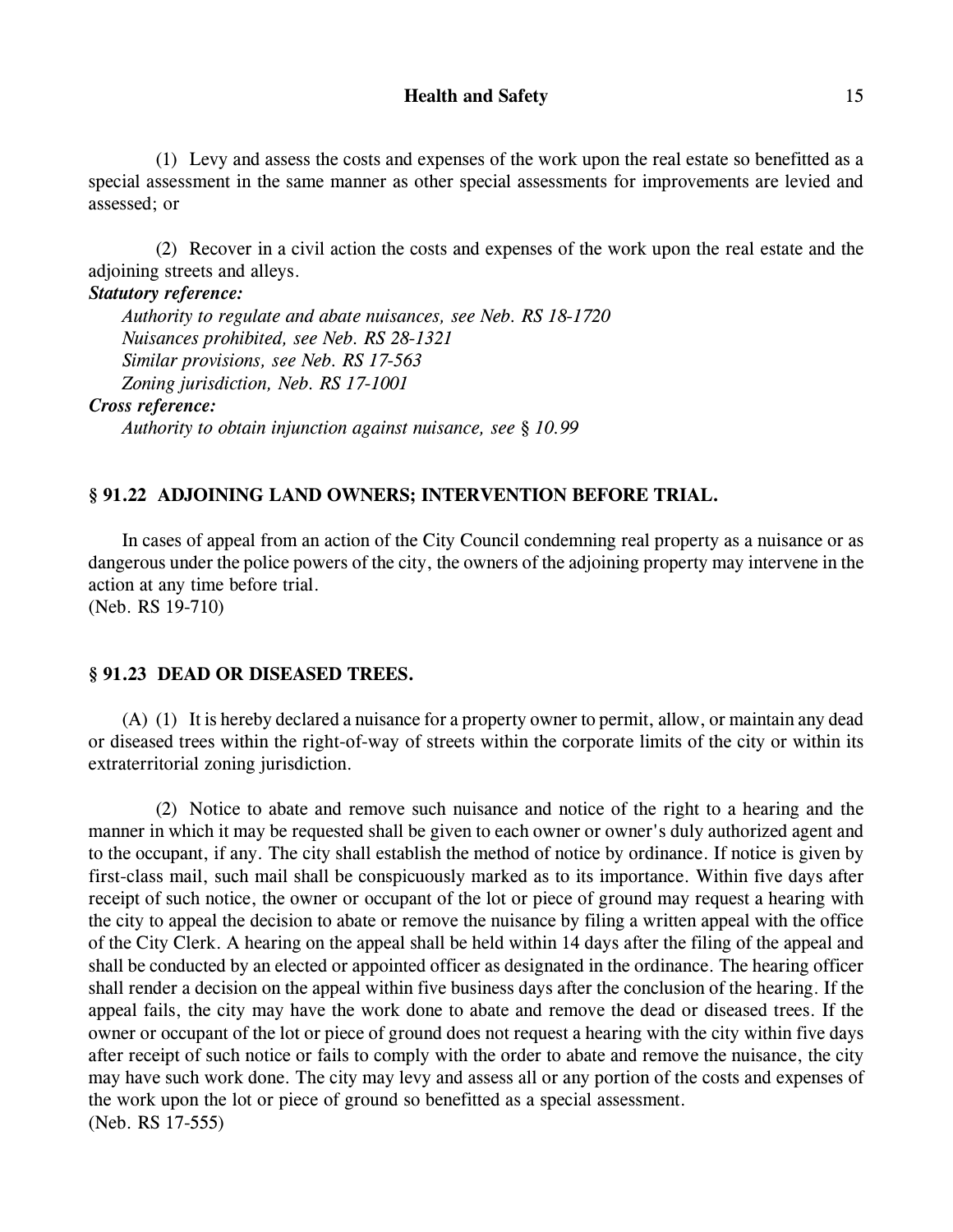(B) It is hereby declared a nuisance for a property owner to permit, allow, or maintain any dead or diseased trees on private property within the corporate limits of the city or within its extraterritorial zoning jurisdiction. The provisions in division  $(A)(2)$  shall apply to such nuisances. For the purpose of carrying out the provisions of this section, the city police shall have the authority to enter upon private property to inspect the trees thereon.

### **§ 91.24 WEEDS; LITTER; STAGNANT WATER.**

(A) Lots or pieces of ground within the city or within its extraterritorial zoning jurisdiction shall be drained or filled so as to prevent stagnant water or any other nuisance accumulating thereon.

(B) The owner or occupant of any lot or piece of ground within the city or within its extraterritorial zoning jurisdiction shall keep the lot or piece of ground and the adjoining streets and alleys free of any growth of 12 inches or more in height of weeds, grasses, or worthless vegetation.

(C) The throwing, depositing, or accumulation of litter on any lot or piece of ground within the city or within its extraterritorial zoning jurisdiction is prohibited.

(D) It is hereby declared to be a nuisance to permit or maintain any growth of 12 inches or more in height of weeds, grasses, or worthless vegetation on any lot or piece of ground within the city or within its extraterritorial zoning jurisdiction or on the adjoining streets or alleys or to litter or cause litter to be deposited or remain thereon except in proper receptacles.

(E) Any owner or occupant of a lot or piece of ground shall, upon conviction of violating this section, be guilty of an offense.

(F) (1) Notice to abate and remove such nuisance shall be given to each owner or owner's duly authorized agent and to the occupant, if any. The city shall establish the method of notice by ordinance. If notice is given by first-class mail, such mail shall be conspicuously marked as to its importance. Within five days after receipt of such notice, the owner or occupant of the lot or piece of ground may request a hearing with the city to appeal the decision to abate or remove a nuisance by filing a written appeal with the office of the City Clerk. A hearing on the appeal shall be held within 14 days after the filing of the appeal and shall be conducted by an elected or appointed officer as designated in the ordinance. The hearing officer shall render a decision on the appeal within five business days after the conclusion of the hearing. If the appeal fails, the city may have such work done. Within five days after receipt of such notice, if the owner or occupant of the lot or piece of ground does not request a hearing with the city or fails to comply with the order to abate and remove the nuisance, the city may have such work done.

(2) The costs and expenses of any such work shall be paid by the owner. If unpaid for two months after such work is done, the city may either: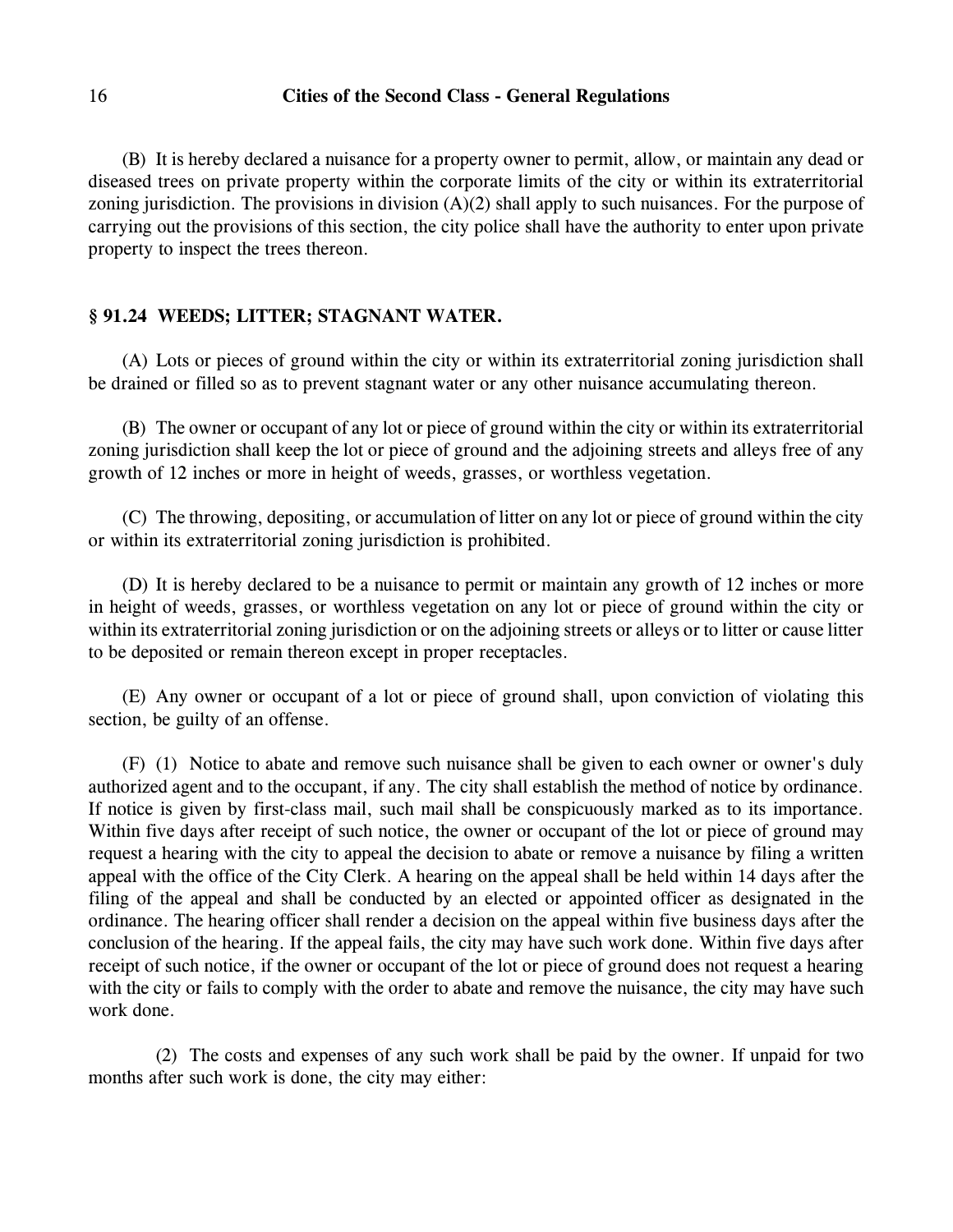(a) Levy and assess the costs and expenses of the work upon the lot or piece of ground so benefitted as a special assessment in the same manner as other special assessments for improvements are levied and assessed; or

(b) Recover in a civil action the costs and expenses of the work upon the lot or piece of ground and the adjoining streets and alleys.

(G) For the purpose of this section, the following definitions shall apply unless the context clearly indicates or requires a different meaning.

*LITTER.* Includes but is not limited to:

(a) Trash, rubbish, refuse, garbage, paper, rags, and ashes;

(b) Wood, plaster, cement, brick, or stone building rubble;

(c) Grass, leaves, and worthless vegetation except when used as ground mulch or in a compost pile;

(d) Offal and dead animals; and

(e) Any machine or machines, vehicle or vehicles, or parts of a machine or vehicle which have lost their identity, character, utility, or serviceability as such through deterioration, dismantling, or the ravages of time, are inoperative or unable to perform their intended functions, or are cast off, discarded, or thrown away or left as waste, wreckage, or junk.

*WEEDS.* Include, but are not limited to: bindweed (Convolvulus arvensis), puncture vine (Tribulus terrestris), leafy spurge (Euphorbia esula), Canada thistle (Cirsium arvense), perennial peppergrass (Lepidium draba), Russian knapweed (Centaurea picris), Johnson grass (Sorghum halepense), nodding or musk thistle, quack grass (Agropyron repens), perennial sow thistle (Sonchus arvensis), horse nettle (Solanum carolinense), bull thistle (Cirsium lanceolatum), buckthorn (Rhamnus sp.) (tourn), hemp plant (Cannabis sativa), and ragweed (Ambrosiaceae). (Neb. RS 17-563) Penalty, see § 10.99

# **§ 91.25 GARBAGE AND REFUSE.**

(A) The owner, duly authorized agent, or tenant of any lot or land within the corporate limits or zoning jurisdiction of the city shall remove garbage or refuse found upon the lot or land or upon the streets, roads, or alleys abutting the lot or land which constitutes a public nuisance.

(B) Notice that removal of garbage or refuse is necessary shall be given to each owner or owner's duly authorized agent and to the tenant if any. The notice shall be provided by personal service or by certified mail. After providing the notice, the city through its proper offices shall, in addition to other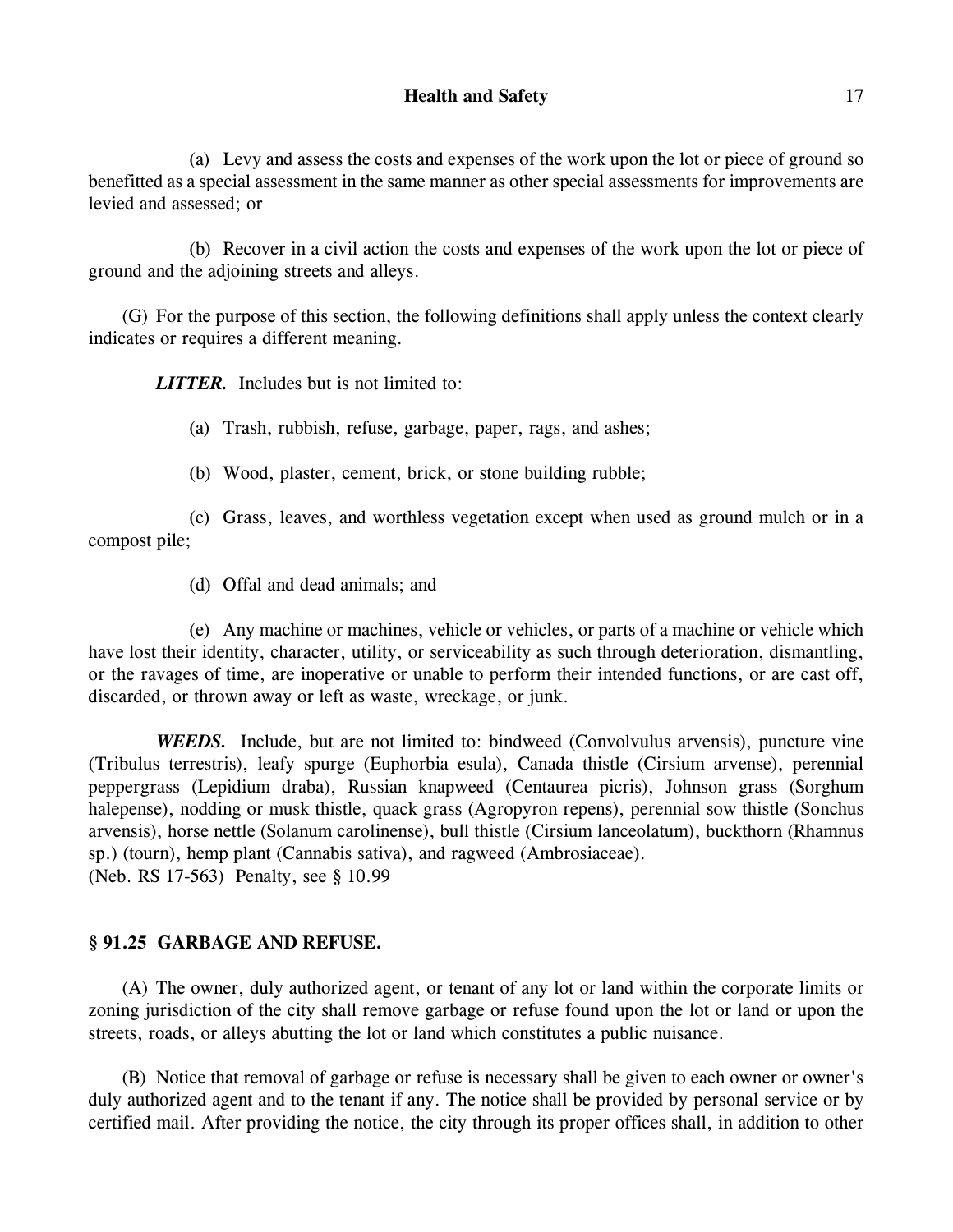proper remedies, remove the garbage or refuse, or cause it to be removed, from the lot or land and streets, roads, or alleys.

(C) If the Mayor declares that the accumulation of garbage or refuse upon any lot or land constitutes an immediate nuisance and hazard to public health and safety, the city shall remove the garbage or refuse, or cause it to be removed, from the lot or land within 48 hours after notice by personal service or following receipt of a certified letter in accordance with division (B) of this section if the garbage or refuse has not been removed.

(D) Whenever the city removes any garbage or refuse, or causes it to be removed, from any lot or land pursuant to this section, it shall, after a hearing conducted by the City Council, assess the cost of the removal against the lot or land. (Neb. RS 18-1752)

*FIRE PREVENTION*

### **§ 91.30 OPEN BURNING BAN; WAIVER.**

(A) There shall be an open burning ban on all bonfires, outdoor rubbish fires, and fires for the purpose of clearing land.

(B) The Fire Chief may waive an open burning ban under division (A) of this section for an area under the city Fire Department's jurisdiction by issuing an open burning permit to a person requesting permission to conduct open burning. The permit issued by the Fire Chief to a person desiring to conduct open burning shall be in writing, signed by the Fire Chief, and on a form provided by the State Fire Marshal.

(C) The Fire Chief may waive the open burning ban in the city Fire Department's jurisdiction when conditions are acceptable to the Chief. Anyone intending to burn in that jurisdiction when the open burning ban has been waived shall notify the Fire Chief of his or her intention to burn prior to starting the burn.

(D) The Fire Chief may adopt standards listing the conditions acceptable for issuing a permit to conduct open burning under division (B) of this section.

(E) The Fire Department may charge a fee not to exceed \$10 for each such permit issued. This fee shall be remitted to the City Council for inclusion in the general funds allocated to the Fire Department. These funds shall not reduce the tax requirements for the Fire Department. No such fee shall be collected from any state or political subdivision to which such a permit is issued to conduct open burning under division (B) of this section in the course of that state's or political subdivision's official duties. (Neb. RS 81-520.01) Penalty, see § 10.99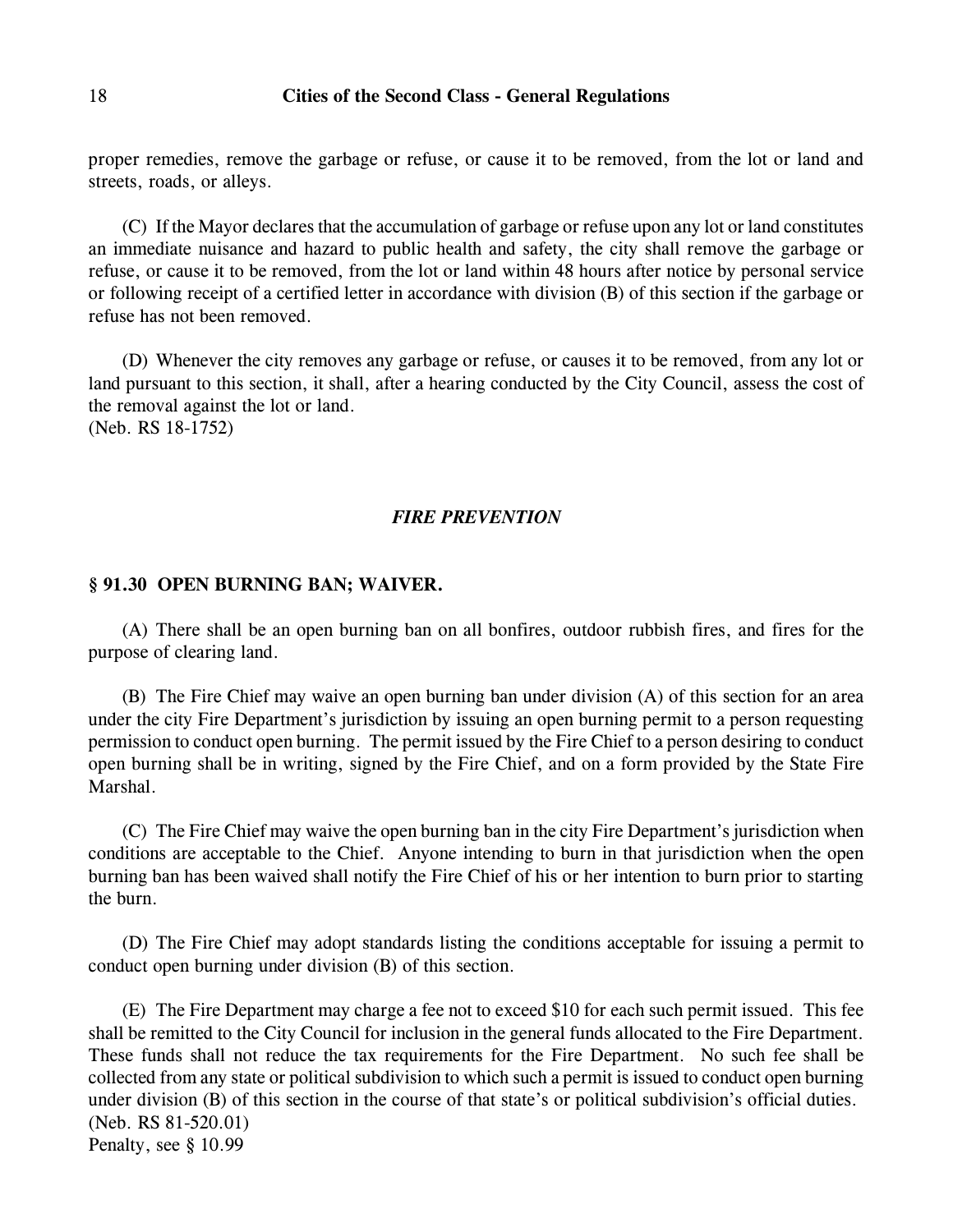# **CHAPTER 92: PUBLIC WAYS AND PROPERTY**

### Section

# *City Property*

- 92.01 Definitions
- 92.02 Streets, alleys, walks, malls, and other improvements
- 92.03 Maintenance and control
- 92.04 Regulation of obstructions
- 92.05 Regulation of snow, ice, and other encroachments
- 92.06 Permitted use of public street space
- 92.07 Poles, wires, and pipe lines
- 92.08 Dangerous stairways and entrances
- 92.09 Excavations and exposures; barricades and lights
- 92.10 Guttering and eave spouts
- 92.11 Prohibited obstructions
- 92.12 Trees in sidewalk space
- 92.13 Overhanging branches
- 92.14 Signs and canopies
- 92.15 Cutting into paving, curb, or sidewalk
- 92.16 Heavy equipment

### *Sale and Acquisition of Property; Public Works*

- 92.30 Sale and conveyance; real property
- 92.31 Sale and conveyance; personal property
- 92.32 Acquisition or construction of public buildings; election requirements
- 92.33 Acquisition of real property; appraisal
- 92.34 Acquisition of real property; public meeting; access for recreational use
- 92.35 Public works involving architecture or engineering; requirements
- 92.36 Special assessments for public works or improvements; notice to nonresident property owners

# *Sidewalks*

- 92.50 Requirement to keep clean
- 92.51 Use of space beneath
- 92.52 Construction at owner's initiative
- 92.53 Construction and repair at village direction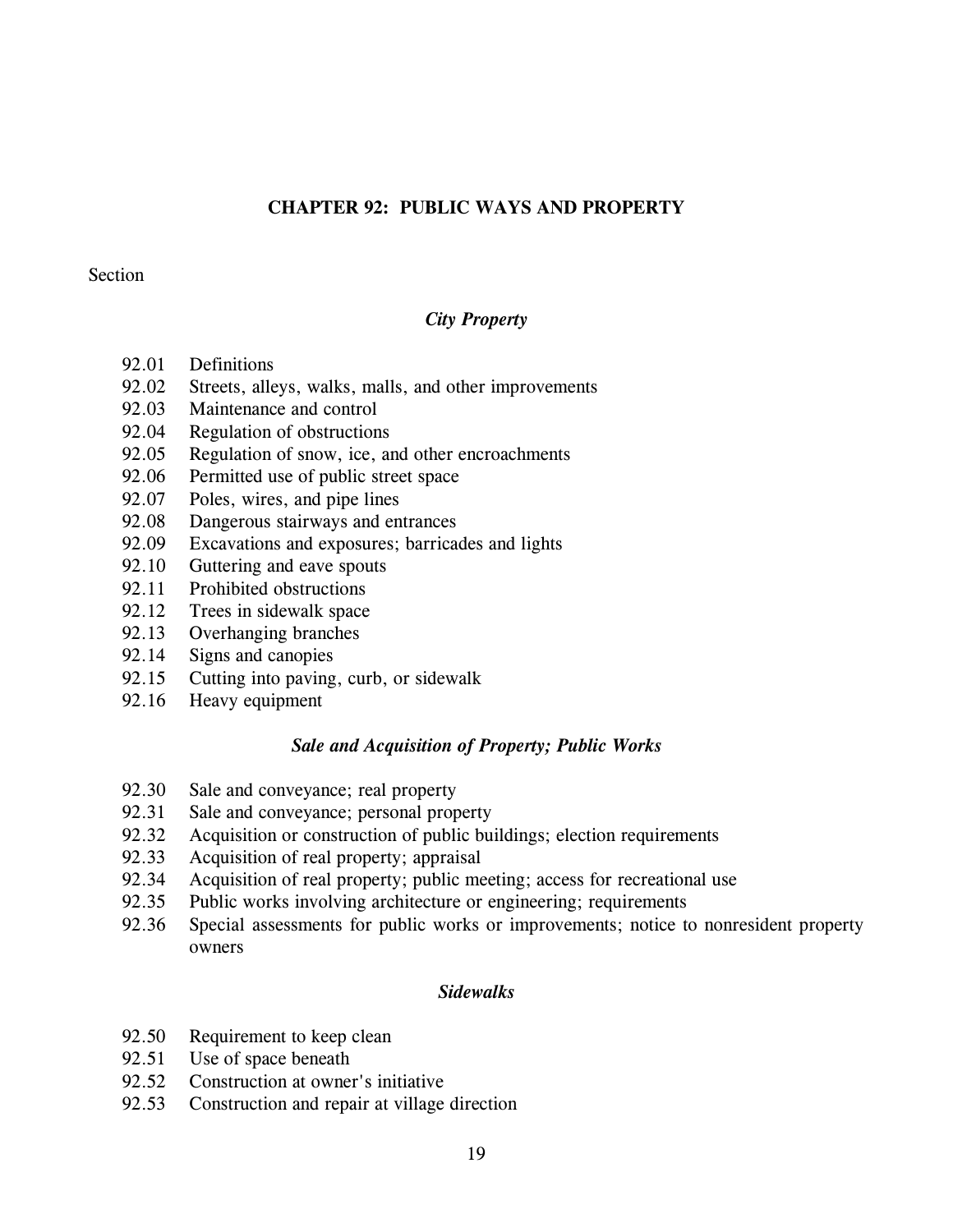#### *Streets and Alleys*

- 92.65 Dedication to public use
- 92.66 Grading, paving, and other improvements
- 92.67 Improvements without petition or creation of district
- 92.68 Opening, widening, improving, or vacating
- 92.69 Vacating public ways; procedure
- 92.70 Crossings
- 92.71 Names and numbers
- 92.72 Driveway approaches
- 92.73 Excavation
- 92.74 Driving stakes
- 92.75 Mixing concrete
- 92.76 Harmful liquids
- 92.77 Snow, debris, and the like on street prohibited

### *CITY PROPERTY*

### **§ 92.01 DEFINITIONS.**

For the purpose of this chapter, the following definitions shall apply unless the context clearly indicates or requires a different meaning.

*OVERSEER OF STREETS.* The city official with general charge, direction, and control of streets and sidewalks. If one official is responsible for streets and another official is responsible for sidewalks, *OVERSEER OF STREETS* shall mean whichever one is appropriate in the context the term is used.

*SIDEWALK SPACE.* The portion of a street between curb lines and adjacent property lines.

# **§ 92.02 STREETS, ALLEYS, WALKS, MALLS, AND OTHER IMPROVEMENTS.**

The City Council may grade, partially or to an established grade, change grade, curb, recurb, gutter, regutter, pave, gravel, regravel, macadamize, remacadamize, widen, or narrow streets or roadways, resurface or re-lay existing pavement, or otherwise improve any streets, alleys, public grounds, public ways, entirely or partially, and streets which divide the city corporate area and the area adjoining the city; construct or reconstruct pedestrian walks, plazas, malls, landscaping, outdoor sprinkler systems, fountains, decorative water ponds, lighting systems, and permanent facilities; and construct sidewalks and improve the sidewalk space. These projects may be funded at public cost or by the levy of special assessments on the property especially benefitted in proportion to such benefits, except as provided in Neb. RS 19-2428 through 19-2431. The City Council may by ordinance create improvement districts, to be consecutively numbered, which may include two or more connecting or intersecting streets, alleys, or public ways, and may include two or more types of the improvements authorized under this section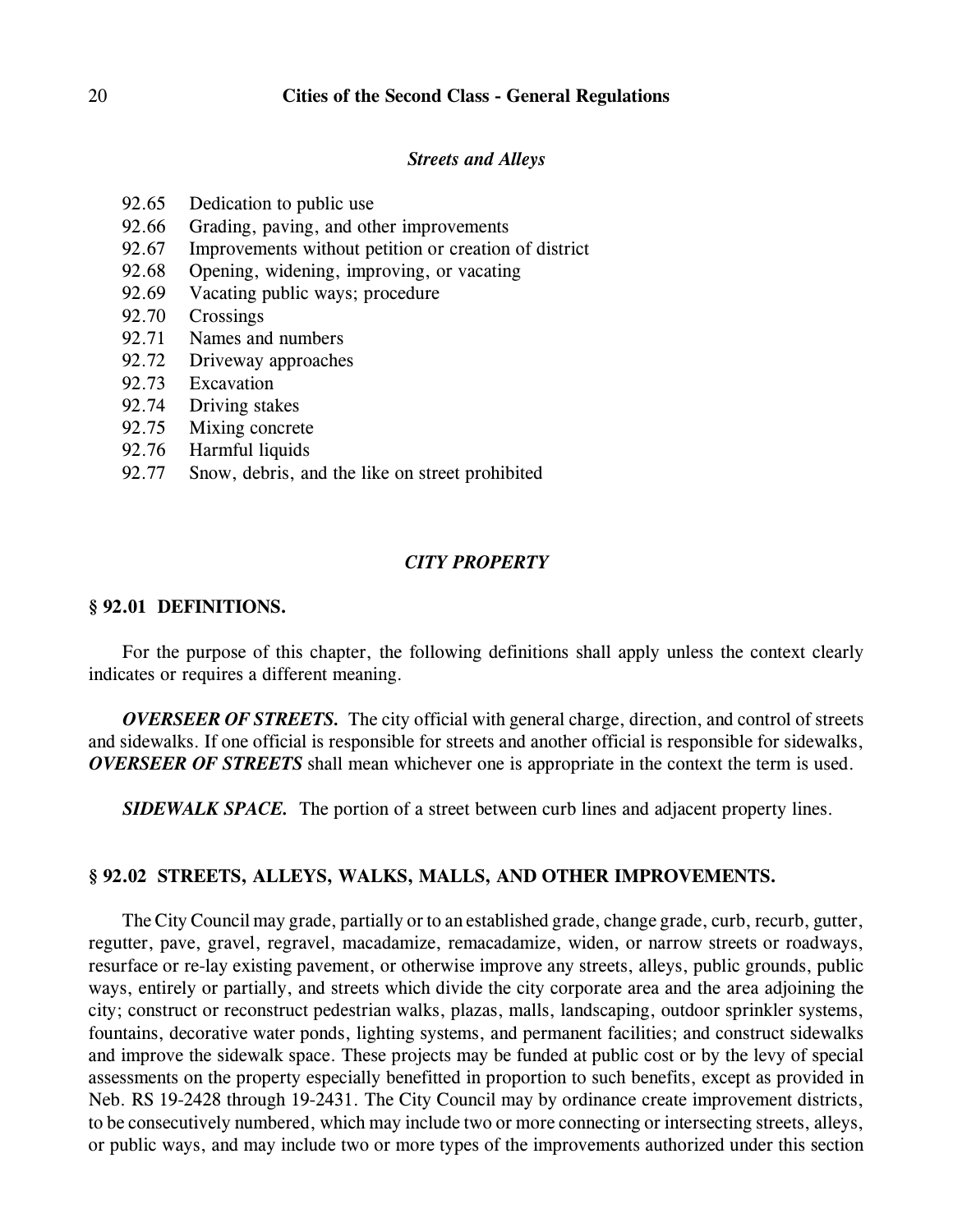in a single district in one proceeding. All of the improvements which are to be funded by a levy of special assessment on the property especially benefitted shall be ordered as provided in Neb. RS 17-510 to 17-512, except as otherwise provided in Neb. RS 17-509.

(Neb. RS 17-509)

# *Statutory reference:*

*Other provisions on improvements, assessments, and bonds, see Neb. RS 17-513 to 17-524, 18-1751, 19-2401, and 19-2408 to 19-2415*

# **§ 92.03 MAINTENANCE AND CONTROL.**

The City Council shall have the care, supervision, and control of all public highways, bridges, streets, alleys, public squares, and commons within the city and shall cause the same to be kept open and in repair and free from nuisances.

(Neb. RS 17-567)

# **§ 92.04 REGULATION OF OBSTRUCTIONS.**

(A) The city may remove all obstructions from the sidewalks, curbstones, gutters, and crosswalks at the expense of the person placing them there or at the expense of the city and require and regulate the planting and protection of shade trees in and along the streets and the trimming and removing of such trees.

(B) The city may regulate the building of bulkheads, cellar and basement ways, stairways, railways, windows, doorways, awnings, hitching posts and rails, lampposts, awning posts, all other structures projecting upon or over and adjoining, and all other excavations through and under the sidewalks in the city.

(Neb. RS 17-555)

# **§ 92.05 REGULATION OF SNOW, ICE, AND OTHER ENCROACHMENTS.**

(A) The city shall have power to prevent and remove all encroachments, including snow, ice, mud or other obstructions, into and upon all sidewalks, streets, avenues, alleys, and other city property. (Neb. RS 17-557)

(B) If the abutting property owner refuses or neglects, after five days' notice by publication or, in place thereof, personal service of such notice, to remove all encroachments from sidewalks, as provided in division (A), the city through the proper officers may cause such encroachments to be removed, and the cost of removal shall be paid out of the street fund. The City Council shall assess the cost of the notice and removal of the encroachment against the abutting property as a special assessment. The special assessment shall be known as a special sidewalk assessment and, together with the cost of notice, shall be levied and collected as a special assessment in addition to the general revenue taxes and shall be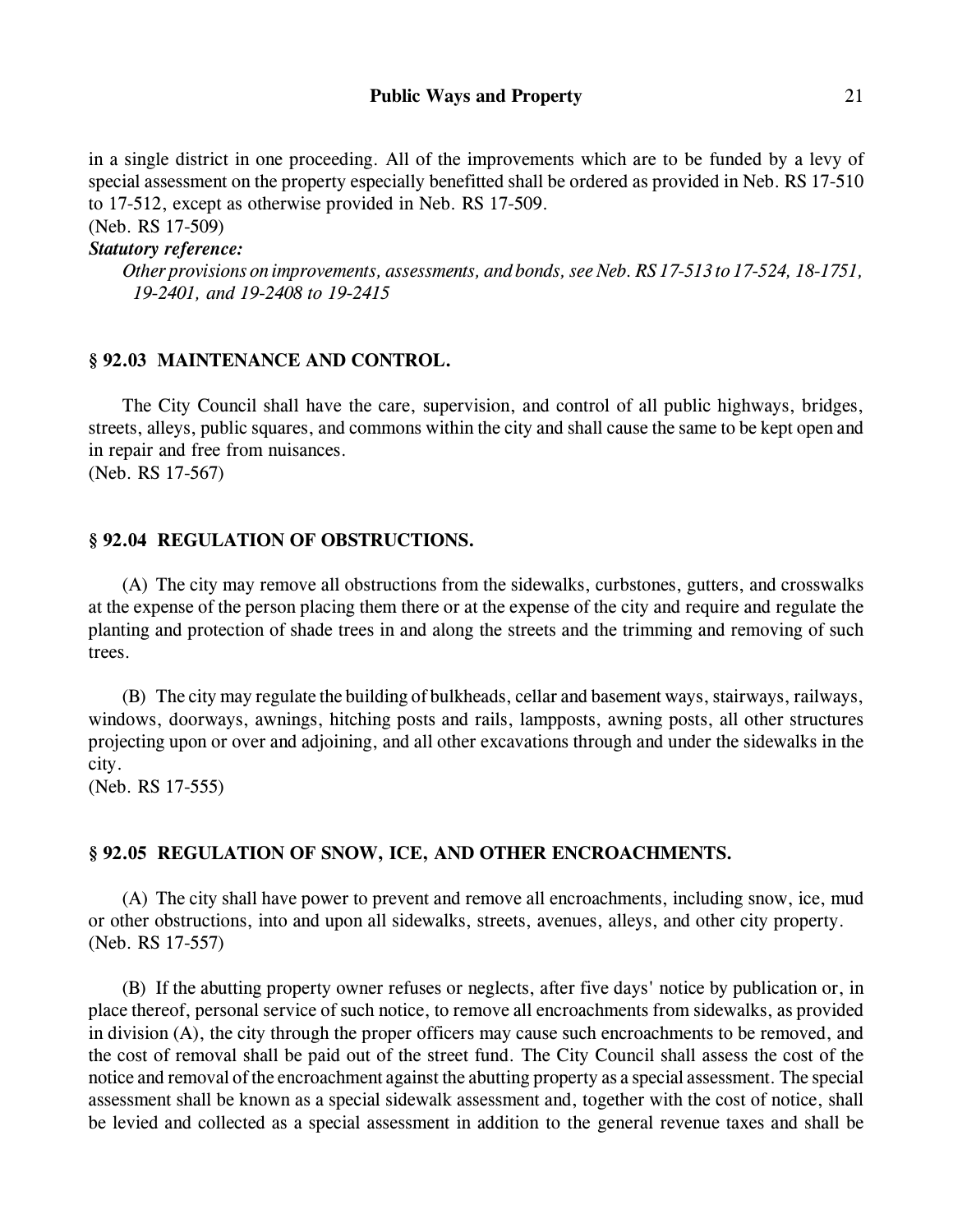subject to the same penalties as other special assessments and shall draw interest from the date of the assessment. Upon payment of the assessment, the assessment shall be credited to the street fund. (Neb. RS 17-557.01)

#### **§ 92.06 PERMITTED USE OF PUBLIC STREET SPACE.**

Any person engaged in the erection, construction, reconstruction, wrecking, or repairing of any building, or the construction or repair of a sidewalk along any street, may occupy the public street space with the building material and equipment as long as is necessary if such person makes application to and receives a permit to do so in writing from the Overseer of Streets. No permit shall authorize the occupancy of more than 1/3 of the roadway of the public space adjacent to the real estate on which the building or sidewalk is to be erected, constructed, reconstructed, wrecked, or repaired. A suitable passageway for pedestrians shall be maintained within the public space included in the permit, which passageway shall be protected and lighted in the manner required by the Overseer of Streets. Penalty, see § 10.99

### **§ 92.07 POLES, WIRES, AND PIPE LINES.**

(A) Poles, wires, conduits, gas mains, pipe lines, and other appurtenances of public service companies shall be located or erected over, upon, or under the streets, alleys, and common grounds of the city. Application for location of such appurtenances shall be made to the City Council in writing. Approval by the Council shall be issued in writing. Any public service company granted a right-of-way for the erection and maintenance of poles, wires, conduits, gas mains, pipe lines, or other appurtenances shall at all times erect and locate their appurtenances at such places and in such manner as shall be designated by the Council.

(B) All poles, wires, conduits, gas mains, pipe lines, and other appurtenances shall be removed or relocated by the companies at their own expense when requested to do so by the Council. Any such removal or relocation shall be ordered by resolution of the Council and the City Clerk shall notify any and all companies affected. The companies shall, within 24 hours after receiving notice, at their own expense, cause the poles, wires, conduits, gas mains, pipe lines, or other appurtenances to be removed or relocated. The Council shall designate another location as closely as possible where the appurtenances may be reset or placed.

(C) All poles, wires, conduits, gas mains, pipe lines, or other appurtenances shall be reset, placed, or erected in such a manner that they will not interfere with the water system; the sewerage system; any poles, wires, conduits, mains, lines, or other appurtenances of any public utility; any adjacent buildings; or travel on the public ways and property. Whenever possible, all poles, wires, conduits, gas mains, pipe lines, and appurtenances shall be confined to the alleys of the city.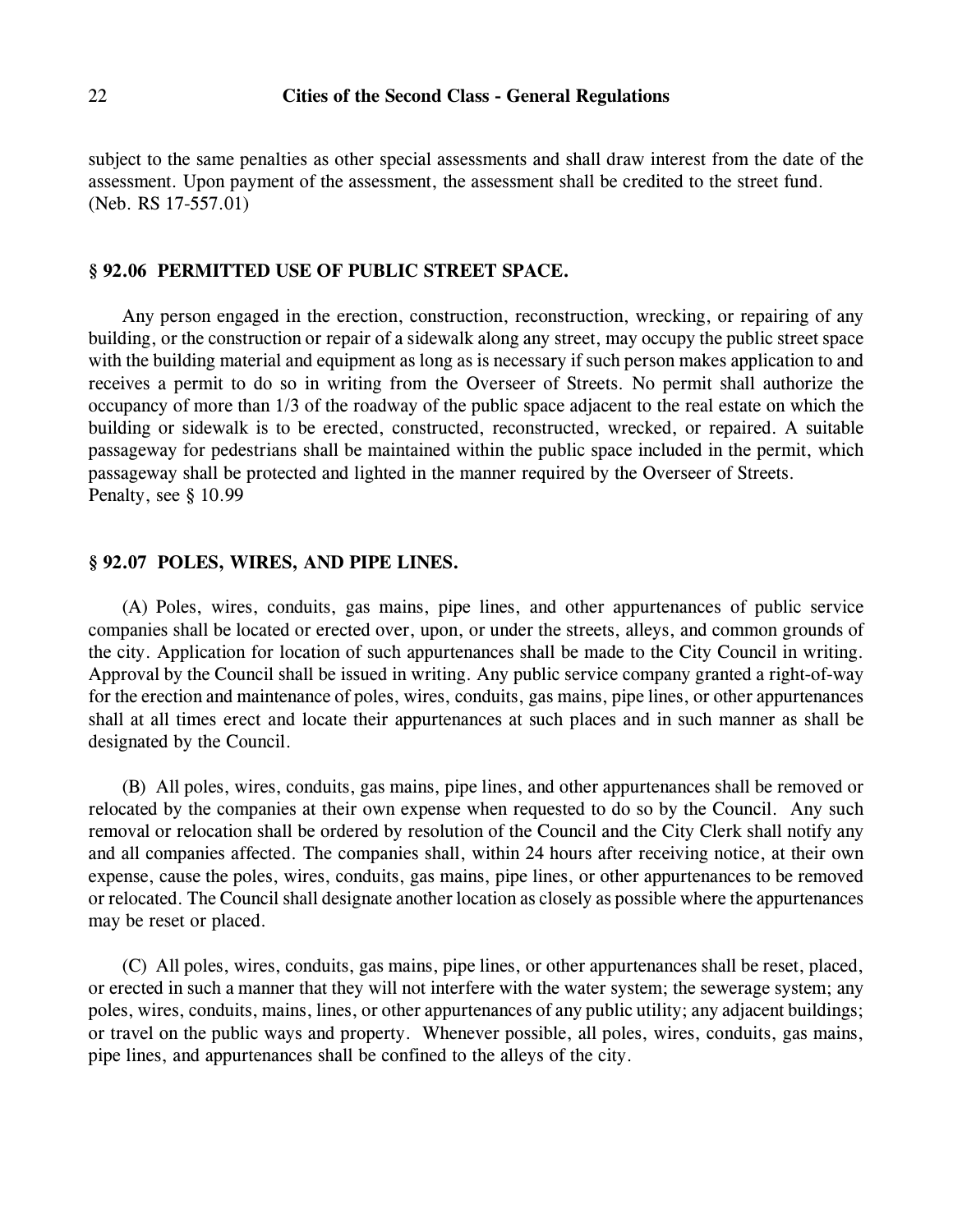#### **§ 92.08 DANGEROUS STAIRWAYS AND ENTRANCES.**

It shall be unlawful for any person to construct or maintain any stairway, open cellarway, open basement way, or open entrance thereto in or adjacent to any sidewalk, pavement, or street, and any such entrance is hereby declared to be a public nuisance, except that all existing stairways, open cellarways, open basement ways, or open entrances thereto in or adjacent to sidewalks, pavements, or streets may be permitted to remain from and after the adoption of this prohibition if the person owning or using the opening in the sidewalk, pavement, or street satisfies the Overseer of Streets that the opening is properly protected by a balustrade, or coping of durable material, and furnishes the city with a bond in the amount set by the City Council for the benefit of any person who might suffer an injury or damage by reason of the use of the stairway, cellarway, basement way, or entrance.

#### **§ 92.09 EXCAVATIONS AND EXPOSURES; BARRICADES AND LIGHTS.**

Any owner or occupant engaged in construction or demolition of any building or improvement upon or near the public ways and property shall protect all excavations or exposures of any kind by suitable barricades or guards by day and by warning lights at night. The failure, neglect, or refusal of the owner or occupant to erect and maintain such protections shall constitute a violation of this section, and the city may stop all work upon the buildings and improvements until suitable protections are erected and maintained in the required manner.

#### **§ 92.10 GUTTERING AND EAVE SPOUTS.**

It shall be unlawful for any person to erect or maintain any dwelling house or business building within the limits of the city where the dwelling or building abuts on any sidewalk or street without providing proper guttering and eave spouts to receive the waste waters that collect on the sidewalks and streets. All eave spouts erected on any dwelling house or business building shall be constructed to drain into the alleys or shall be buried beneath the sidewalks and drain into the streets where it is found to be impossible to drain the eave spouts into the alley.

### **§ 92.11 PROHIBITED OBSTRUCTIONS.**

(A) It shall be unlawful for any person to obstruct, or encumber, by fences, gates, buildings, structures, or otherwise, any of the streets, alleys, or sidewalks.

(B) The public ways and property shall be considered to be obstructed when the owner or occupant of the adjacent property permits or suffers to remain on any premises owned or controlled by him or her any hedge, shrubbery, bush, or similar growth within 2 feet adjacent to the lot line, whether there is a sidewalk abutting or adjoining the premises or not. It shall be the duty of owners and occupants to at all times keep trimmed and pruned all such similar growth.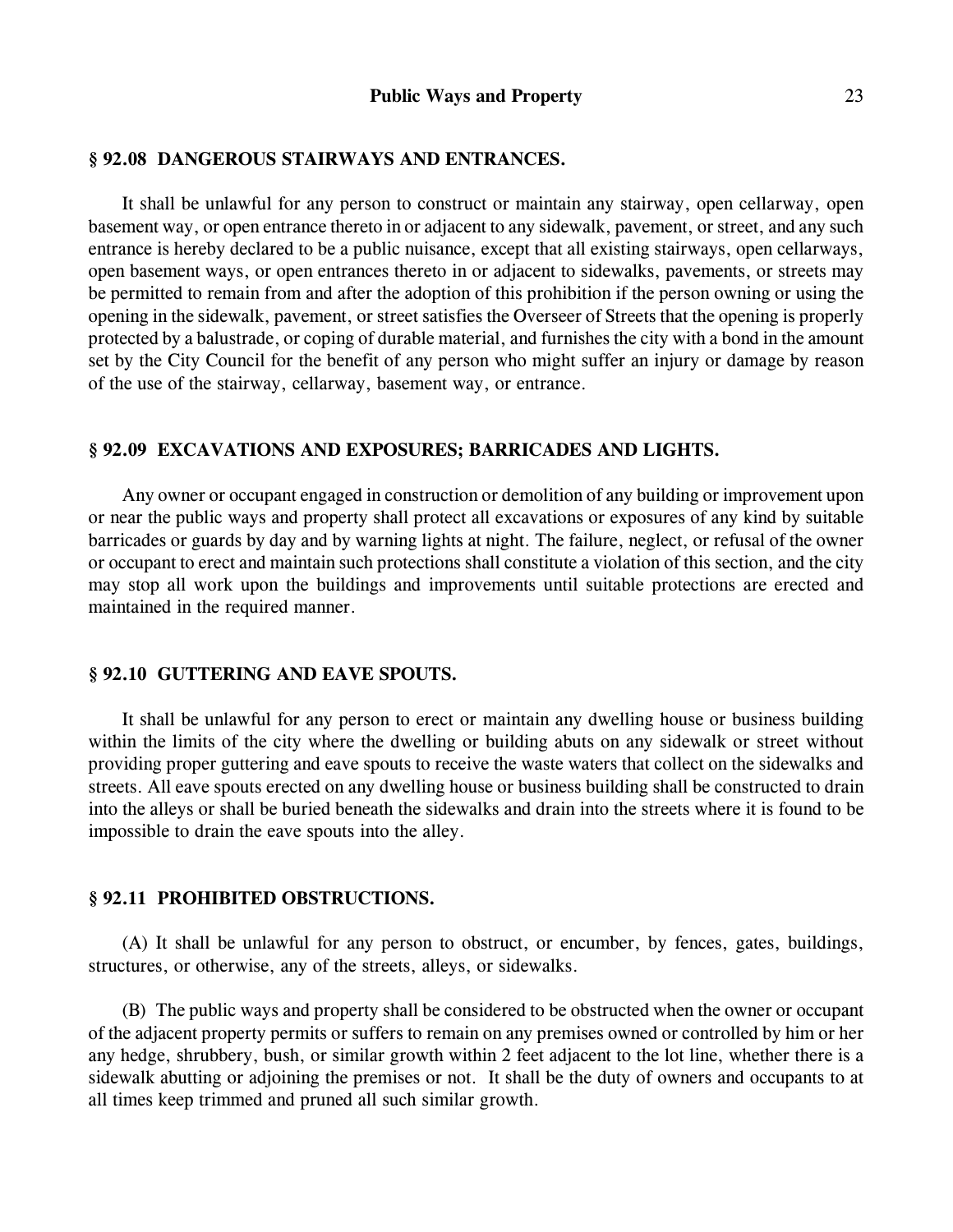(C) Trees and shrubs growing upon the lot line partially on public ground and partially upon the abutting property, or wholly upon the abutting property, and interfering with the use, making, or construction of any public improvement or so that the roots thereof interfere with any utility wire or pipe shall be deemed an obstruction. Such trees and shrubs and their roots may be removed by the city at the expense of the owner of the property upon which the trees or shrubs are partially or wholly located if the owner fails or neglects, after notice, to do so.

(D) When any obstruction described in this section is determined to exist, the city may proceed against the owner or occupant of the property adjacent to the sidewalk space as provided in § 91.21. Penalty, see § 10.99

# **§ 92.12 TREES IN SIDEWALK SPACE.**

(A) No person shall plant any tree or allow any tree to grow within the sidewalk space without first making a written or verbal application to and receiving a written permit from the Overseer of Streets upon payment of the fee, if any, established by the City Council.

(B) Any tree planted within the sidewalk space after the adoption of this prohibition shall be deemed to be unlawfully planted and growing and may be determined to be a nuisance. Nothing in this section shall be construed to apply to any trees growing within the sidewalk space prior to the adoption of this prohibition.

(C) When any such tree is determined to be a nuisance, the city may proceed against the owner or occupant of the property adjacent to the sidewalk space as provided in § 91.21. Penalty, see § 10.99

### **§ 92.13 OVERHANGING BRANCHES.**

(A) The owner or occupant of any lot, piece, or parcel of ground abutting or adjacent to any street or sidewalk over which there extend the branches of trees shall at all times keep the branches or limbs thereof trimmed to the height of at least 8 feet above the surface of the walk and at least 14 feet above the surface of the street or to the heights otherwise specified by the City Council.

(B) Whenever the branches or limbs of any tree extend over streets or sidewalks contrary to such provisions so as to interfere with the lighting of the street from street lights or with the convenience of the public using the street or sidewalk, the city may proceed against the owner or occupant of the property abutting or adjacent to the street or sidewalk as provided in § 91.21. Penalty, see § 10.99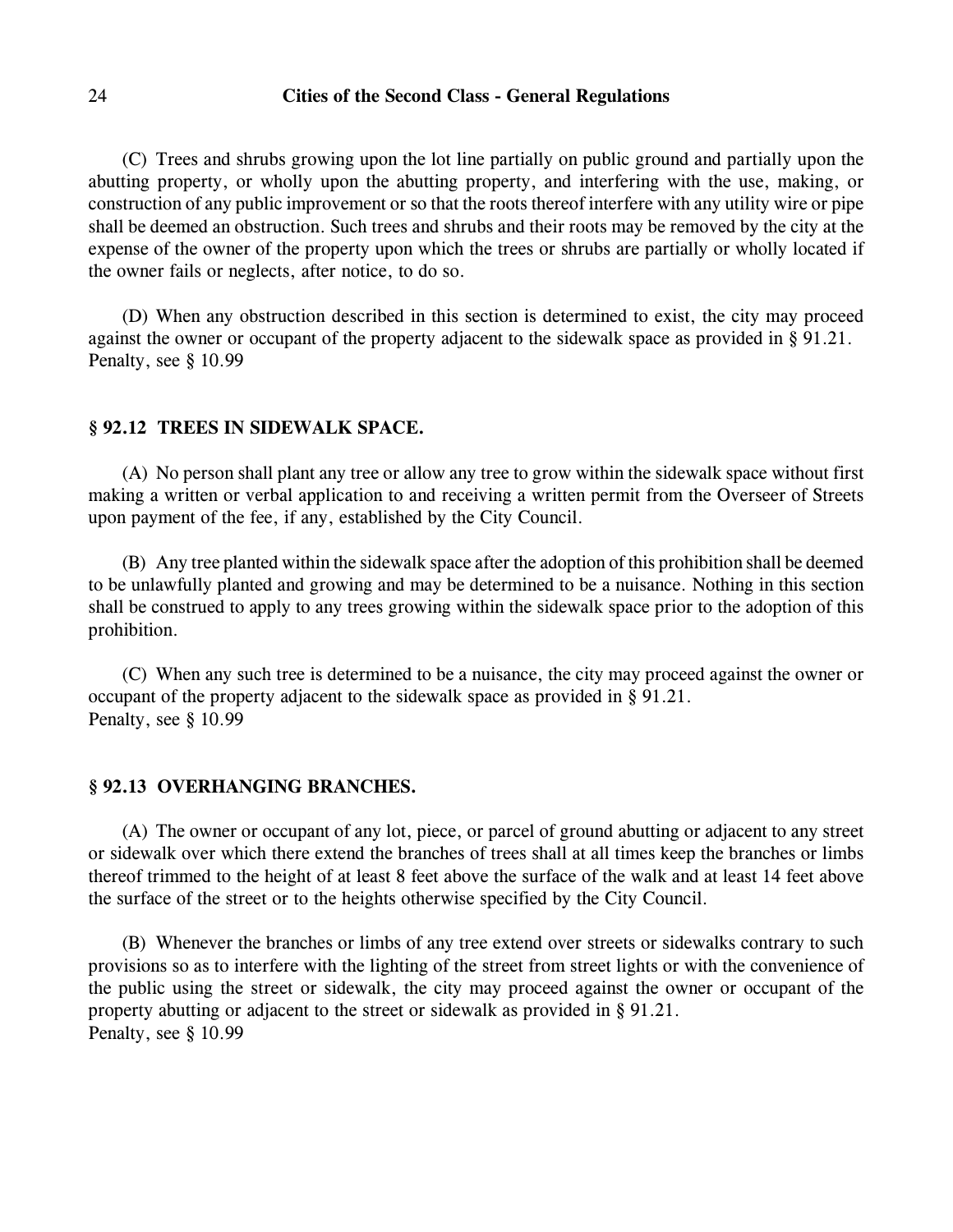### **§ 92.14 SIGNS AND CANOPIES.**

(A) No person shall erect or maintain any sign, signboard, poster, or rigid canopy over any street, sidewalk, or alley or on other public property without having first obtained a permit therefor. Permits for signs, signboards, posters, and canopies shall be issued by the City Clerk, subject to the approval of the Overseer of Streets, upon the payment of the fee, if any, established by the City Council.

(B) All signs, signboards, posters, and canopies extending over any public sidewalk, street, alley, or other public place must be securely fastened and constructed so that there will be no danger of the them being dislodged by ordinary winds or falling from other causes.

(C) No sign, signboard, poster, or canopy shall be erected or maintained which extends over any public sidewalk, street, alley, or other public place in such a location as to obstruct the view of any traffic light, sign, or signal.

(D) Upon a determination that a sign, signboard, poster, or canopy is in violation of this section, the city may proceed against the owner or occupant of the premises where such the sign, signboard, poster, or canopy is located as provided in § 91.21. Penalty, see § 10.99

# **§ 92.15 CUTTING INTO PAVING, CURB, OR SIDEWALK.**

(A) It shall be unlawful for any person to cut into any paving, curb, or sidewalk for the purpose of constructing a driveway or any other purpose whatsoever without first having obtained a written permit from the City Council. Before any person obtains a permit, he or she shall inform the City Clerk of the place where such cutting is to be done and it shall be the duty of the Overseer of Streets to inspect the proposed place of entry into the paving, sidewalk, or curb.

(B) When cutting into any paving, curb, or sidewalk, it shall be the duty of the party to comply with such rules and regulations as may be prescribed by the Council or the City Engineer. When the applicant is ready to close the opening made, he or she shall inform the Overseer of Streets, who shall supervise and inspect the materials used and the work done in closing the opening.

(C) It shall be discretionary with the Council to order the Overseer of Streets, under the supervision and inspection of the City Engineer or the committee of the Council on the streets and alleys, to do the cutting and closing of the paving, curb, or sidewalk and charge the costs thereof to the party who obtained the permit. The Council may consent to the cutting and closing of the paving, curb, or sidewalk by the party holding the permit.

(D) Before any permit is issued by the Council, the applicant for the permit shall deposit with the City Treasurer a sum set by resolution of the Council for all paving, curb, or sidewalk to be cut. Such sum shall be set on a per square foot cost of construction basis. The deposit shall be retained by the city for the purpose of replacing the paving, curb, or sidewalk in the event the work is done by the city. If the Board elects to require the applicant to replace the paving, curb, or sidewalk, the deposit shall be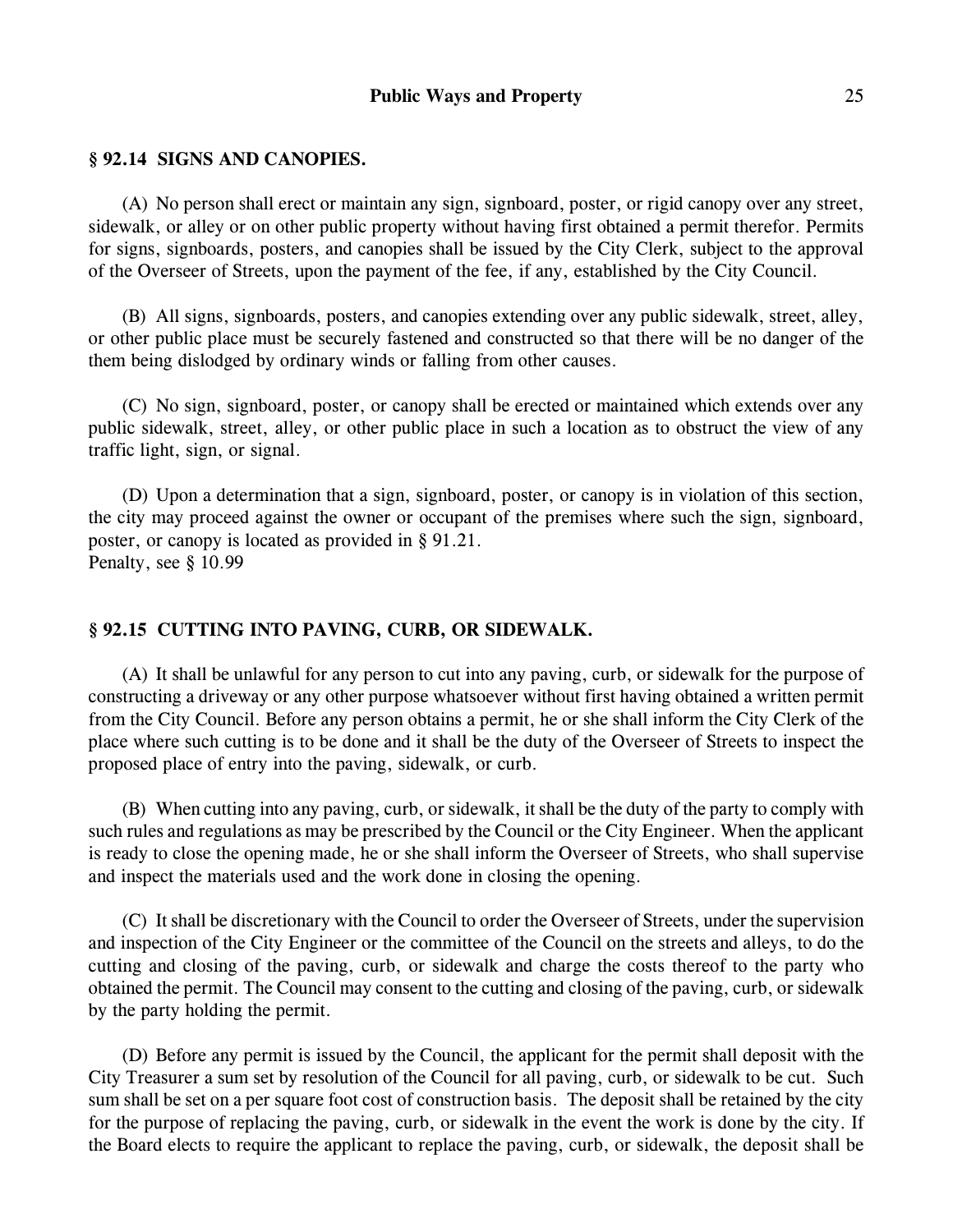retained by the city until the work is completed to the satisfaction of the Overseer of Streets or of the committee of the Council on streets and alleys.

(E) In addition to making the deposit, the applicant shall, before any permit is issued, execute a bond to the city with a good and sufficient surety to be approved by the Council in a sum set by resolution.

### **§ 92.16 HEAVY EQUIPMENT.**

(A) It shall be unlawful for any person to move or operate heavy equipment across any curb, gutter, bridge, culvert, sidewalk, crosswalk, or crossing on any unpaved street without first having protected such curb, gutter, bridge, culvert, sidewalks, crosswalk, or crossing with heavy plank sufficient in strength to warrant against the breaking or damaging of such curb, gutter, bridge, culvert, sidewalk, crosswalk, or crossing.

(B) Except as provided in § 71.05, it shall be unlawful to run, drive, move, operate, or convey over or across any paved street a vehicle, machine, or implement with sharp discs or sharp wheels that bear upon the pavement; with wheels having cutting edges; with wheels having lugs, any protruding parts, or bolts thereon that extend beyond a plain tire so as to cut, mark, mar, indent, or otherwise injure or damage any pavement, gutter, or curb, except that where heavy vehicles, structures, and machines move along paved or unpaved streets the city police are hereby authorized and empowered to choose the route over which the moving of such vehicles, structures, or machines will be permitted and allowed.

# *SALE AND ACQUISITION OF PROPERTY; PUBLIC WORKS*

### **§ 92.30 SALE AND CONVEYANCE; REAL PROPERTY.**

(A) Except as provided in division (G) of this section, the power of the city to convey any real property owned by it, including land used for park purposes and public squares, except real property used in the operation of public utilities, shall be exercised by resolution, directing the sale at public auction or by sealed bid of that property and the manner and terms of such sales, except that the property shall not be sold at public auction or by sealed bid when:

(1) The property is being sold in compliance with the requirements of federal or state grants or programs;

- (2) The property is being conveyed to another public agency; or
- (3) The property consists of streets and alleys.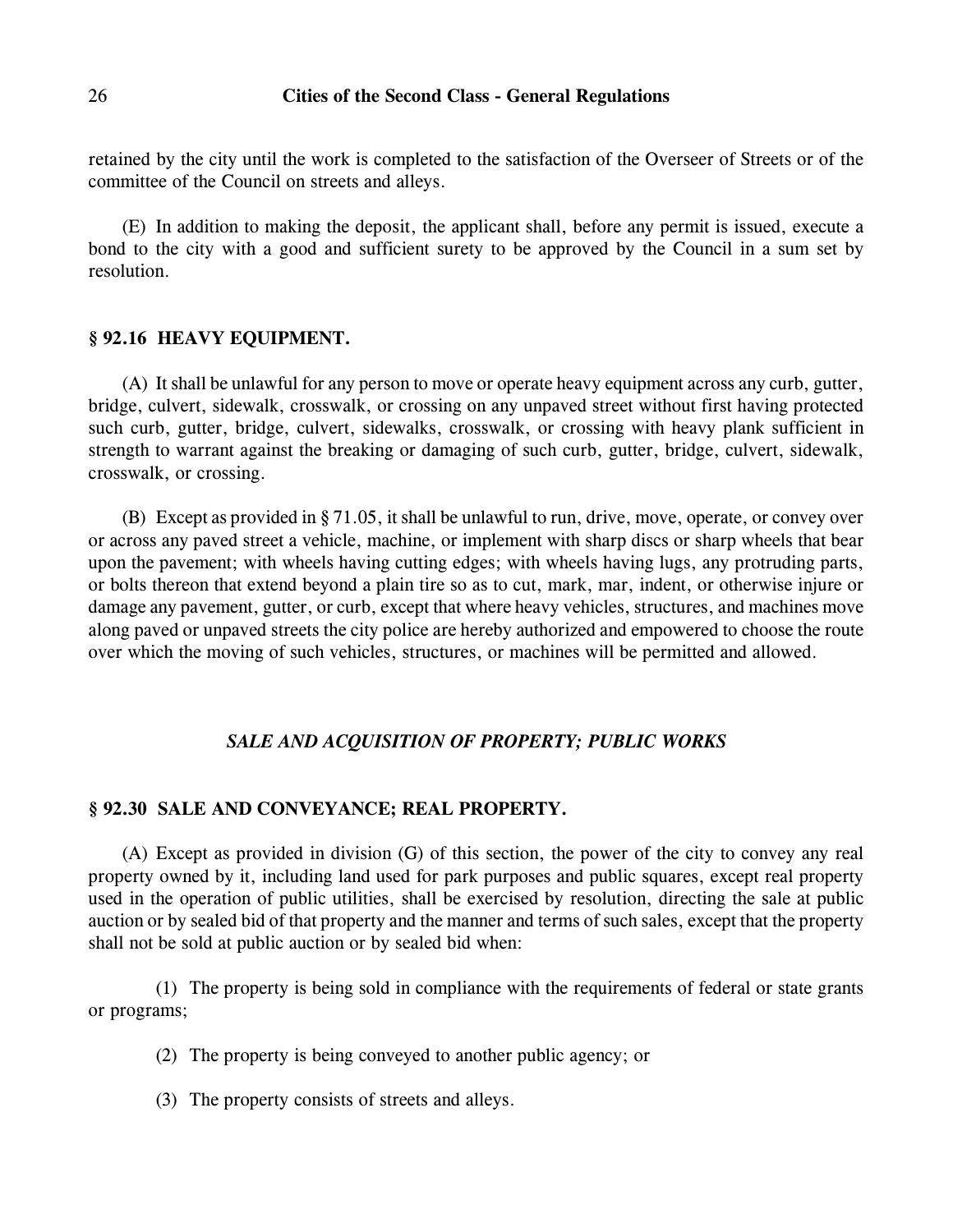(B) The City Council may establish a minimum price for real property at which bidding shall begin or shall serve as a minimum for a sealed bid.

(C) After the passage of the resolution directing the sale, notice of all proposed sales of property described in division (A) of this section and the terms of such sales shall be published once each week for three consecutive weeks in a legal newspaper published in or of general circulation in the city.

(D) (1) If within 30 days after the third publication of the notice a remonstrance petition against the sale is signed by registered voters of the city equal in number to 30% of the registered voters of the city voting at the last regular city election held therein and is filed with the City Council, that property shall not then, nor within one year thereafter, be sold. If the date for filing the petition falls upon a Saturday, Sunday, or legal holiday, the signatures shall be collected within the 30-day period, but the filing shall be considered timely if filed or postmarked on or before the next business day.

(2) Upon the receipt of the remonstrance, the City Council, with the aid and assistance of the Election Commissioner or County Clerk, shall determine the validity and sufficiency of signatures on the petition. The City Council shall deliver the petition to the Election Commissioner or County Clerk by hand carrier, by use of law enforcement officials, or by certified mail, return receipt requested.

(3) Upon receipt of the petition, the Election Commissioner or County Clerk shall issue to the City Council a written receipt that the petition is in the custody of the Election Commissioner or County Clerk. The Election Commissioner or County Clerk shall compare the signature of each person signing the petition with the voter registration records to determine if each signer was a registered voter on or before the date on which the petition was filed with the City Council. The Election Commissioner or County Clerk shall also compare the signer's printed name, street and number or voting precinct, and city or post office address with the voter registration records to determine whether the signer was a registered voter. The signature and address shall be presumed to be valid only if the Election Commissioner or County Clerk determines that the printed name, street and number or voting precinct, and city or post office address match the registration records and that the registration was received on or before the date on which the petition was filed with the City Council. The determinations of the Election Commissioner or County Clerk may be rebutted by any credible evidence which the City Council finds sufficient. The express purpose of the comparison of names and addresses with the voter registration records, in addition to helping to determine the validity of the petition, the sufficiency of the petition, and the qualifications of the signer, shall be to prevent fraud, deception, and misrepresentation in the petition process.

(4) Upon completion of the comparison of names and addresses with the voter registration records, the Election Commissioner or County Clerk shall prepare in writing a certification under seal setting forth the name and address of each signer found not to be a registered voter and the signature page number and line number where the name is found, and if the reason for the invalidity of the signature or address is other than the nonregistration of the signer, the Election Commissioner or County Clerk shall set forth the reason for the invalidity of the signature. If the Election Commissioner or County Clerk determines that a signer has affixed his or her signature more than once to the remonstrance and that only one person is registered by that name, the Election Commissioner or County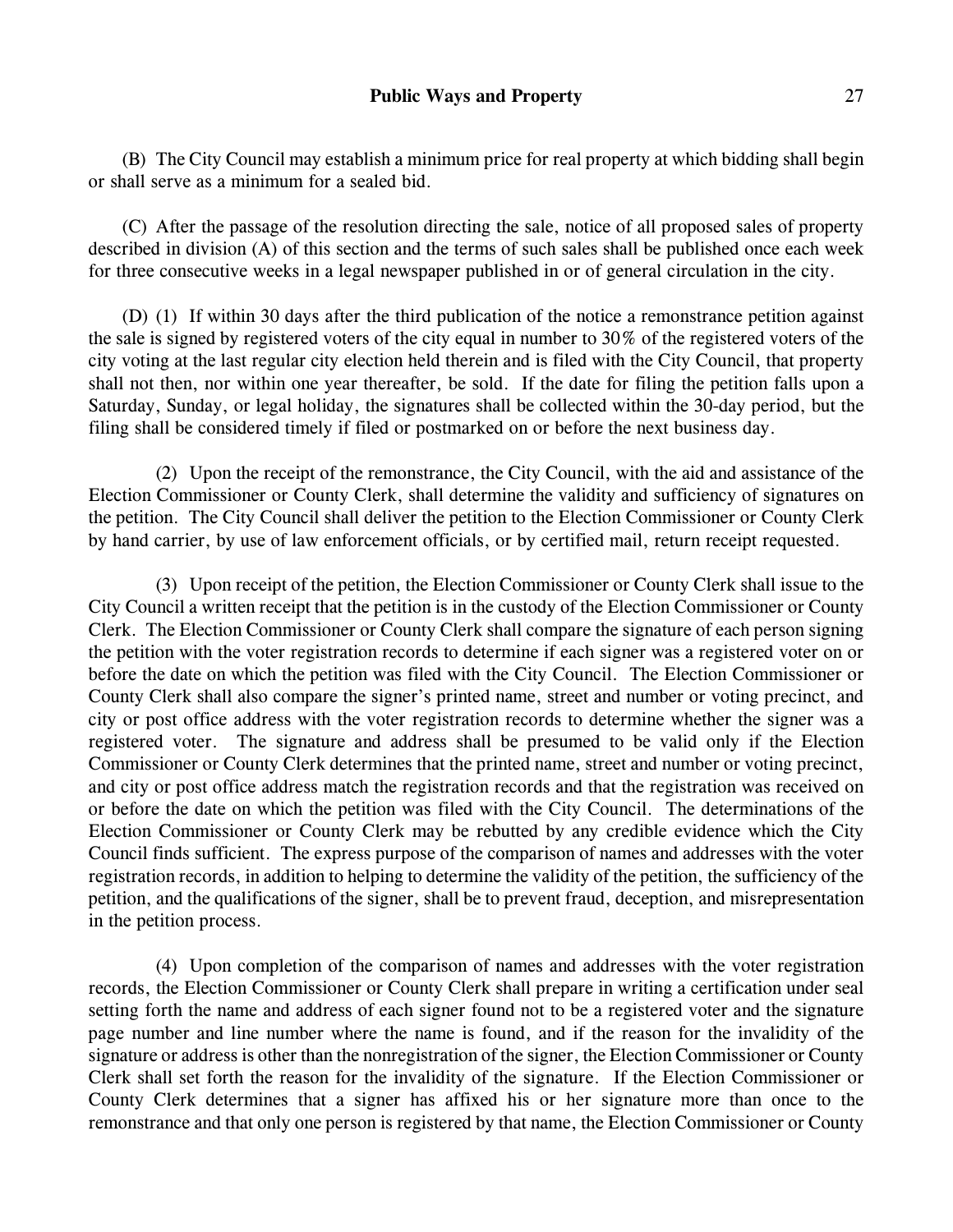Clerk shall prepare in writing a certification under seal setting forth the name of the duplicate signature and shall count only the earliest dated signature.

(5) The Election Commissioner or County Clerk shall certify to the City Council the number of valid signatures necessary to constitute a valid remonstrance. The Election Commissioner or County Clerk shall deliver the remonstrance and the certifications to the City Council within 40 days after the receipt of the remonstrance from the City Council. The delivery shall be by hand carrier, by use of law enforcement officials, or by certified mail, return receipt requested. Not more than 20 signatures on 1 signature page shall be counted.

(6) The City Council shall, within 30 days after the receipt of the remonstrance and certifications from the Election Commissioner or County Clerk, hold a public hearing to review the remonstrance and certifications and receive testimony regarding them. TheCity Council shall, following the hearing, vote on whether or not the remonstrance is valid and shall uphold the remonstrance if sufficient valid signatures have been received.

(E) Real estate now owned or hereafter owned by the city may be conveyed without consideration to the state for state armory sites or, if acquired for state armory sites, shall be conveyed strictly in accordance with the conditions of Neb. RS 18-1001 through 18-1006.

(F) Following passage of the resolution directing a sale, publishing of the notice of the proposed sale, and passing of the 30-day right-of-remonstrance period, the property shall then be sold. The sale shall be confirmed by passage of an ordinance stating the name of the purchaser and terms of the sale. (Neb. RS 17-503)

(G) Divisions (A) through (F) of this section shall not apply to the sale of real property if the authorizing resolution directs the sale of real property, the total fair market value of which is less than \$5,000. Following passage of the resolution directing the sale of the property, notice of the sale shall be posted in three prominent places within the city for a period of not less than seven days prior to the sale of the property. The notice shall give a general description of the property offered for sale and state the terms and conditions of sale. Confirmation of the sale by passage of an ordinance may be required. (Neb. RS 17-503.01)

### **§ 92.31 SALE AND CONVEYANCE; PERSONAL PROPERTY.**

(A) The power of the city to convey any personal property owned by it shall be exercised by resolution directing the sale and the manner and terms of the sale. Following passage of the resolution directing the sale of the property, notice of the sale shall be posted in three prominent places within the city for a period of not less than seven days prior to the sale of the property. If the fair market value of the property is greater than \$5,000, notice of the sale shall also be published once in a legal newspaper in or of general circulation in the city at least seven days prior to the sale of the property. The notice shall give a general description of the property offered for sale and state the terms and conditions of sale.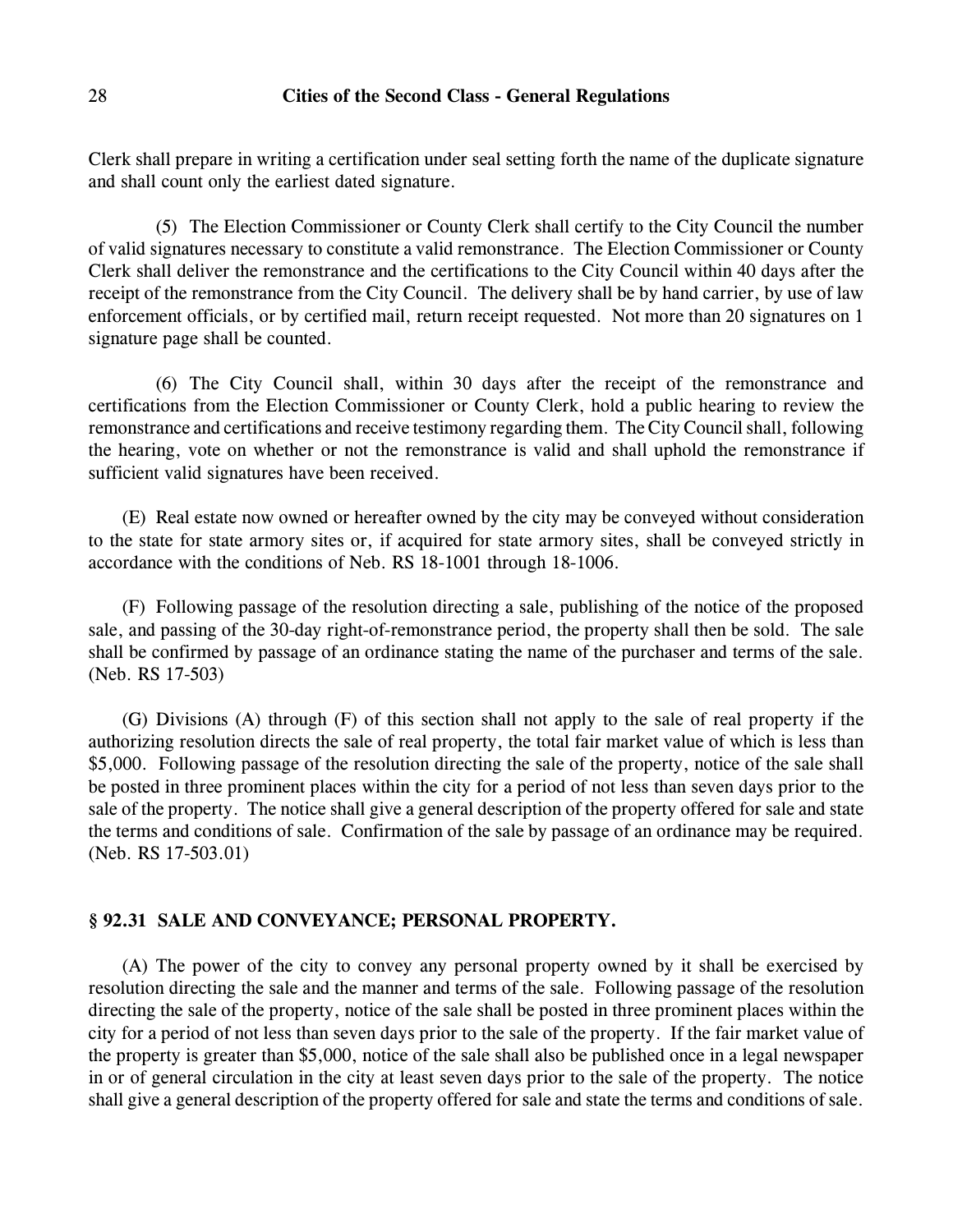(B) Personal property may be conveyed notwithstanding the procedure in division (A) of this section when:

(1) Such property is being sold in compliance with the requirements of federal or state grants or programs; or

(2) Such property is being conveyed to another public agency. (Neb. RS 17-503.02)

# **§ 92.32 ACQUISITION OR CONSTRUCTION OF PUBLIC BUILDINGS; ELECTION REQUIREMENTS.**

(A) The city is authorized and empowered to purchase, accept by gift or devise, purchase real estate upon which to erect, and erect a building or buildings for an auditorium, fire station, city building, or community house for housing city enterprises and social and recreation purposes, and other public buildings, including the construction of buildings authorized to be constructed by Neb. RS Chapter 72, article 14, and including construction of buildings to be leased in whole or in part by the city to any other political or governmental subdivision of the state authorized by law to lease such buildings, and maintain, manage, and operate the same for the benefit of the inhabitants of the city.

(B) Except as provided in division (C) of this section, before any such purchase can be made or building erected, the question shall be submitted to the electors of the city at a general city election or at an election duly called for that purpose, or as set forth in division (D) of this section, and be adopted by a majority of the electors voting on such question. (Neb. RS 17-953)

(C) If the funds to be used to finance the purchase or construction of a building pursuant to this section are available other than through a bond issue, then either:

(1) Notice of the proposed purchase or construction shall be published in a newspaper of general circulation in the city and no election shall be required to approve the purchase or construction unless within 30 days after the publication of the notice, a remonstrance petition against the purchase or construction is signed by registered voters of the city equal in number to 15% of the registered voters of the city voting at the last regular city election held therein and is filed with the City Council. If the date for filing the petition falls upon a Saturday, Sunday, or legal holiday, the signatures shall be collected within the 30-day period, but the filing shall be considered timely if filed or postmarked on or before the next business day. If a petition with the necessary number of qualified signatures is timely filed, the question shall be submitted to the voters of the city at a general city election or a special election duly called for that purpose. If the purchase or construction is not approved, the property involved shall not then, nor within one year following the election, be purchased or constructed; or

(2) The City Council may proceed without providing the notice and right of remonstrance required in division (C)(1) of this section if the property can be purchased below the fair market value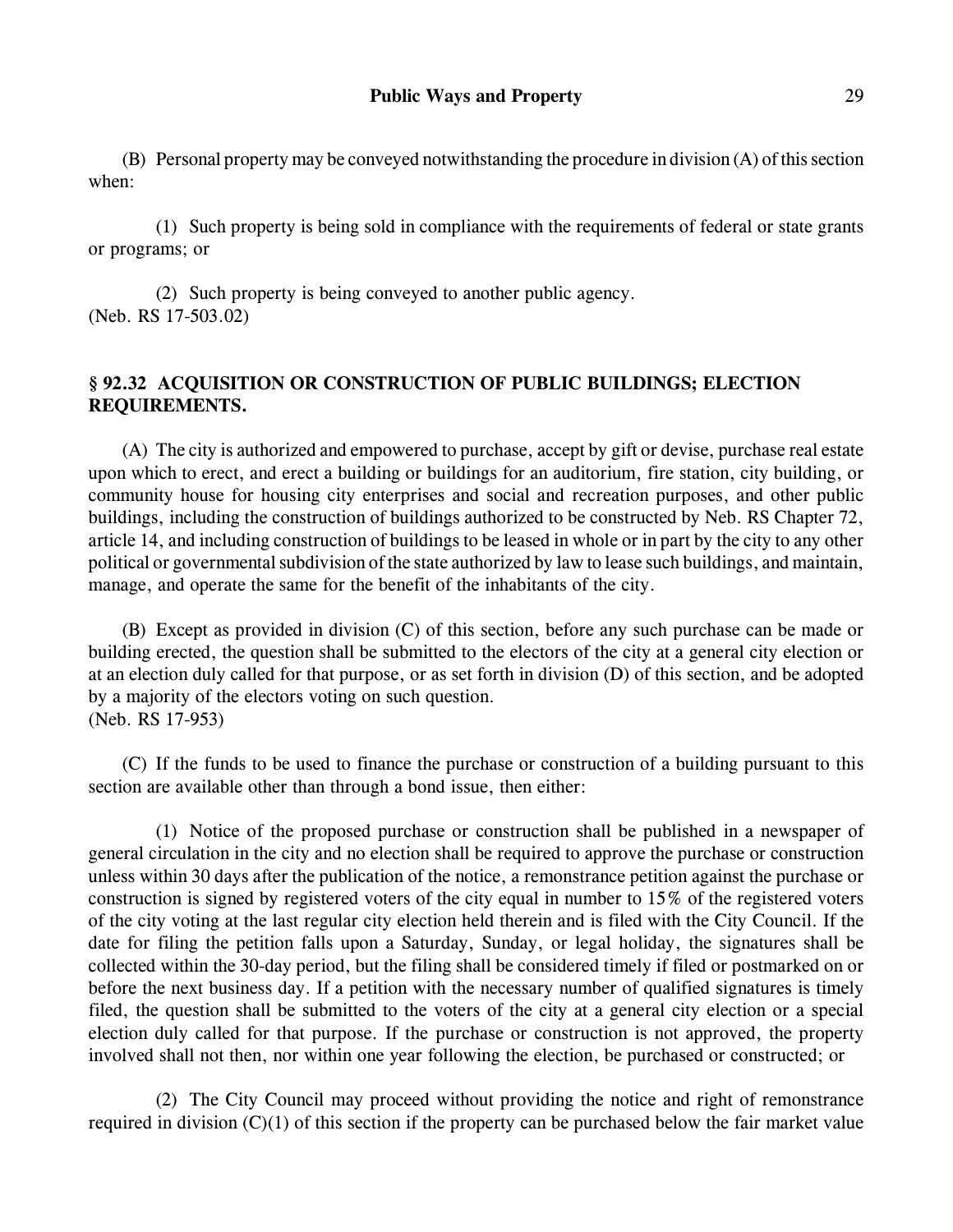as determined by an appraisal, there is a willing seller, and the purchase price is less than \$25,000. The purchase shall be approved by the City Council after notice and public hearing as provided in § 92.34. (Neb. RS 17-953.01)

(D) (1) The Mayor and City Council adopting the proposition to make such purchase or erect such building or buildings for the purposes set forth in division (A) of this section shall have the power to borrow money and pledge the property and credit of the city upon its negotiable bonds. No such bonds shall be issued until after the same have been authorized by a majority vote of the electors voting on the proposition of their issuance, at a general city election or at a special election called for the submission of such proposition. The question of such purchase or erection of such a building or buildings, as set forth in division (A) of this section, and the question of the issuance of the negotiable bonds referred to in this division may be submitted as 1 question at a general city or special election if so ordered by resolution or ordinance.

(2) Notice of the time and place of the election shall be given by publication in some legal newspaper printed in or of general circulation in the city 3 successive weeks immediately prior thereto.

(3) No such election for the issuance of such bonds shall be called until a petition therefor signed by at least 10% of the legal voters of the city has been presented to the City Council. The number of voters voting at the last regular city election prior to the presenting of the petition shall be deemed the number of votes in the city for the purpose of determining the sufficiency of the petition.

(4) The question of bond issues for such purpose in the city when defeated shall not be resubmitted for 6 months from and after the date of such election.

(5) When the building to be constructed is to be used by the state or its agency or agencies under a lease authorized by Neb. RS Chapter 72, article 14, or the building is to be leased by any other political or governmental subdivision of the state, when the combined area of the building to be leased by the state or its agency or agencies and the political or governmental subdivision of the state is more than 50% of the area of the building, and when such sum does not exceed \$2,000,000, then no such vote of the electors will be required.

(Neb. RS 17-954)

# **§ 92.33 ACQUISITION OF REAL PROPERTY; APPRAISAL.**

Notwithstanding any other provision of law, the city shall not purchase, lease-purchase, or acquire for consideration real property having an estimated value of \$100,000 or more unless an appraisal of such property has been performed by a certified real property appraiser. (Neb. RS 13-403)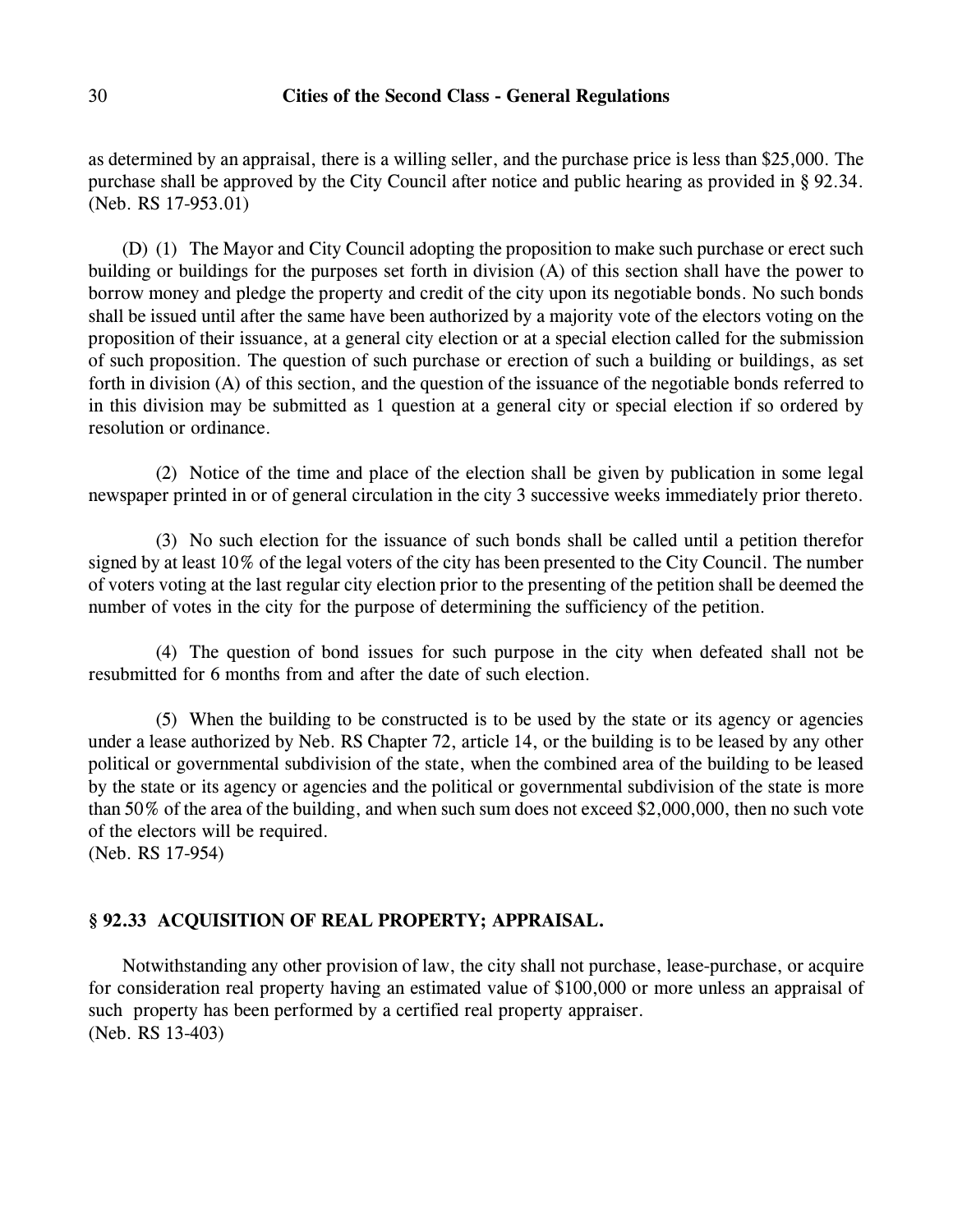# **§ 92.34 ACQUISITION OF REAL PROPERTY; PUBLIC MEETING; ACCESS FOR RECREATIONAL USE.**

(A) The city shall acquire an interest in real property by purchase or eminent domain only after the City Council has authorized the acquisition by action taken in a public meeting after notice and public hearing.

(B) The city shall provide to the public a right of access for recreational use to real property acquired for public recreational purposes. Such access shall be at designated access points and shall be equal to the right of access for recreational use held by adjacent landowners. The right of access granted to the public for recreational use shall meet or exceed such right held by a private landowner adjacent to the real property.

(Neb. RS 18-1755)

# **§ 92.35 PUBLIC WORKS INVOLVING ARCHITECTURE OR ENGINEERING; REQUIREMENTS.**

(A) (1) Except as otherwise provided in this section and Neb. RS 81-3449 and 81-3453, the city shall not engage in the construction of any public works involving architecture or engineering unless the plans, specifications, and estimates have been prepared and the construction has been observed by an architect, a professional engineer, or a person under the direct supervision of an architect, professional engineer, or those under the direct supervision of an architect or professional engineer.

(2) This division (A) shall not apply to any public work in which the contemplated expenditure for the complete project does not exceed \$100,000 or the adjusted dollar amount set by the Board of Engineers and Architects. (Neb. RS 81-3445)

(B) The provisions of division (A) of this section regulating the practice of architecture do not apply to the following activities or the other activities specified in Neb. RS 81-3449:

(1) Any alteration, renovation, or remodeling of a building if the alteration, renovation, or remodeling does not affect architectural or engineering safety features of the building;

(2) A public service provider who employs a design professional performing professional services for itself;

(3) The practice of any other certified trade or legally recognized profession;

(4) Earthmoving and related work associated with soil and water conservation practices performed any land owned by the city that is not subject to a permit from the Department of Natural Resources; and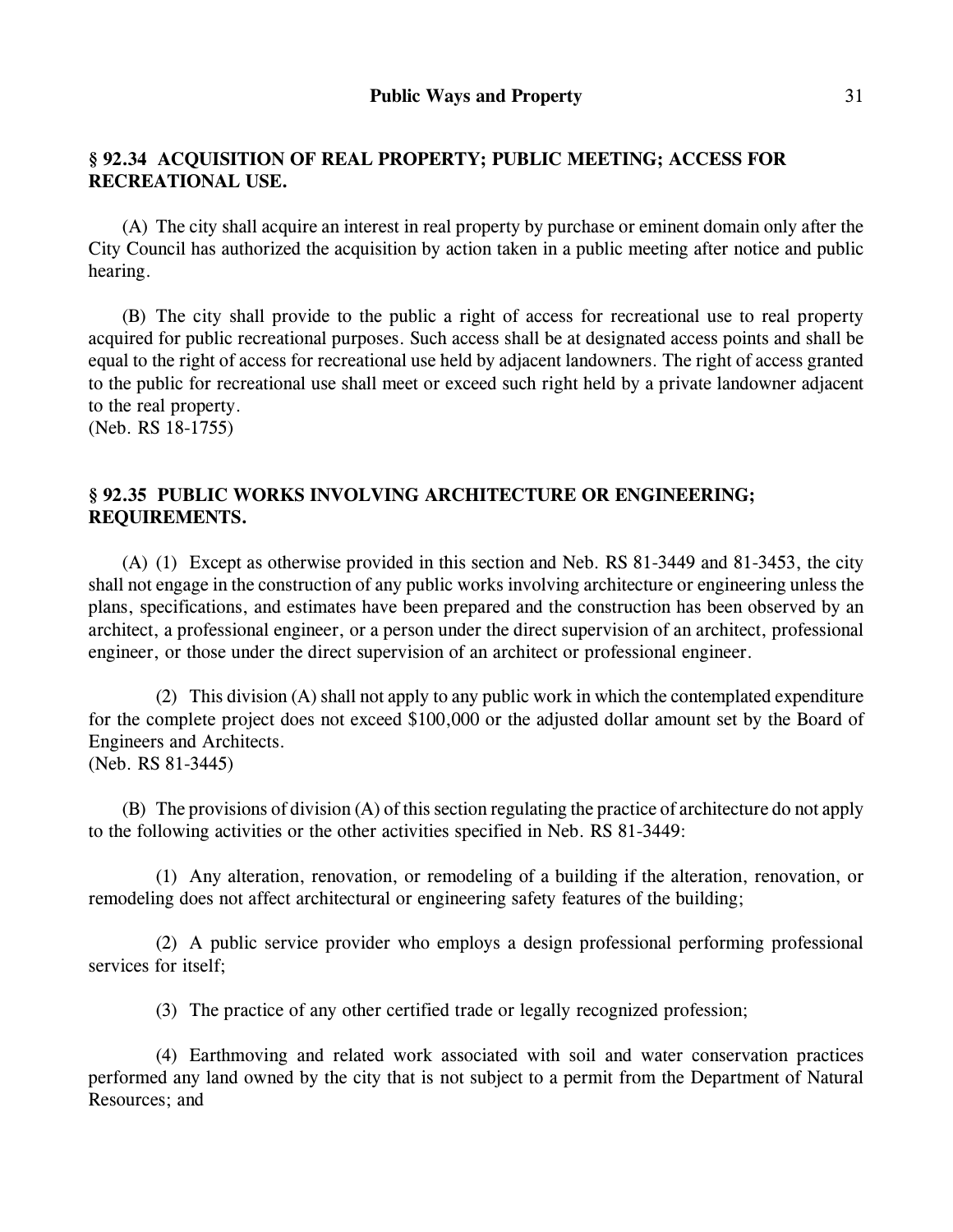(5) The work of employees and agents of the city performing, in accordance with other requirements of law, their customary duties in the administration and enforcement of codes, permit programs, and land-use regulations and their customary duties in utility and public works construction, operation, and maintenance.

(Neb. RS 81-3449)

(C) The provisions of division (A) of this section regulating the practice of engineering do not apply to the following activities, the activities specified in division (B) of this section, or the other activities specified in Neb. RS 81-3453:

(1) Those services ordinarily performed by subordinates under direct supervision of a professional engineer or those commonly designated as locomotive, stationary, marine operating engineers, power plant operating engineers, or manufacturers who supervise the operation of or operate machinery or equipment or who supervise construction within their own plant; and

(2) The construction of water wells as defined in Neb. RS 46-1212, the installation of pumps and pumping equipment into water wells, and the decommissioning of water wells, unless such construction, installation, or decommissioning is required by the city to be designed or supervised by an engineer or unless legal requirements are imposed upon the city as a part of a public water supply; (Neb. RS 81-3453)

(D) For the purpose of this section, the city is considered a public service provider if it employs or appoints an architect or a professional engineer to be in responsible charge of the city's architectural or engineering work.

(Neb. RS 81-3423)

# **§ 92.36 SPECIAL ASSESSMENTS FOR PUBLIC WORKS OR IMPROVEMENTS; NOTICE TO NONRESIDENT PROPERTY OWNERS.**

(A) Before any political subdivision or special taxing district for public works or public improvements shall be formed, and before the city or any political subdivision or special taxing district may impose any special assessment for public works or public improvements, a copy of any notice required to be published by law shall be mailed to the last-known address of all nonresident property owners as shown on the current tax rolls at the time such notice is first published. (Neb. RS 13-310)

(B) The City Clerk or any other person upon whom the duty is imposed by law to publish notice required by law in regard to the formation of a special taxing district for public works or public improvements shall mail by certified mail with return receipt requested a copy of the published notice in regard to the formation of any special taxing district within the city to the last-known address as shown on the current tax rolls of each nonresident property owner. (Neb. RS 13-311)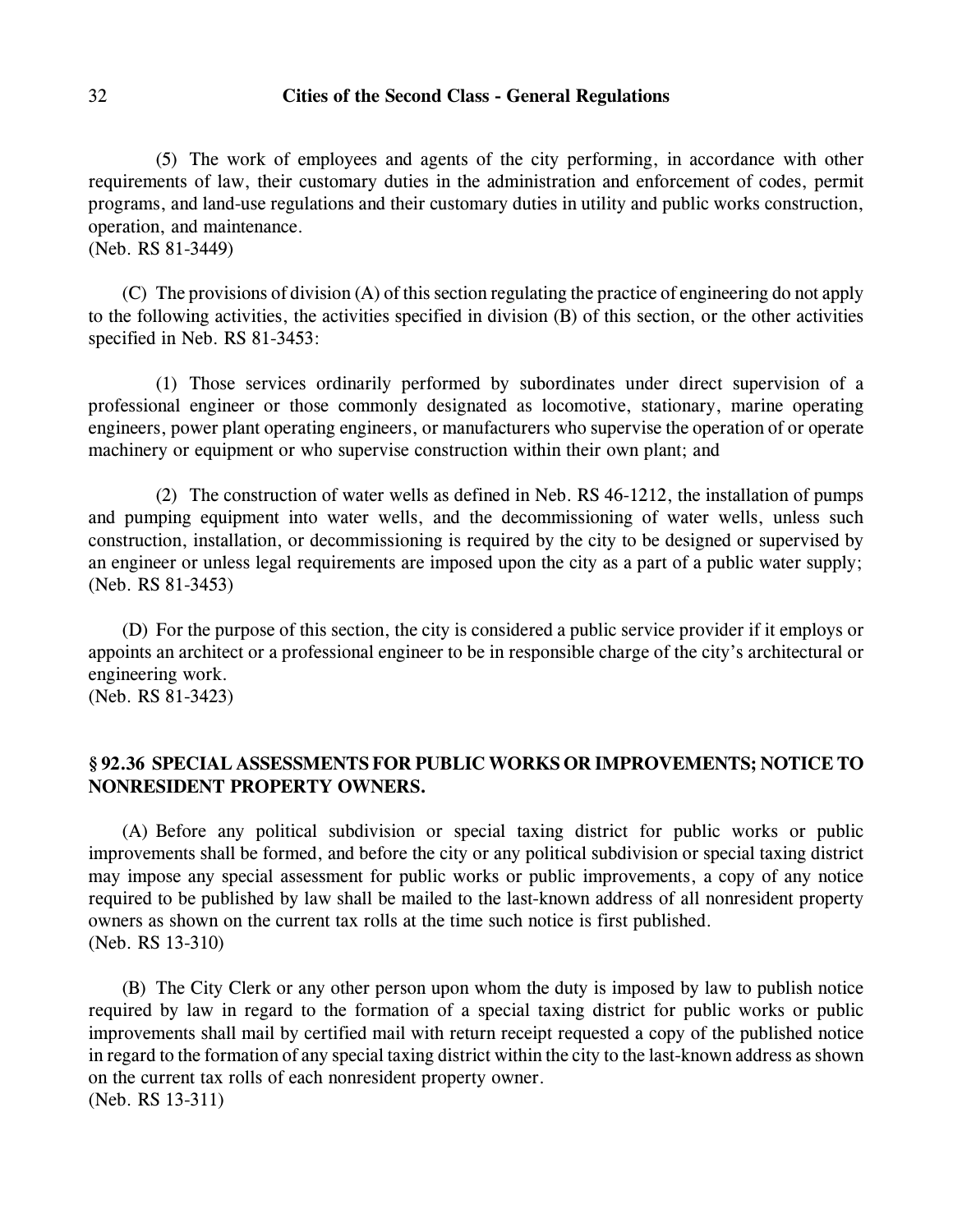(C) The City Clerk or any other person upon whom the duty is imposed by law to publish notice required by law in regard to any special assessment by a special taxing district shall mail by certified mail with return receipt requested a copy of such notice to be published to the last-known address as shown on the current tax rolls of each nonresident property owner. (Neb. RS 13-312)

(D) The failure of the City Clerk any other person upon whom the duty is imposed by law to mail a copy of a published notice as provided in this section shall invalidate the assessment against the property involved while permitting all other assessments and procedures to be lawful. (Neb. RS 13-313)

(E) For the purpose of this section, the following definition shall apply unless the context clearly indicates or requires a different meaning.

*NONRESIDENT PROPERTY OWNER.* Any person or corporation whose residence and mailing address as shown on the current tax rolls is outside the boundaries of the county and who is a record owner of property within the boundaries of the city, special assessment district, or taxing district involved.

(Neb. RS 13-314)

### *SIDEWALKS*

### **§ 92.50 REQUIREMENT TO KEEP CLEAN.**

It shall be unlawful for the occupant of any lot or lots or the owner of any vacant lot or lots within the corporate limits to allow snow, sleet, mud, ice, or other substance to accumulate on the sidewalks or to permit any snow, sleet, ice, mud, or other substance to remain upon the sidewalk. Unless the City Council has provided otherwise, all sidewalks within the business district shall be cleaned within 5 hours after the cessation of a storm, unless the storm or fall of snow shall have taken place during the night, in which case the sidewalk shall be cleaned before 9:00 a.m. the following day, and sidewalks within the residential areas of the city shall be cleaned within 24 hours after the cessation of the storm. Penalty, see § 10.99

### **§ 92.51 USE OF SPACE BENEATH.**

No person shall be allowed to keep or use the space beneath the sidewalk lying between lot line and curb line unless a permit has been obtained from the City Council. Before any permit is granted, the applicant shall submit plans and specifications of any present or proposed construction to the City Engineer. If the plans or specifications are disapproved by the Engineer, no permit shall be granted. All permits hereafter granted shall continue only upon the condition that the party receiving them builds, maintains, and keeps in repair a sidewalk over the space used or constructed to be used and pays all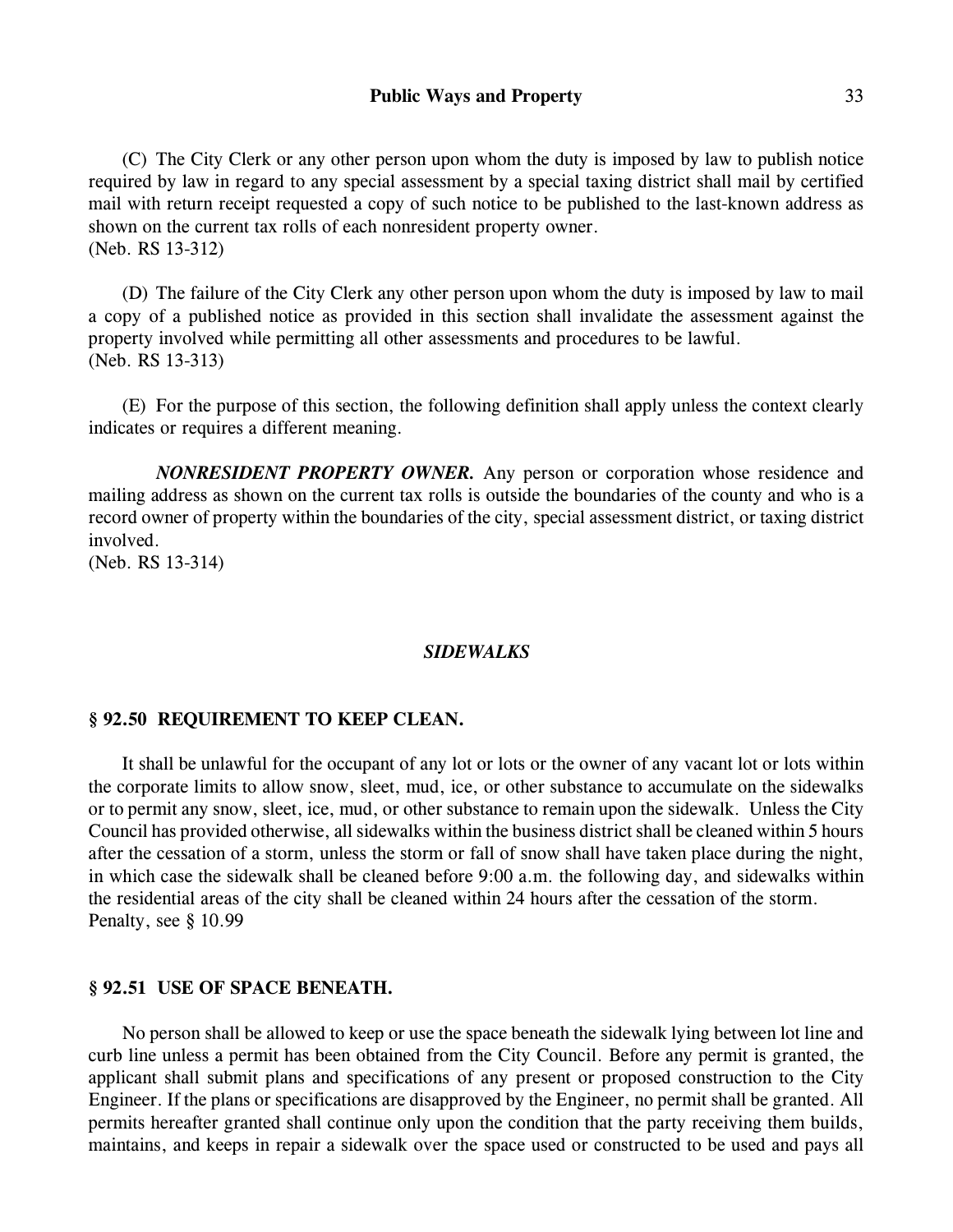damages that may be sustained by any person by reason of such use or by reason of the sidewalk being defective or in a dangerous condition. As a condition precedent to the issuance or continuance of any permit for the use of any space underneath the city sidewalks as contemplated in this section, the City Council may require the applicant to furnish a bond to the city as obligee for the benefit of any person who may suffer an injury or damage by reason of such use. The bond shall be in such sum as the City Council, in its discretion, may designate.

Penalty, see § 10.99

# **§ 92.52 CONSTRUCTION AT OWNER'S INITIATIVE.**

(A) Any person desiring to construct, or cause to be constructed, any sidewalk shall do so only as provided in this section. It shall be unlawful for any person to construct any sidewalk without first having obtained a permit.

(B) The owner shall make application in writing for a permit and file such application in the office of the City Clerk. The permit shall give a description of the lot or piece of land along which the sidewalk is to be constructed. The Overseer of Streets shall issue the desired permit unless good cause appears why the permit should be denied, except that if it is desired to construct the sidewalk at any other than the regularly prescribed location, grade, or elevation, the Overseer of Streetsshall submit the application to the City Council for determination as to whether the permit should be granted or denied. It shall be unlawful for any person to construct, or cause to be constructed, such sidewalk at any other location, grade, or elevation than so designated by the city. All sidewalks shall be built and constructed on the established grade or elevation, and if there is no established grade, then on the grade or elevation indicated by the Overseer of Streets.

### **§ 92.53 CONSTRUCTION AND REPAIR AT CITY DIRECTION.**

(A) (1) The Mayor and City Council may construct and repair sidewalks or cause the construction and repair of sidewalks in such manner as the Mayor and City Council deem necessary and assess the expense of such construction or repairs on the property in front of which such construction or repairs are made, after having given notice:

(a) By publication in one issue of a legal newspaper of general circulation in the city; and

(b) By either causing a written notice to be served upon the occupant in possession of the property involved or to be posted upon such premises ten days prior to the commencement of such construction or repair.

(2) The powers conferred under this section are in addition to those provided in Neb. RS 17-509 to 17-521 and may be exercised without creating an improvement district.

(3) If the owner of any property abutting any street or avenue or part thereof fails to construct or repair any sidewalk in front of the owner's property within the time and in the manner as directed and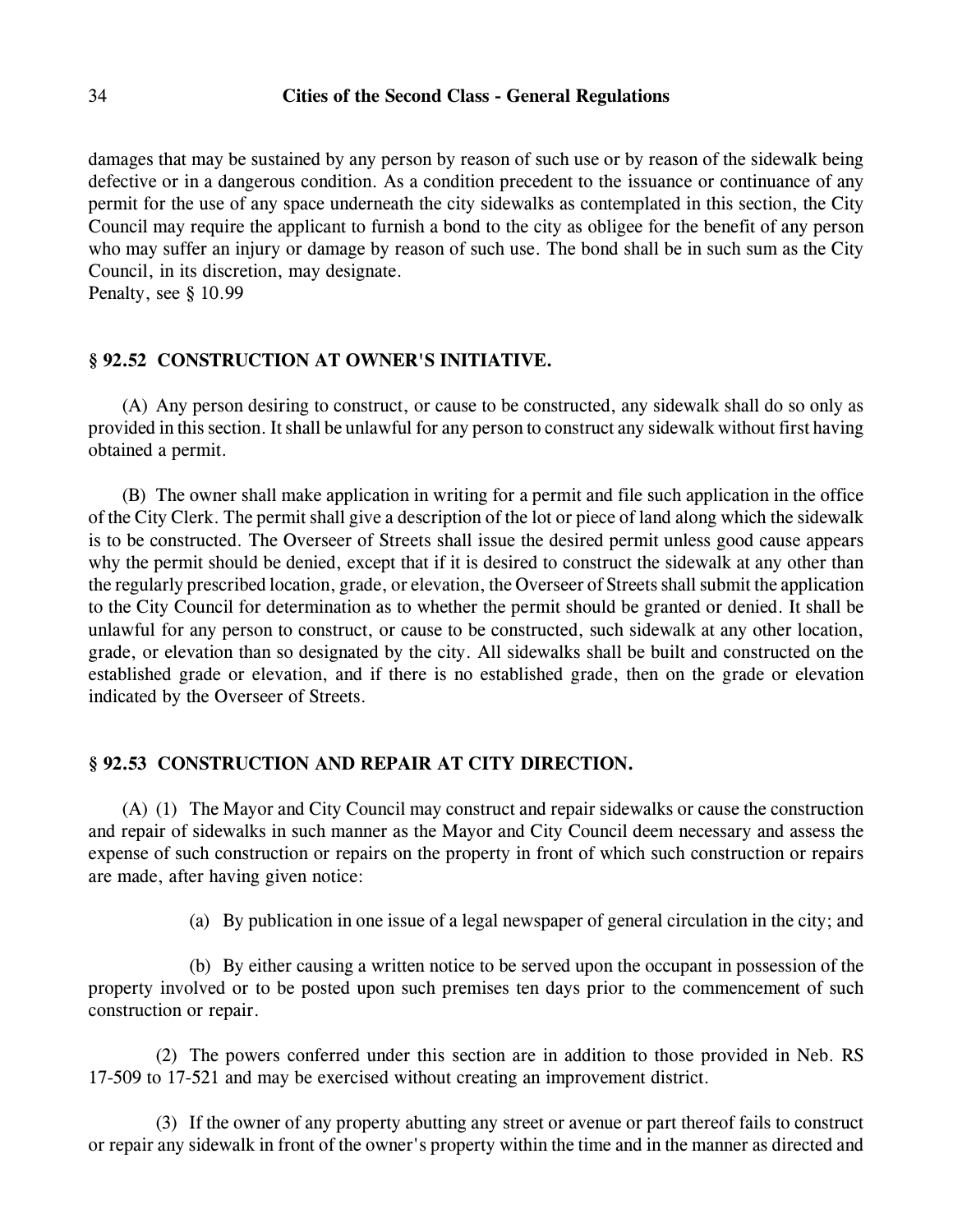requested by the Mayor and City Council, after having received due notice to do so, the Mayor and City Council may cause the sidewalk to be constructed or repaired and may assess the cost of such construction or repairs against the property. (Neb. RS 17-522)

(B) All sidewalks shall be constructed and repaired in conformity with such plans and specifications as may be approved by the City Council.

(C) Assessments made under the provisions of this section shall be made and assessed in the following manner:

(1) Such assessment shall be made by the City Council at a special meeting, by a resolution, taking into account the benefits derived or injuries sustained in consequence of such improvements, and the amount charged against the same, which, with the vote, shall be recorded in the minutes. Notice of the time of holding such meeting and the purpose for which it is to be held shall be published in a legal newspaper in or of general circulation in the in the city at least four weeks before the same shall be held or, in lieu thereof, personal service may be made upon persons owning or occupying property to be assessed; and

(2) All such assessments shall be known as special assessments for improvements and shall be levied and collected as a separate tax, in addition to the taxes for general revenue purposes, and shall be placed on the tax roll for collection, subject to the same penalties and collected in like manner as other city taxes.

(Neb. RS 17-524) *Statutory reference: Authority to improve through sidewalk district, see Neb. RS 19-2417 through 19-2419*

# *STREETS AND ALLEYS*

# **§ 92.65 DEDICATION TO PUBLIC USE.**

No street or alley which shall hereafter be dedicated to public use, by the proprietor of ground in the city, shall be deemed a public street or alley, or be under the use or control of the City Council, unless the dedication shall be accepted and confirmed by an ordinance especially passed for such purpose.

(Neb. RS 17-567)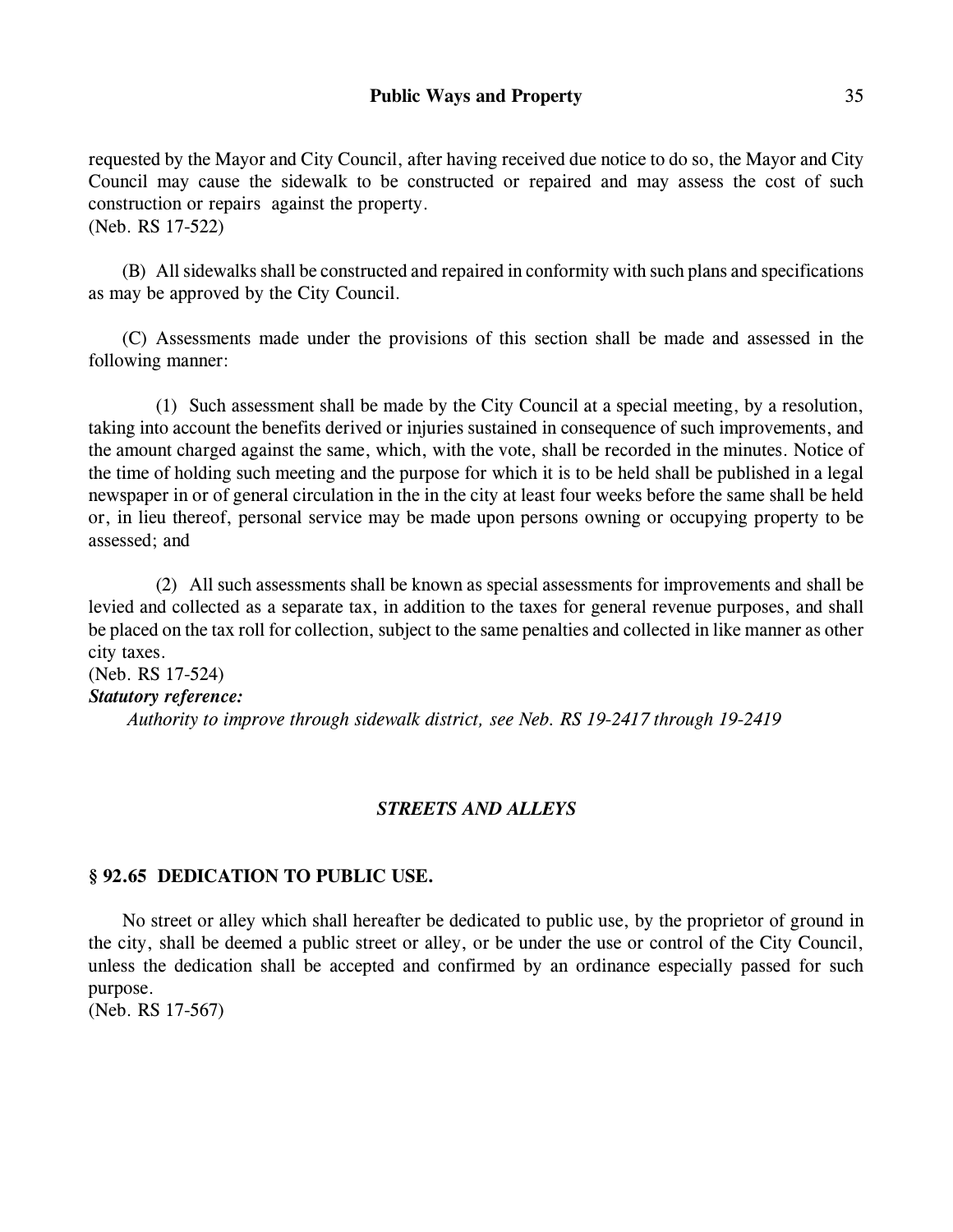### **§ 92.66 GRADING, PAVING, AND OTHER IMPROVEMENTS.**

The city has the power to provide for the grading and repair of any street, avenue, or alley and the construction of bridges, culverts, and sewers. No street, avenue, or alley shall be graded unless the grading is ordered to be done by the affirmative vote of 2/3 of the City Council. (Neb. RS 17-508)

*Cross reference: Other provisions on grading and paving, see § 92.02 Statutory reference: Acquisition of additional land or easement, see Neb. RS 18-1705 Boundary street with county or another municipality, see Neb. RS 18-2005 Limited street improvement districts, see Neb. RS 19-2416*

# **§ 92.67 IMPROVEMENTS WITHOUT PETITION OR CREATION OF DISTRICT.**

(A) The city may, without petition or creating a street improvement district, grade, curb, gutter, and pave:

(1) Any portion of a street otherwise paved so as to make 1 continuous paved street, but the portion to be so improved shall not exceed 2 blocks, including intersections, or 1,325 feet, whichever is the lesser;

(2) Any unpaved street or alley which intersects a paved street for a distance of not to exceed 1 block on either side of that paved street; and

(3) Any side street or alley within its corporate limits connecting with a major traffic street for a distance not to exceed 1 block from that major traffic street.

(B) Those improvements may be performed upon any portion of a street or alley or any unpaved street or alley not previously improved to meet or exceed the minimum standards for pavement set by the city for its paved streets.

(C) In order to defray the costs and expenses of these improvements, the Mayor and City Council may levy and collect special taxes and assessments or issue paving bonds as provided in Neb. RS 18-2003.

(Neb. RS 18-2001 through 18-2004)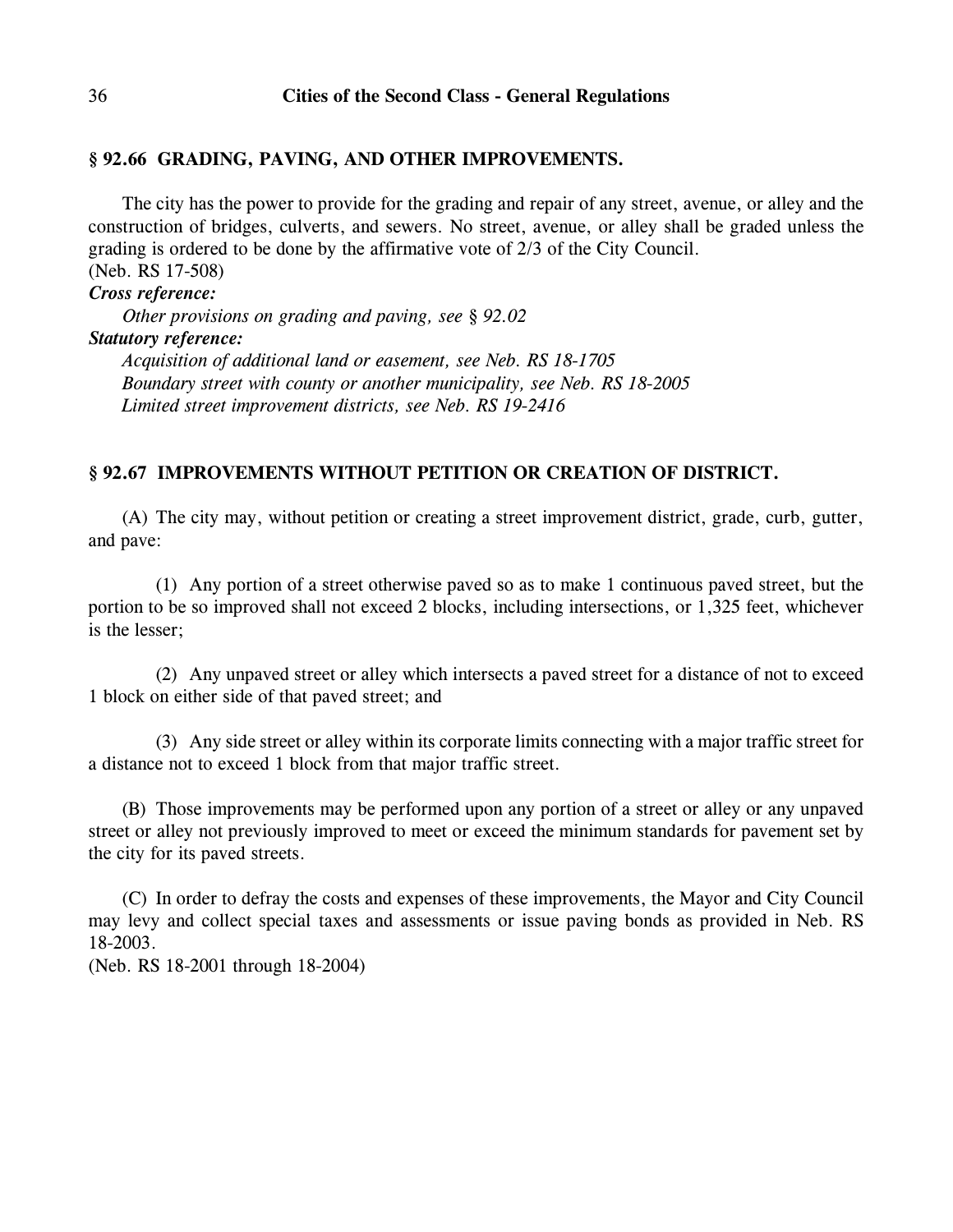# **§ 92.68 OPENING, WIDENING, IMPROVING, OR VACATING.**

(A) (1) The city shall have power to open, widen, or otherwise improve or vacate any street, avenue, alley, or lane within the limits of the city and also to create, open, and improve any new street, avenue, alley, or lane. All damages sustained by the citizens of the city, or by the owners of the property therein, shall be ascertained in that manner as shall be provided by ordinance.

(2) Whenever any street, avenue, alley, or lane is vacated, the same shall revert to the owners of the abutting real estate, 1/2 on each side thereof, and become a part of that property, unless the city reserves title in the ordinance vacating such street or alley. If title is retained by the city, such property may be sold, conveyed, exchanged, or leased upon such terms and conditions as shall be deemed in the best interests of the city.

(3) When a portion of a street, avenue, alley, or lane is vacated only on 1 side of the center thereof, the title to the land shall vest in the owner of the abutting property and become a part of that property, unless the city reserves title in the ordinance vacating a portion of such street or alley. If title is retained by the city, such property may be sold, conveyed, exchanged, or leased upon such terms and conditions as shall be deemed in the best interests of the city.

(4) When the city vacates all or any portion of a street, avenue, alley, or lane, the city shall, within 30 days after the effective date of the vacation, file a certified copy of the vacating ordinance with the Register of Deeds for the county in which the vacated property is located to be indexed against all affected lots.

(5) The title to property vacated pursuant to this section shall be subject to the following:

(a) There is reserved to the city the right to maintain, operate, repair, and renew public utilities existing at the time title to the property is vacated there; and

(b) There is reserved to the city, any public utilities, and any cable television systems the right to maintain, repair, renew, and operate water mains, gas mains, pole lines, conduits, electrical transmission lines, sound and signal transmission lines, and other similar services and equipment and appurtenances, including lateral connections or branch lines, above, on, or below the surface of the ground that are existing as valid easements at the time title to the property is vacated for the purposes of serving the general public or the abutting properties and to enter upon the premises to accomplish such purposes at any and all reasonable times. (Neb. RS 17-558)

(B) The city shall have power to create, open, widen, or extend any street, avenue, alley, off-street parking area, or other public way, or annul, vacate, or discontinue the same. (Neb. RS 17-559)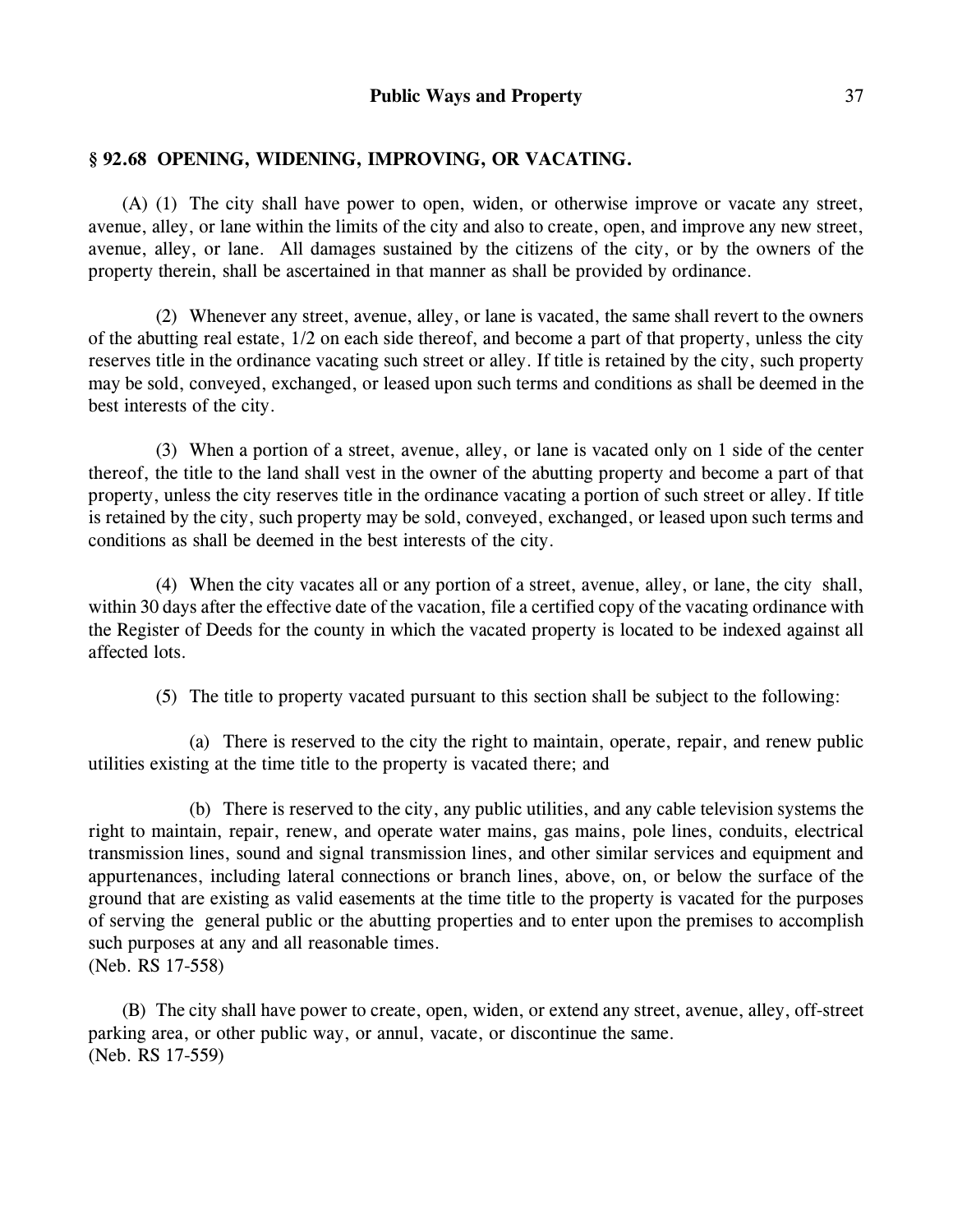#### **§ 92.69 VACATING PUBLIC WAYS; PROCEDURE.**

(A) For the purpose of this section, the following definition shall apply unless the context clearly indicates or requires a different meaning.

*SPECIAL DAMAGES.* Only those losses or damages or injuries which a property owner suffers that are peculiar or special or unique to his or her property and which result from the City Council vacating a street, avenue, alley, lane, or similar public way. *SPECIAL DAMAGES* shall not mean those losses or damages or injuries that a property owner suffers that are in common with the rest of the city or public at large, even though those losses or damages or injuries suffered by the property owner are greater in degree than the rest of the city or public at large.

(B) Whenever the City Council decides that it would be in the best interests of the city to vacate a street, avenue, alley, lane, or similar public way, the City Council shall comply with the following procedure.

(1) *Notice.* Notice shall be given to all abutting property owners either by first class mail to their last known address or if there is no known address then by publishing the notice in a newspaper that is of general circulation in the city. The content of the notice shall advise the abutting property owners that the City Council will consider vacating that street, avenue, alley, lane, or similar public way at its next regular meeting, or, if a special meeting is scheduled for the discussion, then the date, time, and place of that meeting.

(2) *Consent; waiver.* The City Council may have all the abutting property owners sign a form stating that they consent to the action being taken by the City Council and waive their right of access. The signing of this form shall have no effect on claims for special damages by the abutting property owners but shall create the presumption that the City Council's action was proper. If the abutting property owners do not sign the consent/waiver form, the City Council may still proceed with vacating the street, avenue, alley, lane, or similar public way under the authority granted by Neb. RS 17-558 and 17-559.

(3) *Ordinance.* The City Council shall pass an ordinance that includes essentially the following provisions:

(a) A declaration that the action is expedient for the public good or in the best interests of the city;

- (b) A statement that the city will have an easement for maintaining all utilities; and
- (c) A method or procedure for ascertaining special damages to abutting property owners.

(C) The Mayor shall appoint 3 or 5 or 7 disinterested residents of the city to a special commission to ascertain the amount of special damages that the abutting property owners are entitled to receive and which resulted from the City Council vacating the street, avenue, alley, lane, or similar public way. The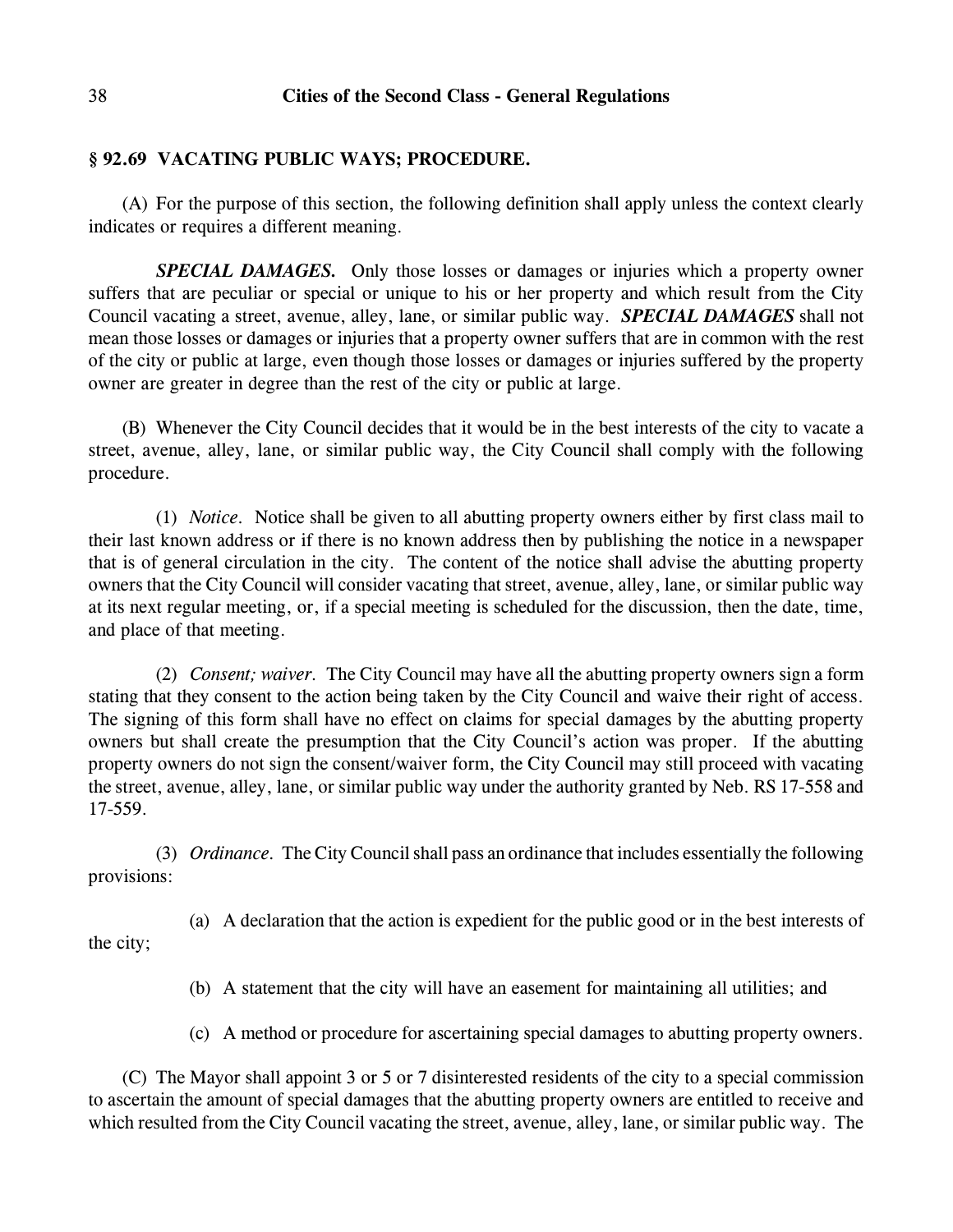appointees of the special commission shall be approved by the City Council. Only special damages shall be awarded to the abutting property owners.

(D) In determining the amount of compensation to award the abutting property owners as special damages, the commission shall use the following rule:

An abutting property owner is entitled to recover as compensation the difference between the value of the property immediately before and immediately after the vacating of the street, avenue, alley, lane, or similar public way. If no difference in value exists, the abutting property owner is entitled to no compensation.

### **§ 92.70 CROSSINGS.**

The City Council may order and cause to be constructed, under the supervision of the Overseer of Streets, those street, avenue, and alley crossings as the City Council deems necessary. When a petition for the construction of any such crossings is filed by an interested resident in the office of the City Clerk, the City Clerk shall refer the application to the Overseer of Streets, who shall investigate and make a recommendation to the City Council. Action by the City Council on the application, whether the application is approved or rejected, shall be considered final.

### **§ 92.71 NAMES AND NUMBERS.**

The City Council may at any time, by ordinance, rename any street or provide a name for any new street. Buildings used for residence or business purposes and located along those streets shall retain those numbers as the City Council may require. It shall be the duty of the Overseer of Streets, upon the erection of any new building, to assign the proper numbers to the building and give notice to the owner and occupant of the same.

Penalty, see § 10.99

### **§ 92.72 DRIVEWAY APPROACHES.**

(A) The Overseer of Streets may require the owner of property served by a driveway approach constructed or maintained upon the street right-of-way to repair or replace any such driveway approach which is cracked, broken, or otherwise deteriorated to the extent that it is causing or is likely to cause damage to or interfere with any street structure, including pavement or sidewalks.

(B) The City Clerk shall give the property owner notice by registered letter or certified mail, directed to the last known address of the owner or the agent of the owner, directing the repair or replacement of the driveway approach. If within 30 days of mailing the notice the property owner fails or neglects to cause the repairs or replacements to be made, the Overseer of Streets may cause the work to be done and assess the cost upon the property served by the approach. (Neb. RS 18-1748) Penalty, see § 10.99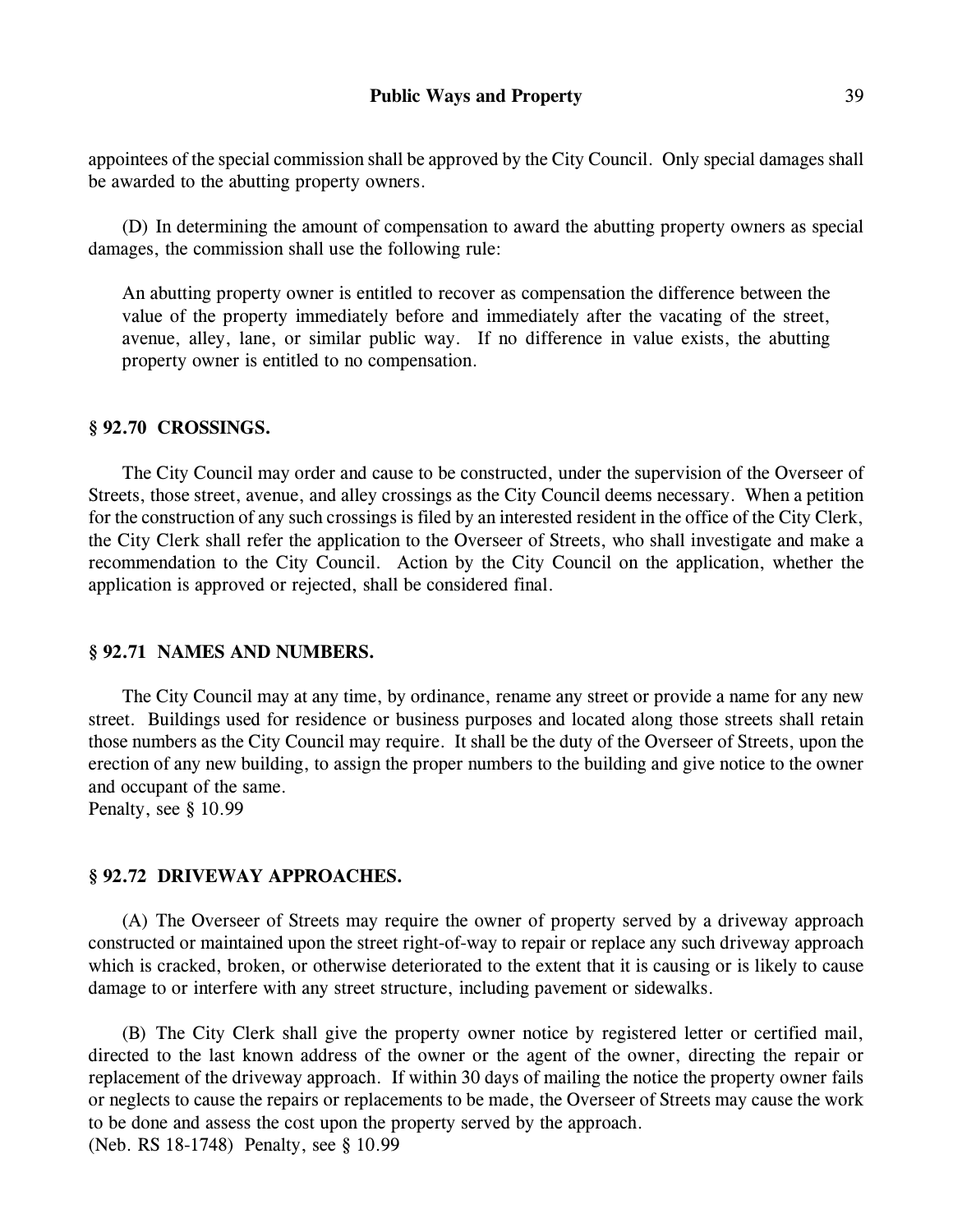### **§ 92.73 EXCAVATION.**

It shall be unlawful for any person to make an excavation in any street or streets for any purpose whatsoever unless a written permit is issued by the Overseer of Streets authorizing those excavations. Penalty, see § 10.99

#### **§ 92.74 DRIVING STAKES.**

It shall be unlawful for any person to drive any peg or stake of any kind into the pavement in any street or alley without first procuring the written consent of the Overseer of Streets. Penalty, see § 10.99

### **§ 92.75 MIXING CONCRETE.**

It shall be unlawful for any person to mix any concrete or plastering material directly on the street pavement for any reason whatsoever. Penalty, see § 10.99

#### **§ 92.76 HARMFUL LIQUIDS.**

It shall be unlawful for any person to place or permit to leak in the gutter of any street any waste gasoline, kerosene, or high lubricating oils, which damage or act as a solvent upon the streets. Penalty, see § 10.99

#### **§ 92.77 SNOW, DEBRIS, AND THE LIKE ON STREET PROHIBITED.**

It shall be unlawful to place, push, or deposit snow, sleet, ice, or mud, or any debris, including leaves, grass, and branches, from private property onto the streets of the city. Penalty, see § 10.99 *Statutory reference: Authority to regulate, see Neb. RS 17-557*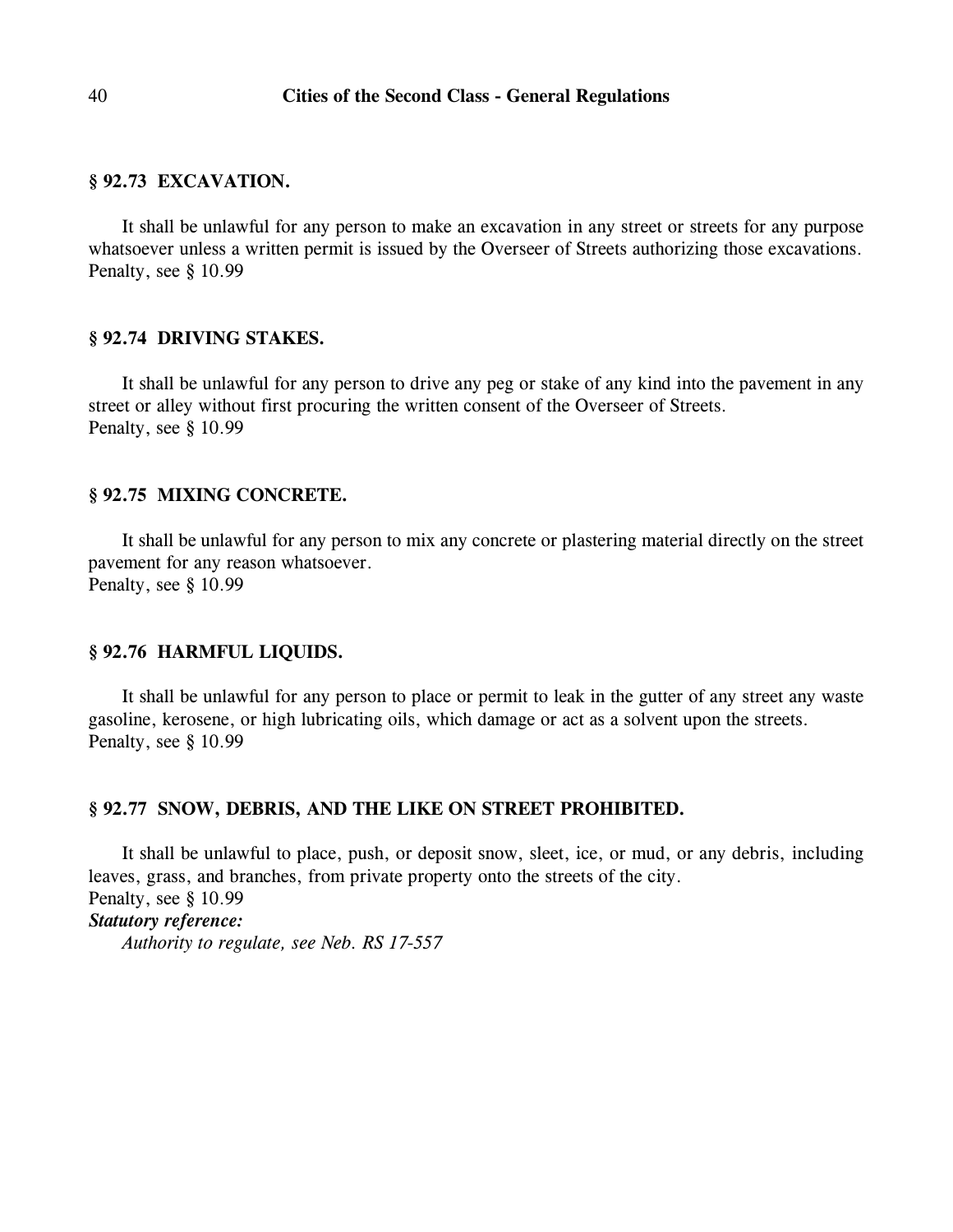# **CHAPTER 93: ANIMALS**

### Section

### *General Provisions*

- 93.01 Definitions
- 93.02 Running at large; tethering
- 93.03 Wild animals
- 93.04 Killing, poisoning, and injuring
- 93.05 Enclosures
- 93.06 Abandonment, neglect, and mistreatment
- 93.07 Equine; bovine; prohibited acts
- 93.08 Impoundment
- 93.09 Officer's compensation
- 93.10 Interference with police

# *Rabies*

- 93.20 Definitions
- 93.21 Vaccination required; cost; exemptions
- 93.22 Seizure by authority; confinement by owner; testing
- 93.23 Domestic animal bitten by rabid animal
- 93.24 Animal pound; impoundment; release; fees
- 93.25 Proclamation of danger
- 93.26 Enforcement

#### *Dogs*

- 93.40 License and tax required; exemption; tags
- 93.41 Collar or harness required
- 93.42 Removal of collar, harness, or tags
- 93.43 Liability of owner
- 93.44 Barking and chasing; complaints
- 93.45 Dangerous dogs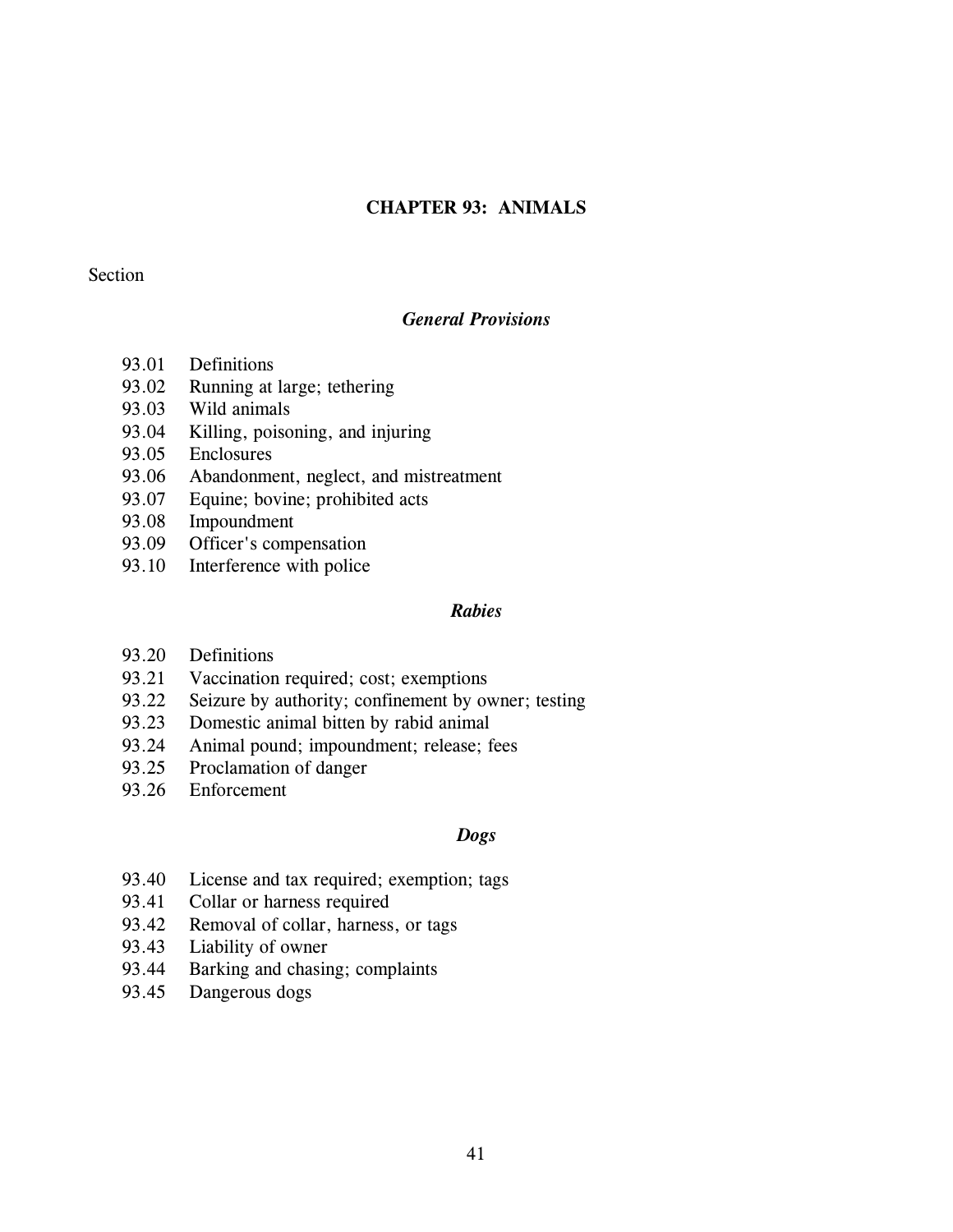### *GENERAL PROVISIONS*

# **§ 93.01 DEFINITIONS.**

For the purpose of this chapter, the following definitions shall apply unless the context clearly indicates or requires a different meaning.

*ANIMAL*. Any vertebrate member of the animal kingdom other than an uncaptured wild creature.

*ANIMAL CONTROL OFFICER.* Any person authorized by law or employed or appointed for the purpose of aiding in the enforcement of this chapter or any other law or ordinance relating to the licensing, control, seizure, or impoundment of animals.

*OWNER.* Any person who owns, possesses, keeps, harbors, or has charge, custody, or control of an animal or permits an animal to habitually remain or be lodged or fed within his or her house, store, building, enclosure, yard, lot, grounds, or premises. *OWNER* does not include any veterinarian or kennel operator temporarily maintaining on his or her premises an animal owned by another person for not more than 30 days.

*RUN AT LARGE.* Not being under the actual control of the owner by means of:

(a) A leash, cord, chain, or other suitable means of physical restraint which is securely fastened or tethered in a manner sufficient to keep the animal on the premises where tethered;

(b) A leash, cord, chain, or other suitable means of physical restraint of 6 feet or less in length physically held by the owner;

(c) Being confined within a cage, receptacle, enclosed vehicle, fenced enclosure, or shelter;

or

(d) Being within the real property limits of the owner and in the owner's presence and under direct and effective voice or other control.

### **§ 93.02 RUNNING AT LARGE; TETHERING.**

(A) It shall be unlawful for the owner of any cow, hog, horse, mule, sheep, goat, dog, chicken, turkey, goose, or other animal except a cat to permit the animal to run at large at any time on any of the public ways and property or the property of another in the city or to be tethered or staked out in such a manner so as to allow the animal to reach or pass into any public way or property or any property of another.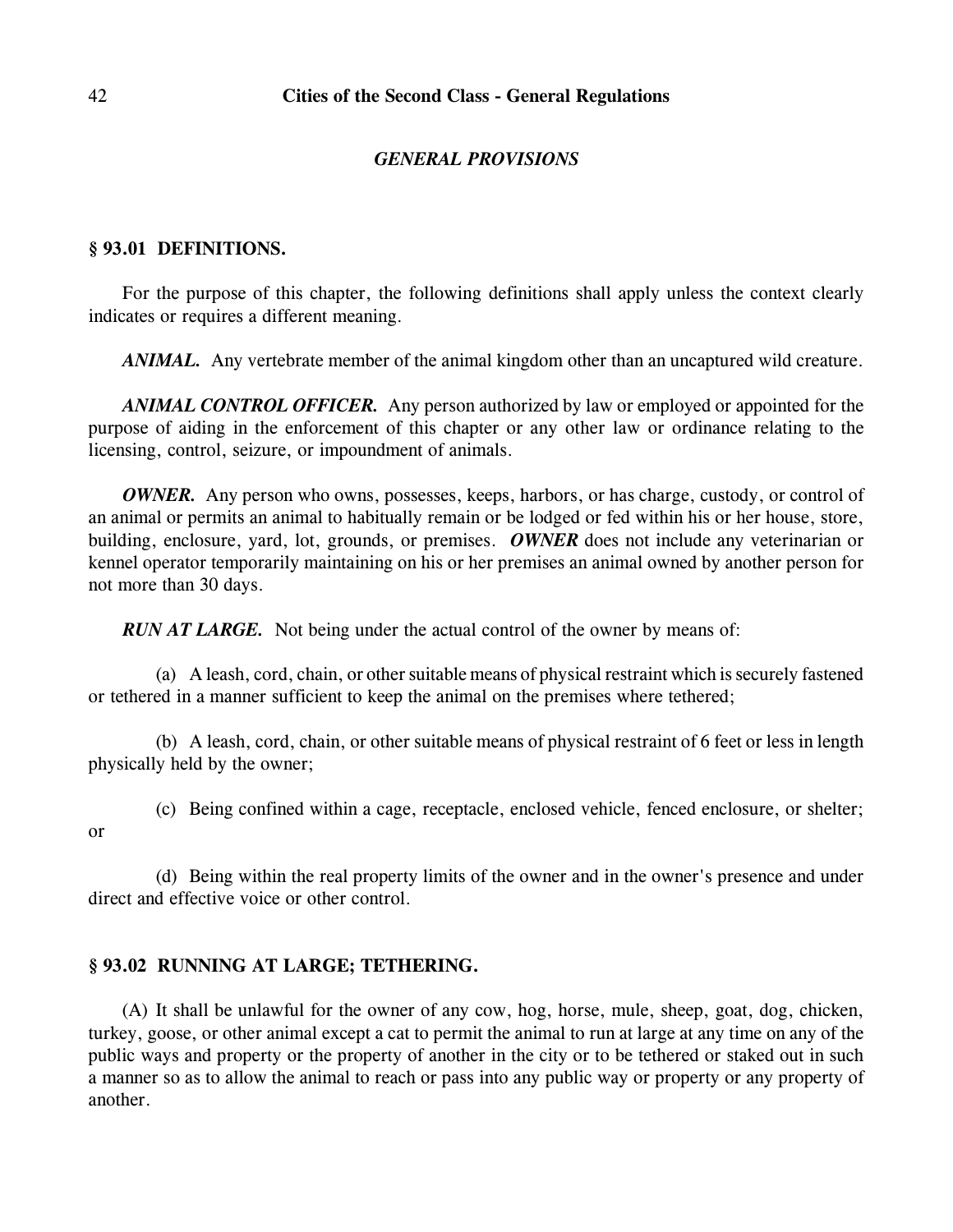#### **Animals** 43

(B) The owner of a cat may permit the cat to run at large within the corporate limits subject to any restrictions or prohibitions otherwise imposed by the City Council.

(C) Any animal found running at large or tethered or staked out in violation of this section is a public nuisance and may be impounded or destroyed as provided in this chapter.

(D) Nothing in this section shall be construed to permit anyone to own an animal in the corporate limits of the city that is prohibited by the City Council. Penalty, see § 10.99 *Statutory reference: Authority to regulate, see Neb. RS 17-526 and 17-547 Fine for permitting collarless dog to run at large, see Neb. RS 54-607 Cross reference: Restrictions on cats; prohibited animals, see Title XVII*

### **§ 93.03 WILD ANIMALS.**

No wild animals may be kept within the corporate limits except wild animals kept for exhibition purposes by circuses and educational institutions. Penalty, see § 10.99

### **§ 93.04 KILLING, POISONING, AND INJURING.**

It shall be unlawful for any person to kill, administer or cause to be administered poison of any sort to, or in any manner injure, maim, or destroy or attempt to injure, maim, or destroy any animal or to place any poison or poisoned food where it is accessible to an animal, except that:

(A) This section shall not apply to any law enforcement officer or animal control officer acting within his or her power and duty;

(B) This section shall not apply if the animal is vicious, dangerous, or showing characteristics of rabies and cannot be captured without danger to the persons attempting to effect a capture of the animal; and

(C) Any owner of a dog that he or she wishes to be destroyed may place the dog in an animal pound or shelter or with a licensed veterinarian to be humanely destroyed and disposed of according to the provisions in this chapter or other provisions of law. Penalty, see § 10.99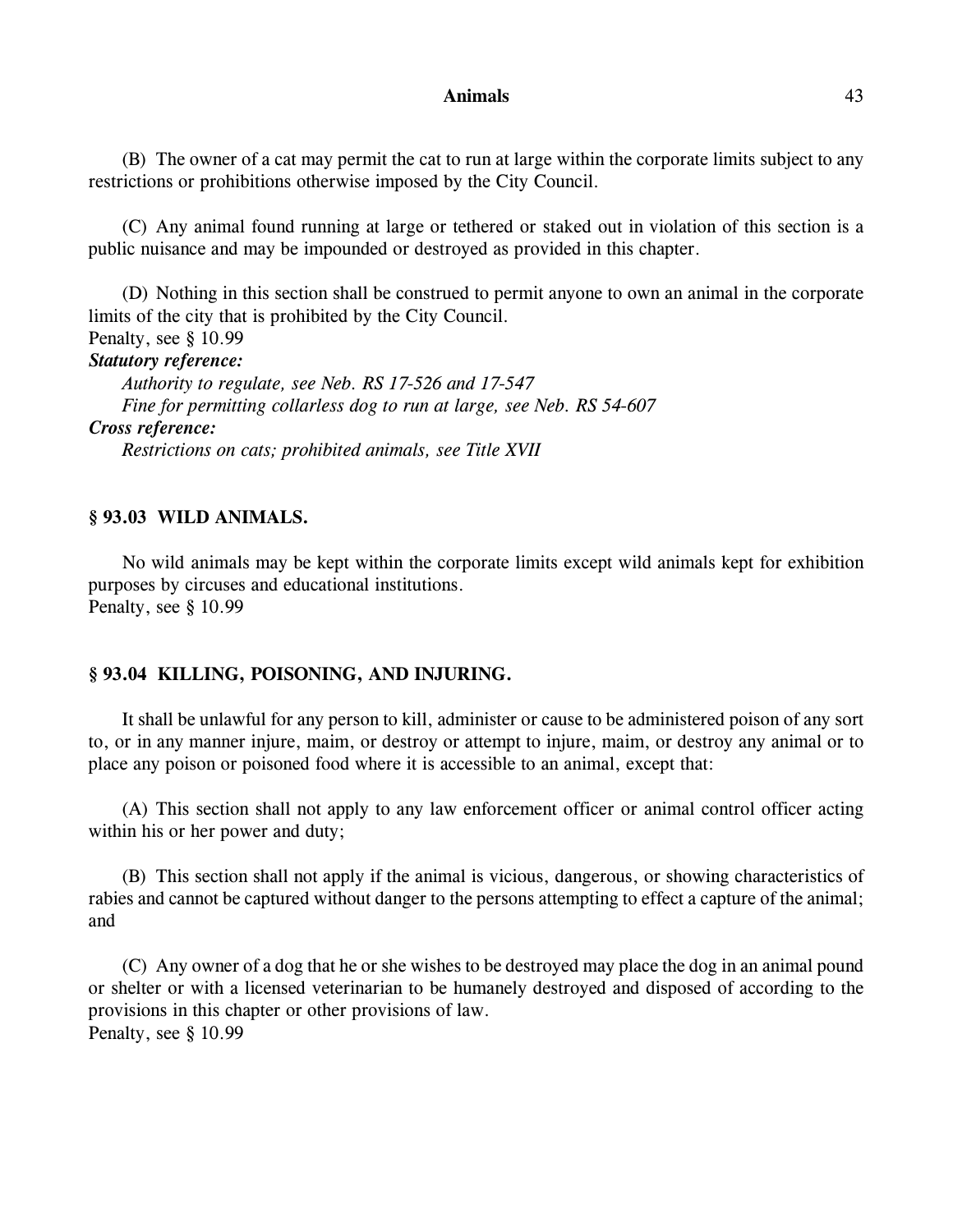#### **§ 93.05 ENCLOSURES.**

All pens, cages, sheds, yards, or any other area or enclosure for the confinement or animals not specifically barred within the corporate limits shall be kept in a clean and orderly manner so as not to become a menace or nuisance to the neighborhood in which the enclosure is located. Penalty, see § 10.99

### **§ 93.06 ABANDONMENT, NEGLECT, AND MISTREATMENT.**

(A) *Definitions.* For the purpose of this chapter, the following definitions shall apply unless the context clearly indicates or requires a different meaning.

*ABANDON.* To leave any animal in one's care, whether as owner or custodian, for any length of time without making effective provision for its food, water, or other care as is reasonably necessary for the animal's health.

*ANIMAL.* Any vertebrate member of the animal kingdom. *ANIMAL* does not include an uncaptured wild creature or a livestock animal as defined in this section.

*BOVINE.* A cow, an ox, or a bison.

*CRUELLY MISTREAT.* To knowingly and intentionally kill, maim, disfigure, torture, beat, mutilate, burn, scald, or otherwise inflict harm upon any animal.

*CRUELLY NEGLECT.* To fail to provide any animal in one's care, whether as owner or custodian, with food, water, or other care as is reasonably necessary for the animal's health.

*HUMANE KILLING.* The destruction of an animal by a method which causes the animal a minimum of pain and suffering.

*LAW ENFORCEMENT OFFICER.* Any member of the Nebraska State Patrol, any county or deputy sheriff, any member of the police force of the city or any other city or village, or any other public official authorized by the city or any other city or village to enforce state or local animal control laws, rules, regulations, or ordinances. *LAW ENFORCEMENT OFFICER*also includes a special investigator appointed as a deputy state sheriff as authorized pursuant to Neb. RS 81-201 while acting within the authority of the Director of Agriculture.

*LIVESTOCK ANIMAL.* Any bovine, equine, swine, sheep, goats, domesticated cervine animals, ratite birds, or poultry.

*OWNER OR CUSTODIAN*. Any person owning, keeping, possessing, harboring, or knowingly permitting an animal to remain on or about any premises owned or occupied by such person.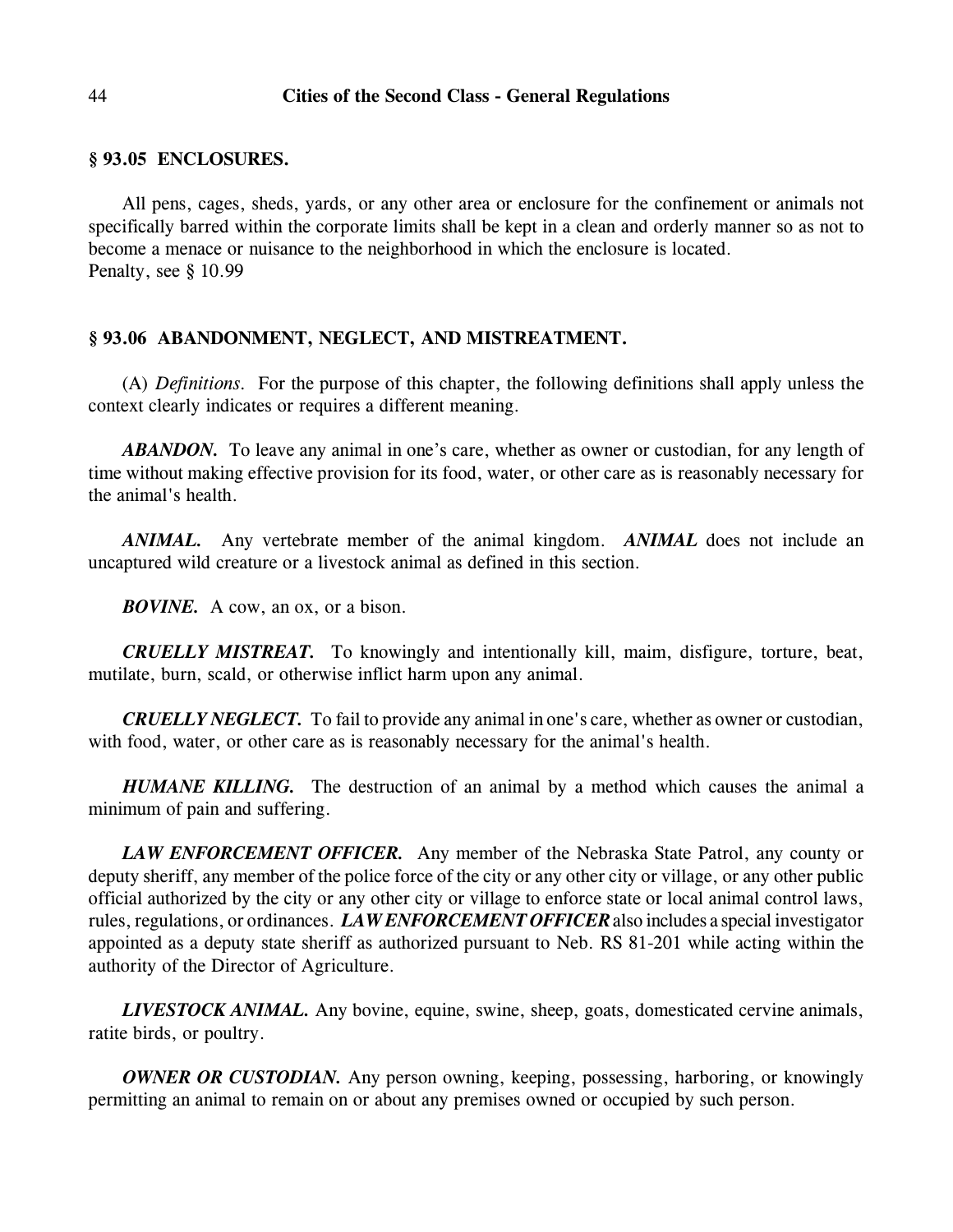#### **Animals** 45

*POLICE ANIMAL.* A horse or dog owned or controlled by the state or any county, city, or village for the purpose of assisting a law enforcement officer in the performance of his or her official enforcement duties. (Neb. RS 28-1008)

(B) *Enforcement powers; immunity.*

(1) A law enforcement officer who has reason to believe that an animal has been abandoned or is being cruelly neglected or cruelly mistreated may seek a warrant authorizing entry upon private property to inspect, care for, or impound the animal.

(2) A law enforcement officer who has reason to believe that an animal has been abandoned or is being cruelly neglected or cruelly mistreated may issue a citation to the owner or custodian as prescribed in Neb. RS 29-422 to 29-429.

(3) Any law enforcement officer acting under this section shall not be liable for damage to property if such damage is not the result of the officer's negligence. (Neb. RS 28-1012)

(C) *Violation.* 

(1) A person who intentionally, knowingly, or recklessly abandons, cruelly neglects, or cruelly mistreats an animal is guilty of an offense.

(2) A person commits harassment of a police animal if he or she knowingly and intentionally teases or harasses a police animal in order to distract, agitate, or harm the police animal for the purpose of preventing such animal from performing its legitimate official duties. (Neb. RS 28-1009) Penalty, see § 10.99

# *Statutory reference:*

*Authority to prohibit cruelty to animals, see Neb. RS 17-138 Serious illness or injury to animal; death of animal; felony, see Neb. RS 28-1008 and 28-1009 Exemptions, see Neb. RS 28-1013*

# **§ 93.07 EQUINE; BOVINE; PROHIBITED ACTS.**

(A) (1) No person shall intentionally trip or cause to fall, or lasso or rope the legs of, any equine by any means for the purpose of entertainment, sport, practice, or contest.

(2) The intentional tripping or causing to fall, or lassoing or roping the legs of, any equine by any means for the purpose of entertainment, sport, practice, or contest shall not be considered a commonly accepted practice occurring in conjunction with sanctioned rodeos, animal racing, or pulling contests.

(Neb. RS 54-911)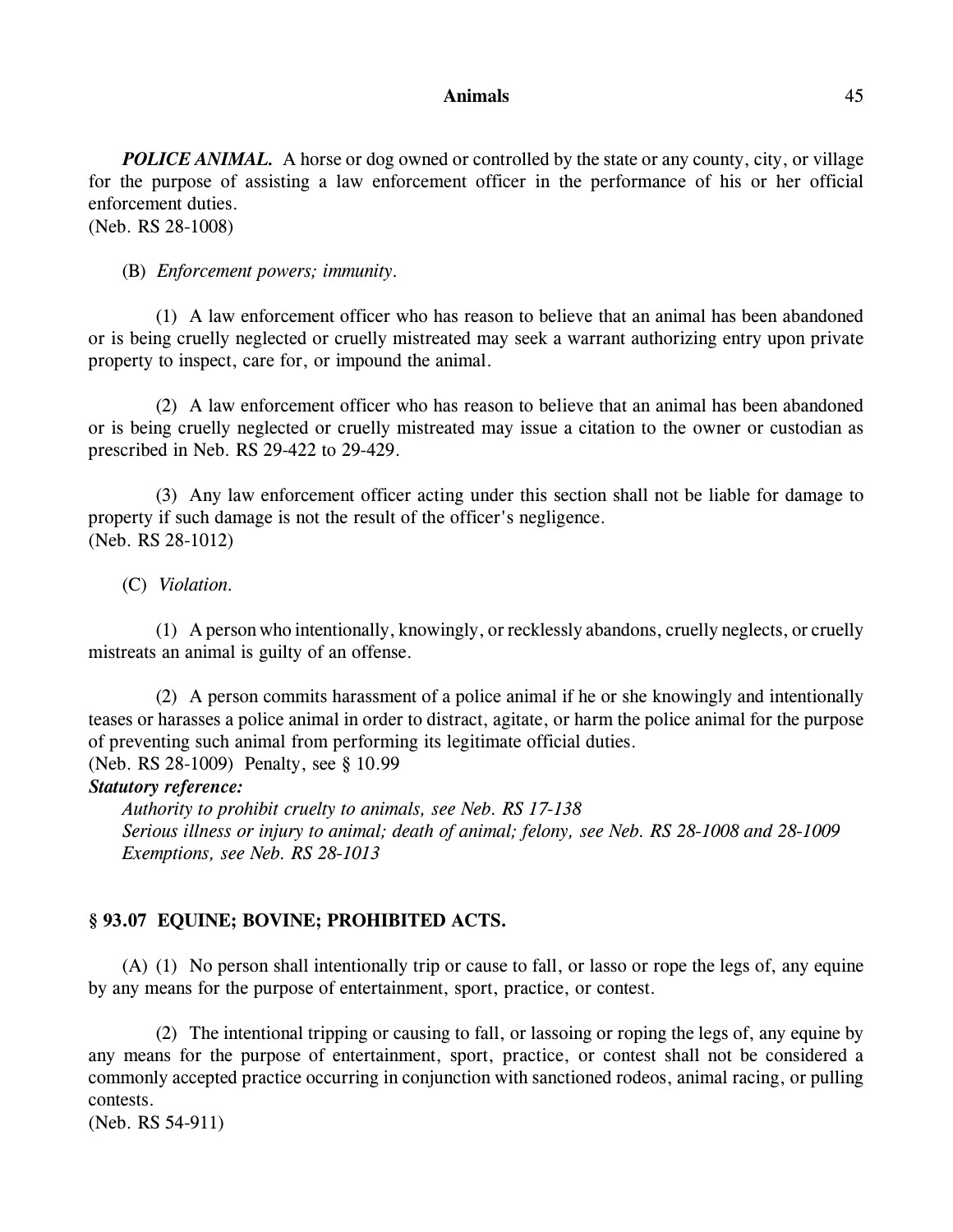(B) (1) No person shall intentionally trip, cause to fall, or drag any bovine by its tail by any means for the purpose of entertainment, sport, practice, or contest.

(2) The intentional tripping, causing to fall, or dragging of any bovine by its tail by any means for the purpose of entertainment, sport, practice, or contest shall not be considered a commonly accepted practice occurring in conjunction with sanctioned rodeos, animal racing, or pulling contests. (Neb. RS 54-912) Penalty, see § 10.99

### *Statutory reference:*

*Livestock Animal Welfare Act, see Neb. RS 54-907 through 54-912*

### **§ 93.08 IMPOUNDMENT.**

(A) This section shall apply to the impoundment of animals to which § 93.24 does not apply.

(B) Any animal found in violation of the provisions of this chapter shall be impounded. All impounded domestic animals shall be given proper care, treatment, and maintenance.

(C) Notice of impoundment of all animals, including any significant marks of identification, shall be posted at the pound and at the office of the City Clerk within 24 hours after impoundment as public notification of impoundment. Notice of the impoundment of any licensed dog shall also be mailed to the owner listed on the license application by regular U.S. mail to the address listed on the application.

(D) Each impounded domestic animal shall be kept and maintained at the pound for a period of not less than 5 days after public notice has been given unless reclaimed earlier by the owner. The owner may reclaim the animal during the period of impoundment by payment of any general impoundment and daily board fees set by resolution of the City Council and on file in the office of the City Clerk, except that in addition, an unusual or other nondomesticated or wild animal shall only be released upon condition that the owner shall immediately remove the animal from the city or destroy it. A diseased animal may be released upon a determination that the health and safely of the public is no longer threatened. The owner of any released animal shall be required to comply with any licensing and rabies vaccination requirements applicable to such animal within 72 hours after release.

(E) If the animal is unclaimed at the end of required waiting period after public notice has been given, the animal control officer may destroy and dispose of the animal in a humane manner in accordance with applicable rules and regulations, except that if in the judgment of the officer a suitable home can be found for the animal, the animal shall be turned over to the person who can provide such home and the new owner shall be required to pay all fees and meet all applicable licensing and vaccinating requirements. The city shall acquire legal title to any unlicensed dog or any other animal impounded in the animal shelter for a period longer than the required waiting period after giving notice. The owner of the animal shall remain liable for payment of the fees established by the City Council. *Statutory reference:*

*Authority to establish pens and pounds, see Neb. RS 17-548 and 71-4408 Authority to impound and sell animals, see Neb. RS 17-526 and 17-547*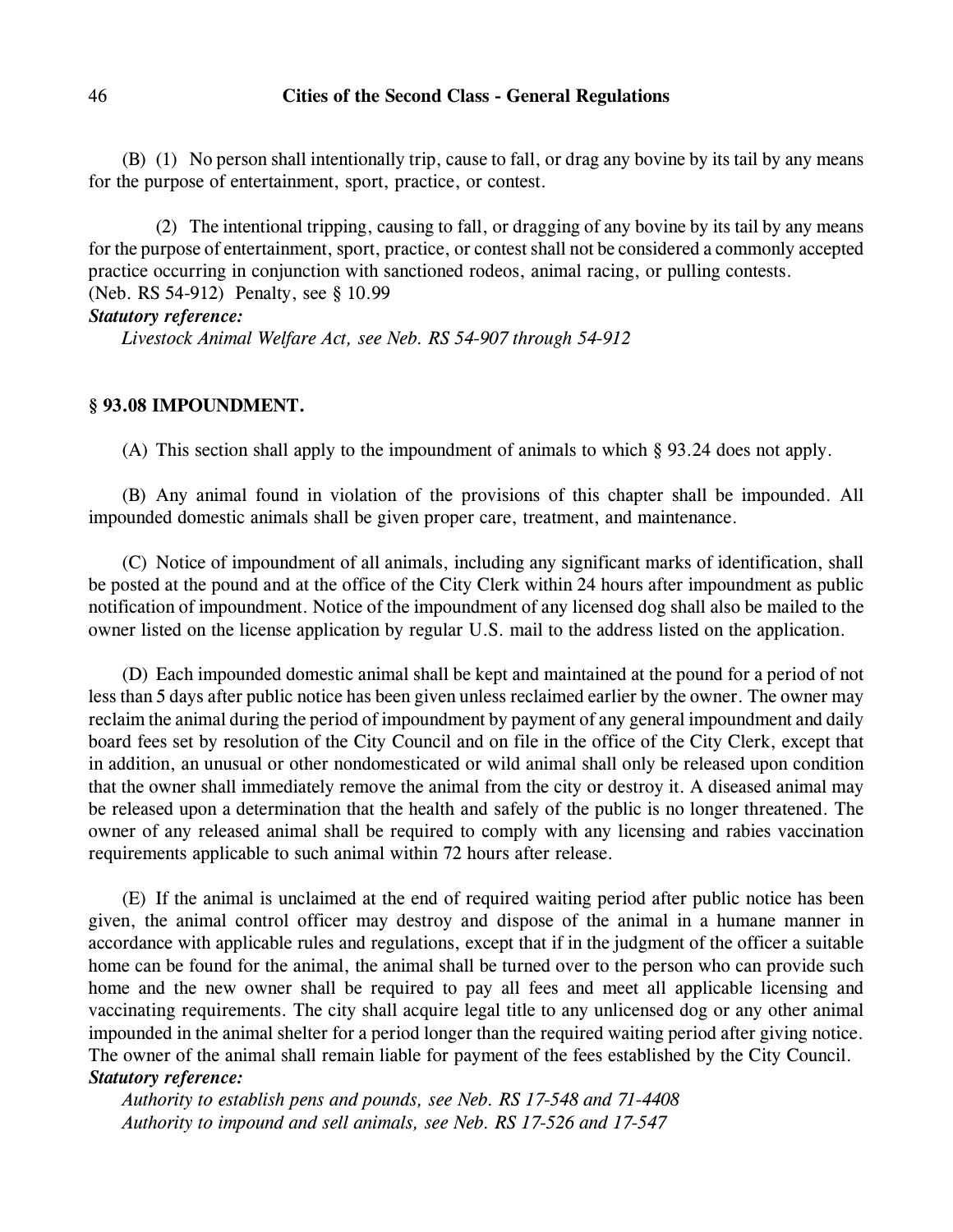#### **Animals** 47

#### **§ 93.09 OFFICER'S COMPENSATION.**

If the City Council so provides, any official appointed or designated to destroy and dispose of animals under the provisions of this chapter shall be paid, in addition to his or her regular salary or other compensation, the sum set by the Council for each animal so destroyed and disposed of. *Statutory reference:*

*Authority to compensate keeper of pound, see Neb. RS 17-548*

### **§ 93.10 INTERFERENCE WITH POLICE.**

It shall be unlawful for any person to hinder, delay, or interfere with any police officer or animal control officer who is performing any duty enjoined upon that person by the provisions of this chapter or to break open, or in any manner directly or indirectly aid, counsel, or advise the breaking open, of the animal shelter, any ambulance wagon, or any other vehicle used for the collecting or conveying of animals to the shelter.

*Cross reference:*

*Obstructing a peace officer prohibited, see § 132.05*

### *RABIES*

#### **§ 93.20 DEFINITIONS.**

For the purpose of this subchapter, the following definitions shall apply unless the context clearly indicates or requires a different meaning.

*CAT.* A cat which is a household pet.

*DEPARTMENT*. The state Department of Health and Human Services.

*DOMESTIC ANIMAL.* Any dog or cat.

*HYBRID ANIMAL*. Any animal which is the product of the breeding of a domestic dog with a nondomestic canine species.

*OWN*. To possess, keep, harbor, or have control of, charge of, or custody of a domestic or hybrid animal. This term does not apply to domestic or hybrid animals owned by other persons which are temporarily maintained on the premises of a veterinarian or kennel operator for a period of not more than 30 days.

*OWNER*. Any person possessing, keeping, harboring, or having charge or control of any domestic or hybrid animal or permitting any domestic animal to habitually be or remain on or be lodged or fed within the person's house, yard, or premises. This term does not apply to veterinarians or kennel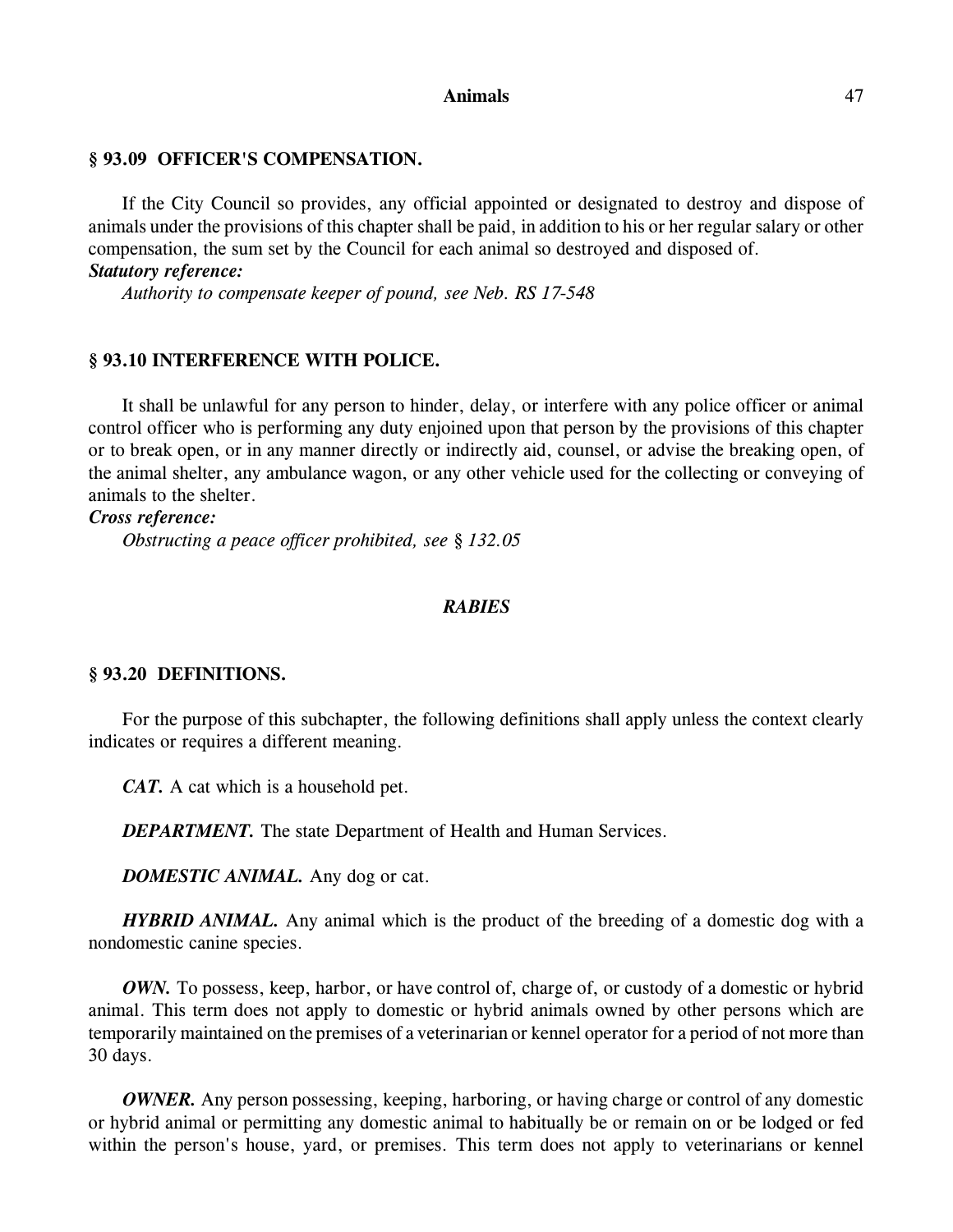operators temporarily maintaining on their premises domestic or hybrid animals owned by other persons for a period of not more than 30 days.

*RABIES CONTROL AUTHORITY.* City health and law enforcement officials who shall enforce the provisions of this subchapter relating to the vaccination and impoundment of domestic or hybrid animals. Such public officials shall not be responsible for any accident or disease of a domestic or hybrid animal resulting from the enforcement of such sections.

*VACCINATION AGAINST RABIES.* The inoculation of a domestic or hybrid animal with a rabies vaccine as approved by the rules and regulations adopted and promulgated by the department. The vaccination shall be performed by a veterinarian duly licensed to practice veterinary medicine in the state.

(Neb. RS 71-4401)

# **§ 93.21 VACCINATION REQUIRED; COST; EXEMPTIONS.**

(A) Every domestic animal in the city shall be vaccinated against rabies with a licensed vaccine and revaccinated at intervals specified by rules and regulations adopted and promulgated by the department. Young domestic animals shall be initially vaccinated at the age specified in the rules and regulations. Unvaccinated domestic animals acquired or moved into the city shall be vaccinated within 30 days after purchase or arrival unless under the age for initial vaccination.

(B) (1) Except as provided in division (B)(3) of this section, every hybrid animal in the city shall be vaccinated against rabies and shall be revaccinated at intervals specified by rules and regulations adopted and promulgated by the department. A young hybrid animal shall be initially vaccinated at the age specified in such rules and regulations. An unvaccinated hybrid animal acquired or moved into the city shall be vaccinated within 30 after purchase or arrival unless under the age for initial vaccination.

(2) The rabies vaccine used to vaccinate a hybrid animal pursuant to this section shall be sold only to licensed veterinarians.

(3) An owner of a hybrid animal in the city prior to the date of development of a licensed vaccine determined scientifically to be reliable in preventing rabies in a hybrid animal shall have one year after such date to comply with this section. (Neb. RS 71-4402)

(C) The cost of rabies vaccination shall be borne by the owner of the domestic or hybrid animal. (Neb. RS 71-4404)

(D) (1) The provisions ofthis subchapter with respect to vaccination shall not apply to any domestic or hybrid animal owned by a person temporarily remaining within the city for less than 30 days, to any domestic or hybrid animal brought into the city for field trial or show purposes, or to any domestic or hybrid animal brought into the city for hunting purposes for a period of less than 30 days. Such domestic or hybrid animals shall be kept under strict supervision of the owner. It shall be unlawful to bring any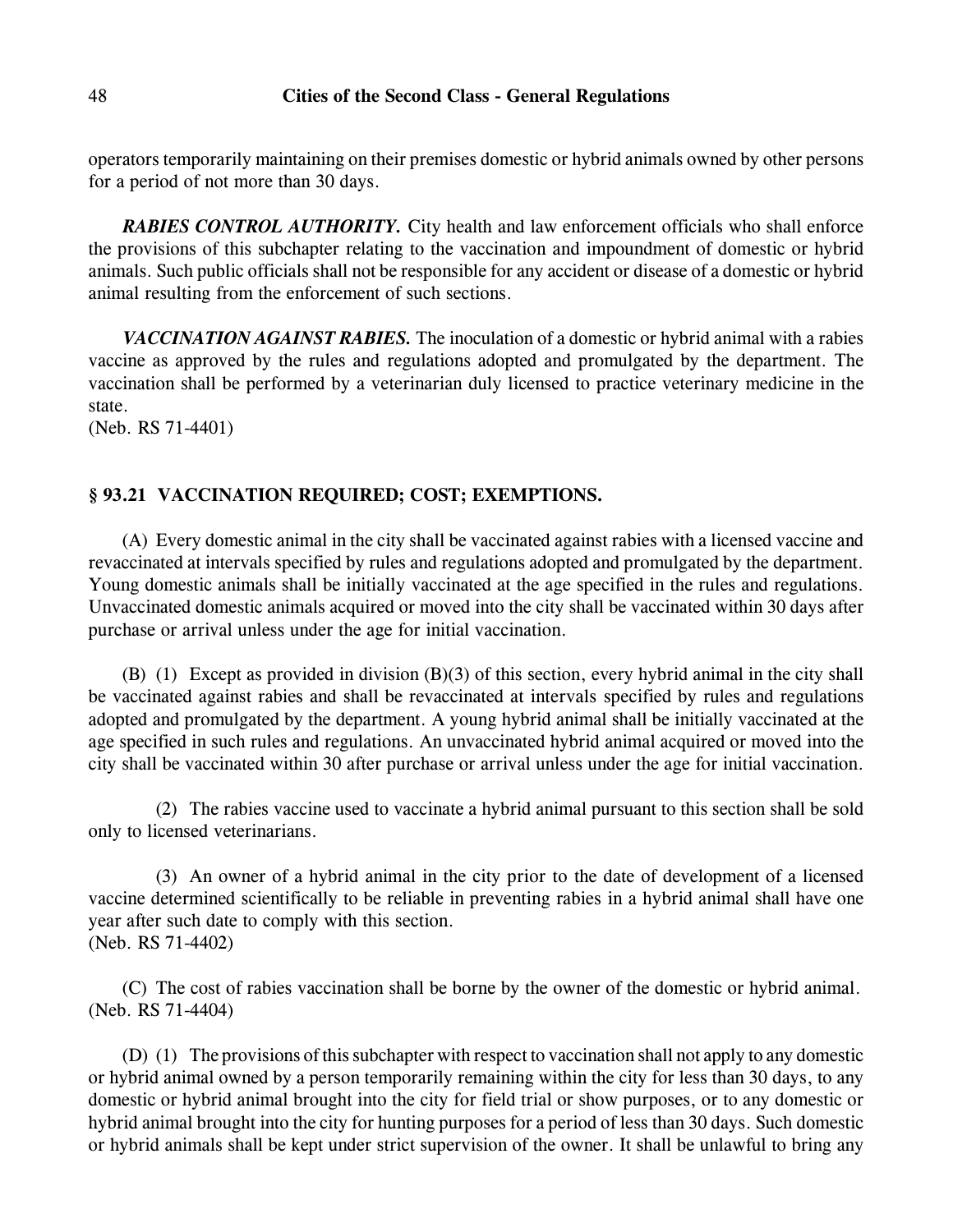#### **Animals** 49

domestic or hybrid animal into the city which does not comply with the animal health laws and import rules and regulations of the state which are applicable to domestic or hybrid animals.

(2) Domestic or hybrid animals assigned to a research institution or a similar facility shall be exempt from this subchapter. (Neb. RS 71-4405) Penalty, see § 10.99

# **§ 93.22 SEIZURE BY AUTHORITY; CONFINEMENT BY OWNER; TESTING.**

(A) (1) Any animal which is owned by a person and has bitten any person or caused an abrasion of the skin of any person shall be seized by the rabies control authority for a period of not less than 10 days if:

(a) The animal is suspected of having rabies, regardless of the species and whether or not the animal has been vaccinated;

(b) The animal is not vaccinated and is a dog, cat, or another animal of a species determined by the department to be a rabid species; or

(c) The animal is of a species which has been determined by the department to be a rabid species not amenable to rabies protection by immunization, whether or not the animal has been vaccinated.

(2) If, after observation and examination by a veterinarian, at the end of the 10-day period the animal shows no clinical signs of rabies, the animal may be released to its owner.

(B) (1) Except as provided in division (B)(2) of this section, whenever any person has been bitten or has an abrasion of the skin caused by an animal owned by another person, which animal has been vaccinated in accordance with § 93.21, or if such an injury to a person is caused by an owned dog, cat, or other animal determined by the department to be a rabid species amenable to rabies protection by immunization which has been vaccinated, the animal shall be confined by the owner or other responsible person as required by the rabies control authority for a period of at least 10 days and shall be observed and examined by a veterinarian at the end of the 10-day period. If no clinical signs of rabies are found by the veterinarian, the animal may be released from confinement.

(2) A vaccinated animal owned by a law enforcement or governmental military agency which bites or causes an abrasion of the skin of any person during training or the performance of the animal's duties may be confined as provided in division (B)(1) of this section. The agency shall maintain ownership of and shall control and supervise the actions of the animal for a period of 15 days following the injury. If during such period the death of the animal occurs for any reason, a veterinarian shall within 24 hours of the death examine the tissues of the animal for clinical signs of rabies.

(C) Any dog, cat, or other animal of a rabid species which has bitten a person or caused an abrasion of the skin of a person and which is unowned or the ownership of which cannot be determined within 72 hours of the time of the bite or abrasion shall be immediately subject to any tests which the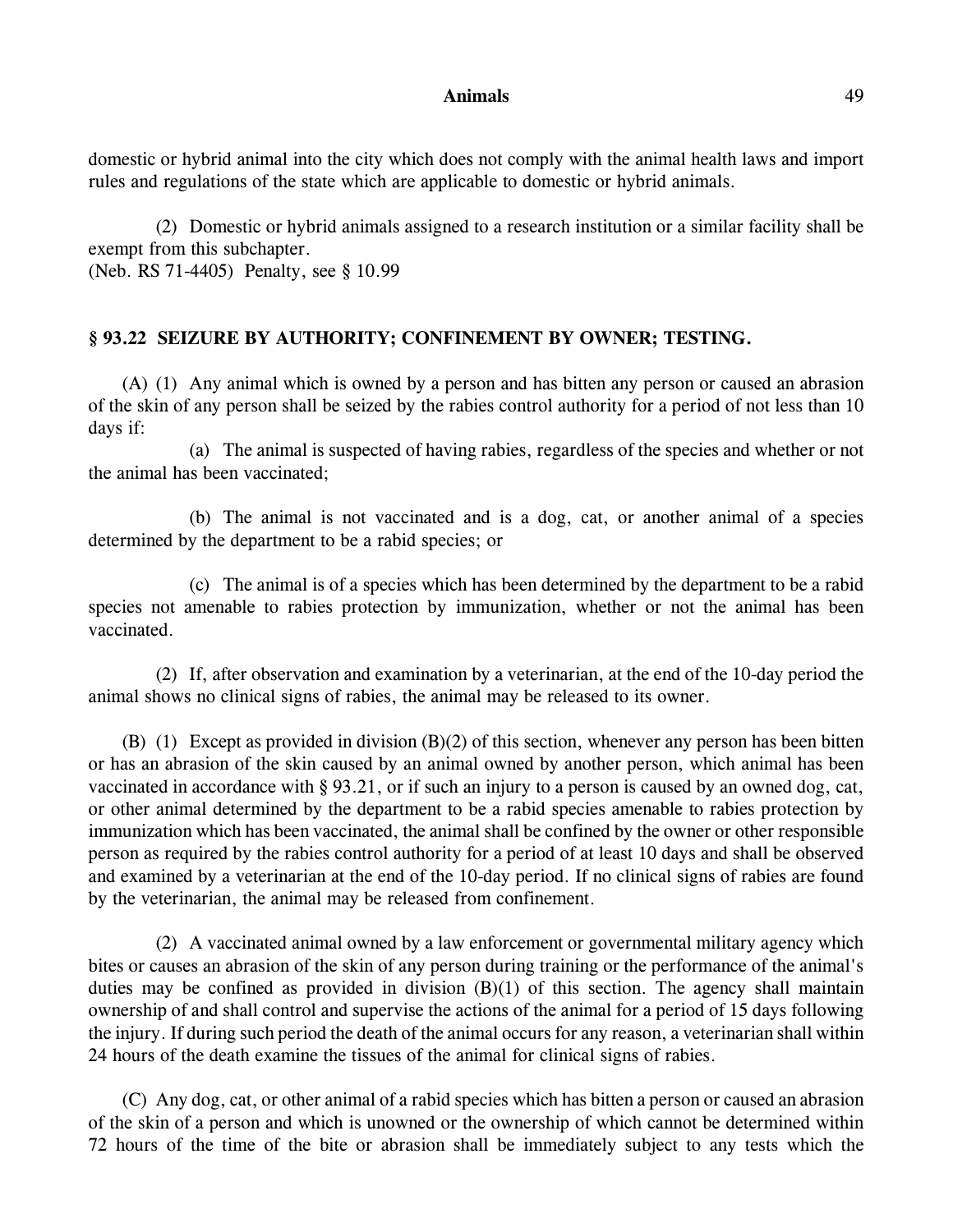department believes are necessary to determine whether the animal is afflicted with rabies. The 72-hour period shall include holidays and weekends and shall not be extended for any reason. The tests required by this subsection may include tests which require the animal to be destroyed. (Neb. RS 71-4406) Penalty, see § 10.99

# **§ 93.23 DOMESTIC ANIMAL BITTEN BY RABID ANIMAL.**

In the case of domestic or hybrid animals known to have been bitten by a rabid animal, the following rules shall apply:

(A) If the bitten or exposed domestic or hybrid animal has not been vaccinated in accordance with § 93.21, the bitten or exposed domestic or hybrid animal shall be immediately destroyed unless the owner is willing to place the domestic or hybrid animal in strict isolation in a kennel under veterinary supervision for a period of not less than 6 months; and

(B) If the bitten or exposed domestic or hybrid animal has been vaccinated in accordance with § 93.21, the domestic or hybrid animal shall be subject to the following procedure:

(1) The domestic or hybrid animal shall be immediately revaccinated and confined for a period of not less than 30 days following vaccination;

(2) If the domestic or hybrid animal is not immediately revaccinated, the domestic or hybrid animal shall be confined in strict isolation in a kennel for a period of not less than 6 months under the supervision of a veterinarian; or

(3) The domestic or hybrid animal shall be destroyed if the owner does not comply with either division  $(B)(1)$  or  $(2)$  of this section. (Neb. RS 71-4407) Penalty, see § 10.99

### **§ 93.24 ANIMAL POUND; IMPOUNDMENT; RELEASE; FEES.**

(A) (1) The rabies control authority may authorize an animal pound or pounds or may enter into a cooperative agreement with a licensed veterinarian for the establishment and operation of a pound.

(2) Any dog or hybrid of the family Canidae found outside the owner's premises whose owner does not possess a valid certificate of rabies vaccination and valid rabies vaccination tag for the dog or hybrid of the family Canidae shall be impounded. The rabies control authority may require the impoundment of domestic or hybrid animals other than dogs or hybrid of the family Canidae. All impounded domestic or hybrid animals shall be given proper care, treatment, and maintenance. Each impounded domestic or hybrid animal shall be kept and maintained at the pound for a period of not less than 72 hours unless reclaimed earlier by the owner.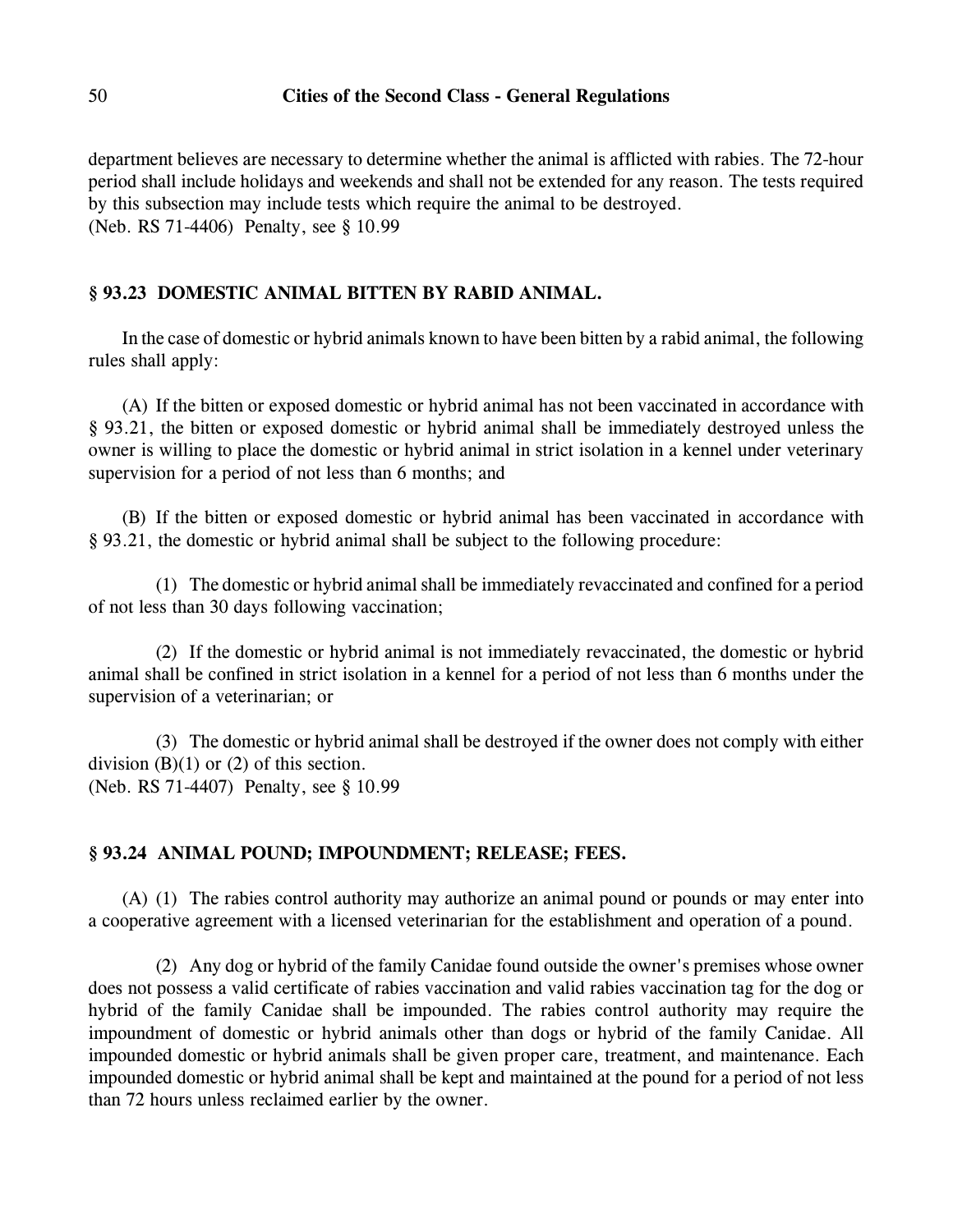#### Animals 51

(3) Notice of impoundment of all animals, including any significant marks of identification, shall be posted at the pound as public notification of impoundment. Any unvaccinated domestic or hybrid animal may be reclaimed by its owner during the period of impoundment by payment of prescribed pound fees and by complying with the rabies vaccination requirement of this subchapter within 72 hours of release. Any vaccinated domestic or hybrid animal impounded because its owner has not presented a valid certificate of rabies vaccination and a valid rabies vaccination tag for the domestic or hybrid animal may be reclaimed by its owner by furnishing proof of rabies vaccination and payment of all impoundment fees prior to release.

(4) At the expiration of impoundment a domestic or hybrid animal may be claimed by payment of established pound fees and by compliance with the rabies vaccination requirement of this subchapter within 72 hours of release. If the domestic or hybrid animal is unclaimed at the end of 5 days, the authorities may dispose of the domestic or hybrid animal in accordance with applicable laws or rules and regulations.

(Neb. RS 71-4408)

(B) Impoundment fees shall be paid by the owner. Fees for impoundment at public facilities shall be established by the rabies control authority. (Neb. RS 71-4411)

#### **§ 93.25 PROCLAMATION OF DANGER.**

Whenever in its opinion the danger to the public safety from a species of rabid animals is great or imminent, the City Council shall issue a proclamation ordering all owners of any such species to muzzle the animal or to confine it for a period of not less than 30 days or more than 90 days from the date of the proclamation or until the danger is passed. The animal may be harbored by any good and sufficient means in a house, garage, or yard on the premises on which the owner may reside. Upon issuance of a proclamation, all owners of any such species shall muzzle or confine the animal as provided in this section.

Penalty, see § 10.99

### **§ 93.26 ENFORCEMENT.**

(A) When the owner of any domestic or hybrid animal or other animal fails or refuses to comply with § 93.22 or 93.23, the rabies control authority shall obtain an order for seizure of the animal pursuant to Neb. RS Chapter 29, article 8. (Neb. RS 71-4410)

(B) In the city, all ordinances, codes, or rules and regulations concerning the control of rabies or the vaccination of domestic or hybrid animals against rabies shall be enforced by the city health and law enforcement officials or those other officers with regulatory authority as specified by the City Council. (Neb. RS 71-4412)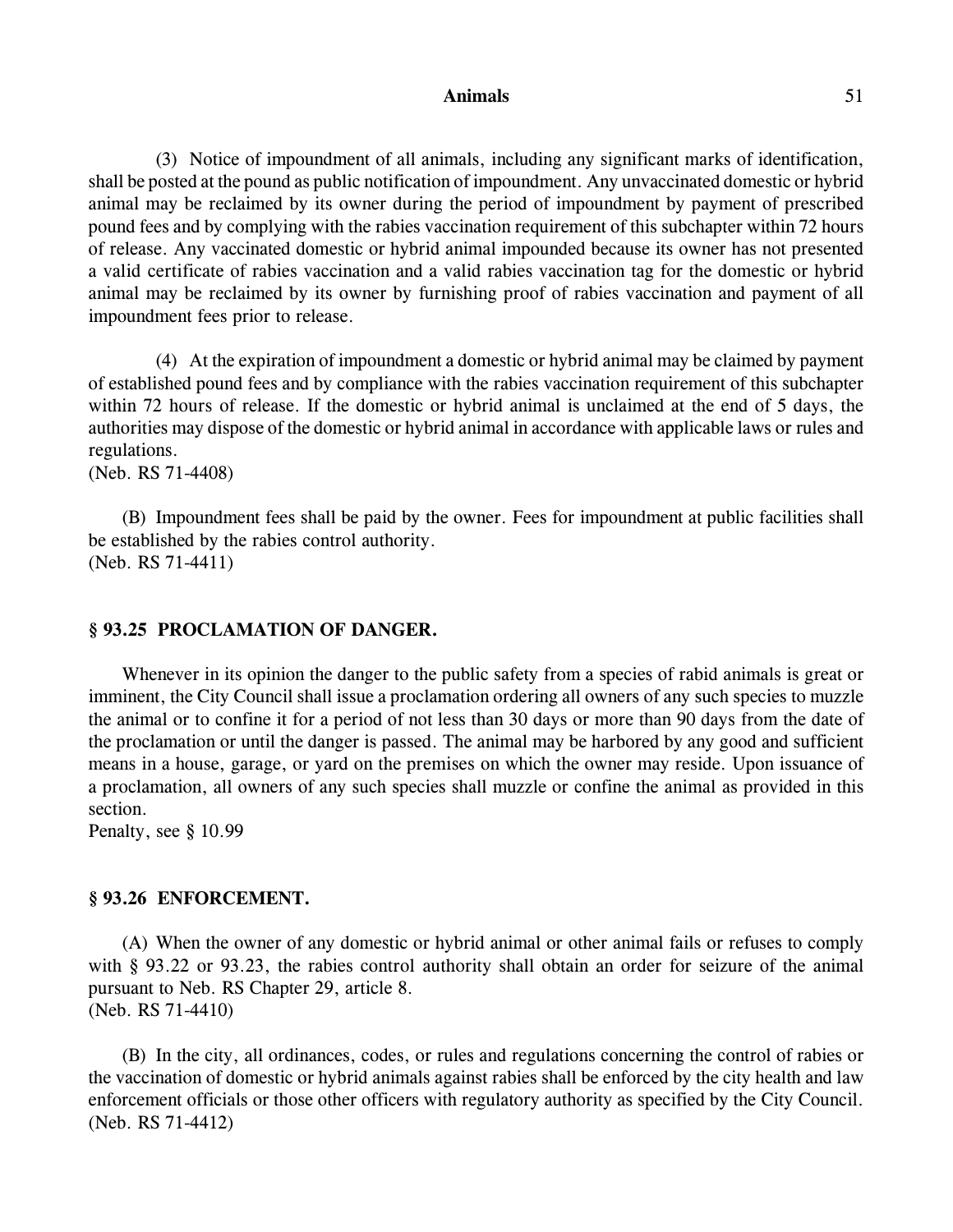#### *DOGS*

### **§ 93.40 LICENSE AND TAX REQUIRED; EXEMPTION; TAGS.**

(A) Any owner of a dog over the age of 6 months within the city shall, within 30 days after acquisition of the dog, acquire a license for the dog annually by or before the May 1 of each year. Licenses shall be issued by the City Clerk upon payment of a license tax in the amount established by the City Council, plus the \$1.25 fee required under Neb. RS 54-603(3). It shall be unlawful for the owner of a dog to wrongfully and knowingly license an unspayed female dog as a male or spayed female dog if the Council has established different license taxes for such dogs.

(B) The tax shall be delinquent from and after May 10. The owner of any dog brought into or harbored within the corporate limits subsequent to May 1 of any year shall be liable for payment of the dog tax, and such tax shall be delinquent if not paid within 10 days thereafter. The license shall not be transferable, and no refund will be allowed in case of death, sale, or other disposition of the licensed dog.

(C) The owner shall state, at the time the application is made and upon printed forms provided for such purpose, his or her name and address and the name, breed, color, and sex of each dog owned by him or her. A certificate of rabies vaccination, effective for the ensuing year of the license, shall be presented when application for a license is made, and no license or tag shall be issued until the certificate is shown.

(D) Every service animal shall be licensed as required by this section, but no license tax shall be charged. Upon the retirement or discontinuance of the animal as a service animal, the owner of the animal shall be liable for the payment of the required license tax. (Neb. RS 54-603)

(E) (1) Upon the payment of the license tax, the Clerk shall issue to the owner of the dog a license certificate and a metallic tag, which shall be valid until April 30 following such licensing. The Clerk shall issue tags of a suitable design that are different in appearance each year.

(2) The metallic tag and the rabies tag shall be properly attached to the collar or harness of the dog. It shall be unlawful for the owner of any dog to permit or allow such dog to wear any licensing identification other than the metallic tag issued by the Clerk.

(3) If a license tag is lost, upon satisfactory evidence that the original tag was issued in accordance with the provisions of this section, the Clerk shall issue a duplicate or new tag for the balance of the year for which the license tax has been paid and shall charge and collect a fee established by the City Council for each duplicate or new tag so issued.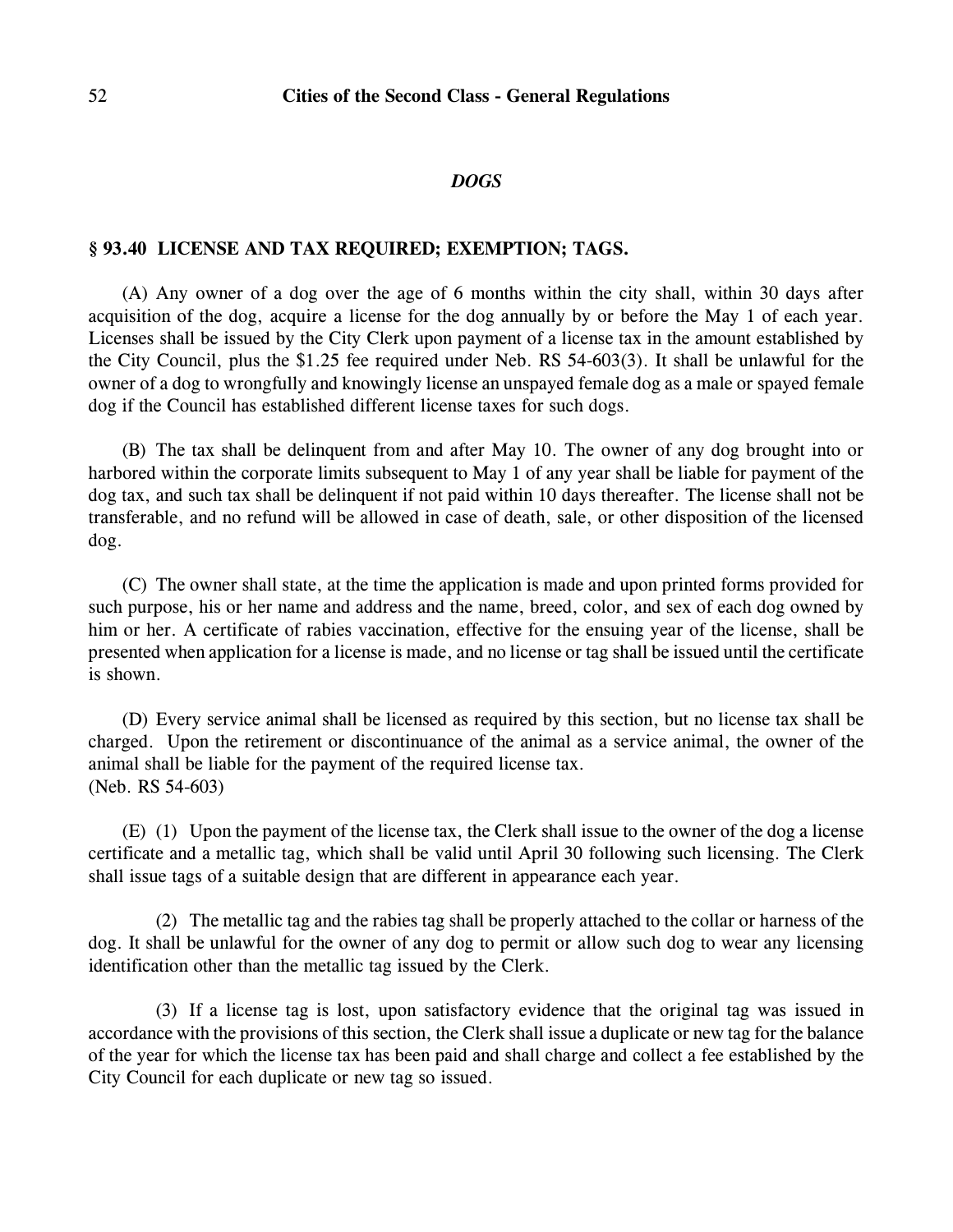#### **Animals** 53

(F) All license taxes, fees, and other collections shall be credited to the general fund of the city, except as otherwise provided by Neb. RS 54-603.

Penalty, see § 10.99

*Statutory reference:*

*Authority to impose license tax, require rabies certificate, and destroy unlicensed dogs, see Neb. RS 17-526, 54-603, and 71-4412*

### **§ 93.41 COLLAR OR HARNESS REQUIRED.**

(A) It shall be the duty of every owner of a dog to securely place upon the neck of the dog a good and sufficient collar with a metallic plate thereon. The plate shall be plainly inscribed with the name of the owner.

(Neb. RS 54-605)

(B) The owner of a dog may use a harness instead of a collar as long as the harness meets all other requirements of division (A) of this section. Penalty, see § 10.99

### **§ 93.42 REMOVAL OF COLLAR, HARNESS, OR TAGS.**

It shall be unlawful for any person to remove, or cause to be removed, the collar, harness, metallic license tag, or rabies tag from any dog without the consent of the owner of the dog. Penalty, see § 10.99

### **§ 93.43 LIABILITY OF OWNER.**

It shall be unlawful for the owner to allow a dog to injure or destroy any real or personal property of any description belonging to another person. The owner of the dog, in addition to the usual judgment upon conviction, may be made to be liable to the person injured in an amount equal to the value of the damage sustained.

Penalty, see § 10.99

*Statutory reference:*

*Authority to guard against injuries or annoyances, see Neb. RS 17-526 Statutory liability for damages, see Neb. RS 54-601, 56-602, and 54-606*

### **§ 93.44 BARKING AND CHASING; COMPLAINTS.**

(A) It shall be unlawful for the owner to allow a dog to annoy or disturb any neighborhood or person by loud, continued, or frequent barking, howling, or yelping or to habitually bark at or chase pedestrians, drivers, or owners of horses or vehicles while they are on any public sidewalks, streets, or alleys in the city.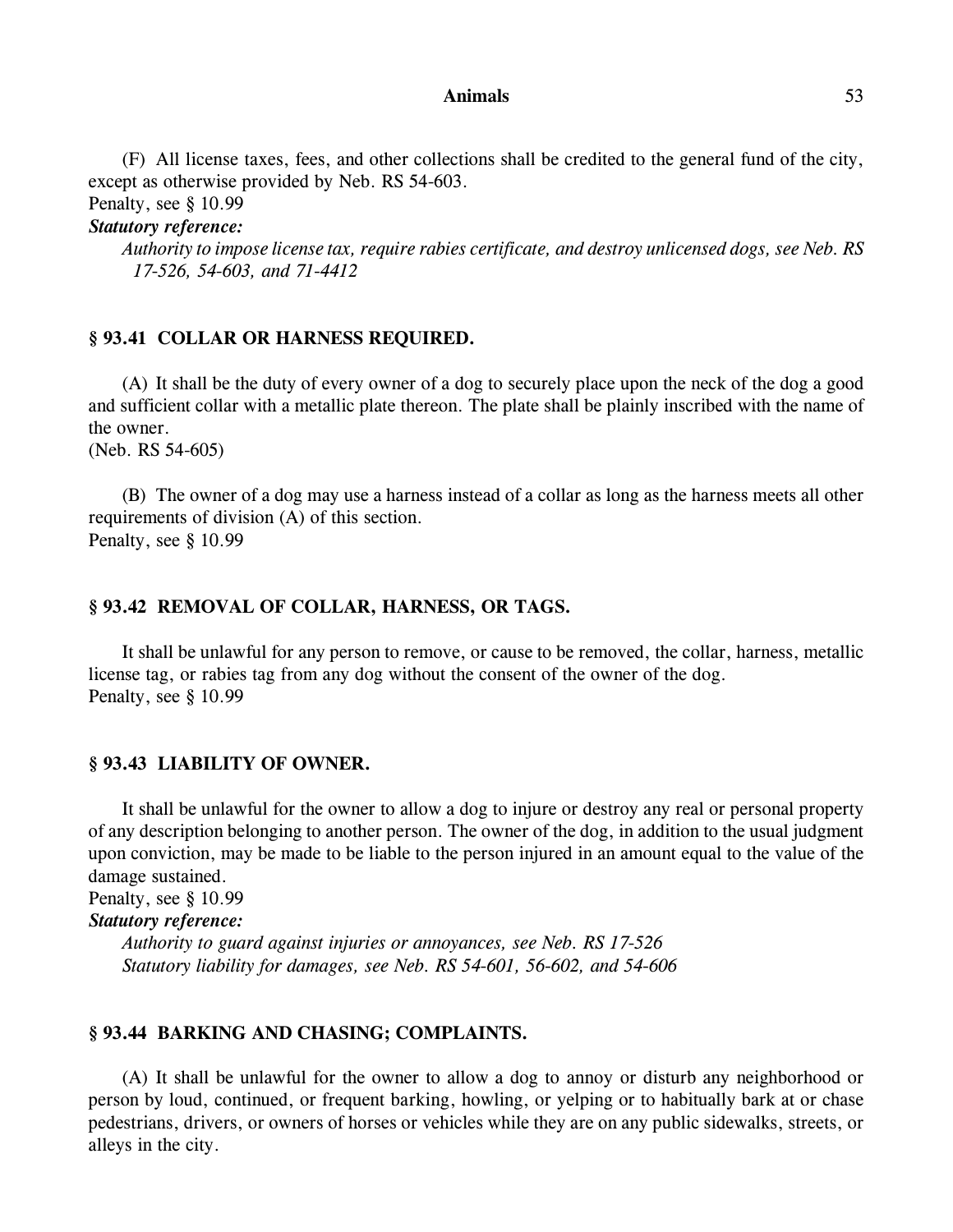(B) Upon the written complaint of 2 or more affected persons from different households, filed within any 30-day period with the City Clerk or animal control officer, that any dog owned by the person named in the complaint is an annoyance or disturbance, or otherwise violates the provisions of this section, the city police or animal control officer shall investigate the complaint and, if in his or her opinion the situation warrants, notify the owner to silence and restrain the dog.

(C) The provisions of this section shall not be construed to apply to any city animal shelter. Penalty, see § 10.99 *Statutory reference: Authority to guard against annoyances, see Neb. RS 17-526*

# **§ 93.45 DANGEROUS DOGS.**

(A) *Definitions.* For the purpose of this section, the following definitions shall apply unless the context clearly indicates or requires a different meaning.

*ANIMAL CONTROL AUTHORITY.* An entity authorized to enforce the animal control laws of the city, and includes any local law enforcement agency or other agency designated by the city to enforce the animal control laws of the city.

*ANIMAL CONTROL OFFICER.* Any individual employed, appointed, or authorized by an animal control authority for the purpose of aiding in the enforcement of this section or any other law or ordinance relating to the licensing of animals, control of animals, or seizure and impoundment of animals and includes any state or local law enforcement or other employee whose duties in whole or in part include assignments that involve the seizure and impoundment of any animal.

# *DANGEROUS DOG.*

- (a) Any dog that, according to the records of the animal control authority:
	- (i) Has killed a human being;
	- (ii) Has inflicted injury on a human being that requires medical treatment;
	- (iii) Has killed a domestic animal without provocation; or

(iii) Has been previously determined to be a potentially dangerous dog by an animal control authority, the owner has received notice of such determination from an animal control authority or an animal control officer, and the dog inflicts an injury on a human being that does not require medical treatment, injures a domestic animal, or threatens the safety of humans or domestic animals.

(b) A dog shall not be defined as a *DANGEROUS DOG* if the individual was tormenting, abusing, or assaulting the dog at the time of the injury or has, in the past, been observed or reported to have tormented, abused, or assaulted the dog.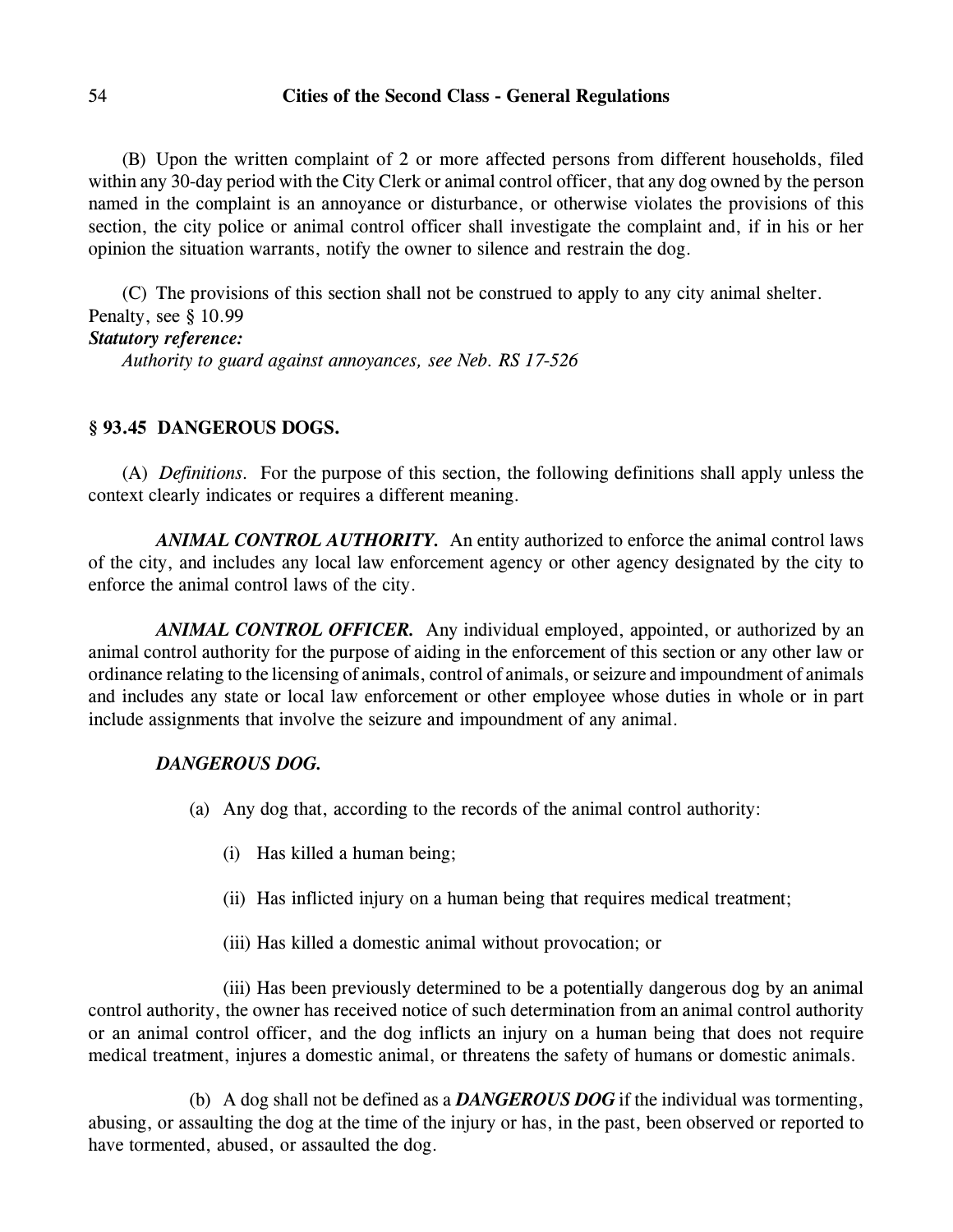#### **Animals** 55

(c) A dog shall not be defined as a *DANGEROUS DOG* if the injury, damage, or threat was sustained by an individual who, at the time, was committing a willful trespass as defined in Neb. RS 20-203, 28-520, or 28-521, was committing any other tort upon the property of the owner of the dog, was tormenting, abusing, or assaulting the dog, or has, in the past, been observed or reported to have tormented, abused, or assaulted the dog, or was committing or attempting to commit a crime.

(d) A dog shall not be defined as a *DANGEROUS DOG* if the dog is a police animal as defined in Neb. RS 28-1008.

*DOMESTIC ANIMAL.* A cat, a dog, or livestock. Livestock includes buffalo, deer, antelope, fowl, and any other animal in any zoo, wildlife park, refuge, wildlife area, or nature center intended to be on exhibit.

*MEDICAL TREATMENT.* Treatment administered by a physician or other licensed health care professional that results in sutures or surgery or treatment for one or more broken bones.

*OWNER.* Any person, firm, corporation, organization, political subdivision, or department possessing, harboring, keeping, or having control or custody of a dog.

# *POTENTIALLY DANGEROUS DOG.*

- (a) Any dog that when unprovoked:
	- (i) Inflicts an injury on a human being that does not require medical treatment; or
	- (ii) Injures a domestic animal; or

(iii) Chases or approaches a person upon streets, sidewalks, or any public grounds in a menacing fashion or apparent attitude of attack.

(b) Any specific dog with a known propensity, tendency, or disposition to attack when unprovoked, to cause injury, or to threaten the safety of humans or domestic animals. (Neb. RS 54-617)

(B) (1) A dangerous dog that has been declared as such shall be spayed or neutered and implanted with a microchip identification number by a licensed veterinarian within 30 days after such declaration. The cost of both procedures is the responsibility of the owner of the dangerous dog. Written proof of both procedures and the microchip identification number shall be provided to the animal control authority after the procedures are completed.

(2) No owner of a dangerous dog shall permit the dog to go beyond the property of the owner unless the dog is restrained securely by a chain or leash.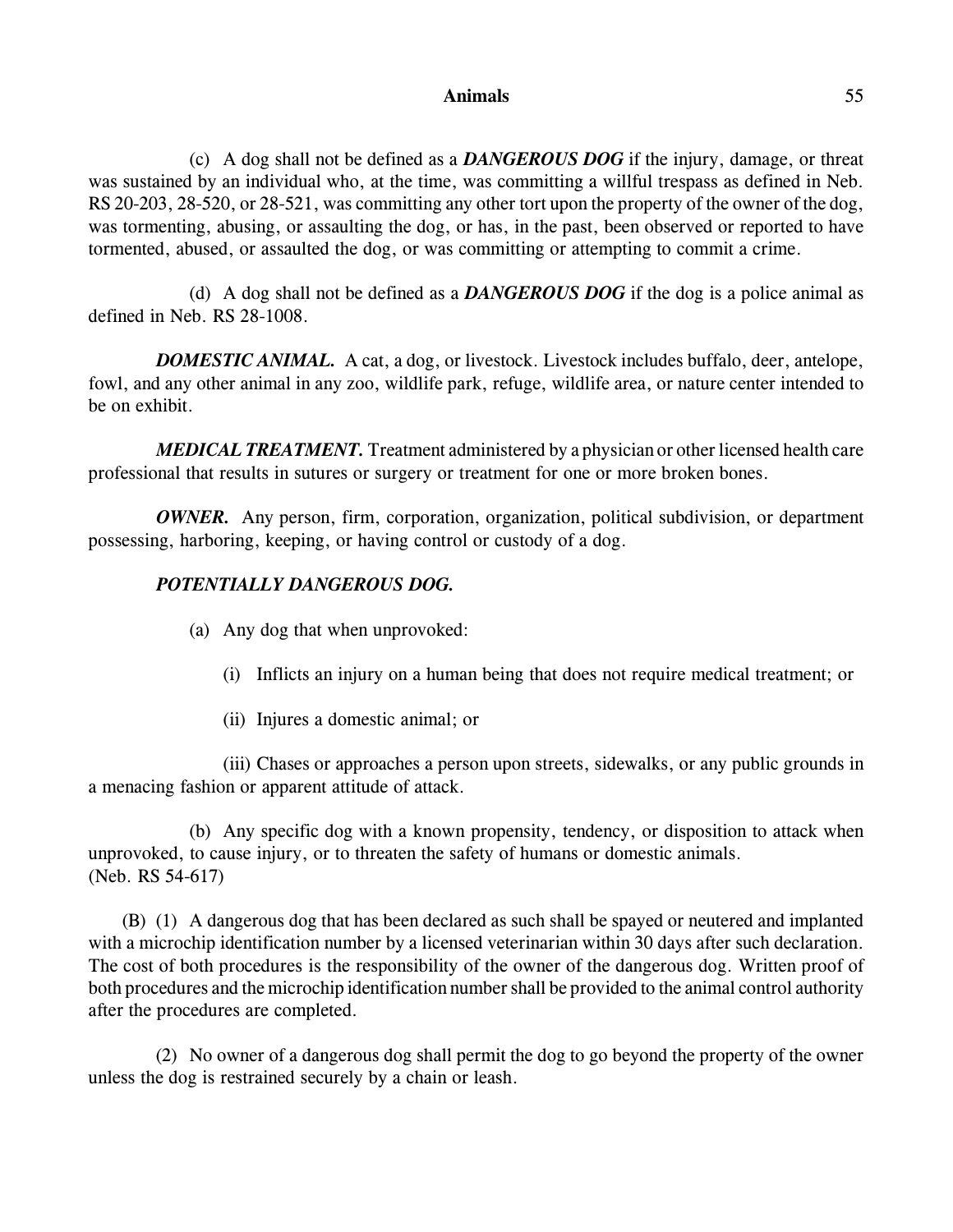(3) Except as provided in division (B)(4) of this section or for a reasonable veterinary purpose, no owner of a dangerous dog shall transport such dog or permit such dog to be transported to another county, city, or village in this state.

(4) An owner of a dangerous dog may transport such dog or permit such dog to be transported to another county, city, or village in this state for the purpose of permanent relocation of the owner if the owner has obtained written permission prior to such relocation from the animal control authority of the county, city, or village in which the owner resides and from the county, city, or village in which the owner will reside. Each animal control authority may grant such permission based upon a reasonable evaluation of both the owner and the dog, including if the owner has complied with the laws of this state and of the county, city, or village in which he or she resides with regard to dangerous dogs after the dog was declared dangerous. An animal control authority shall not grant permission under this section if the county, city, or village has an ordinance or resolution prohibiting the relocation of dangerous dogs. After the permanent relocation, the animal control authority of the county, city, or village in which the owner resides shall monitor the owner and such dog for a period of at least 30 days but not to exceed 90 days to ensure the owner's compliance with the laws of this state and of such county, city, or village with regard to dangerous dogs. Nothing in this division shall permit the rescindment of the declaration of dangerous dog.

(Neb. RS 54-618)

(C) (1) No person, firm, partnership, limited liability company, or corporation shall own, keep, or harbor or allow to be in or on any premises occupied by him, her, or it or under his, her, or its charge or control any dangerous dog without such dog being confined so as to protect the public from injury.

(2) While unattended on the owner's property, a dangerous dog shall be securely confined, in a humane manner, indoors or in a securely enclosed and locked pen or structure suitably designed to prevent the entry of young children and to prevent the dog from escaping. The pen or structure shall have secure sides and a secure top. If the pen or structure has no bottom secured to the sides, the sides shall be embedded into the ground at least one foot. The pen or structure shall also protect the dog from the elements. The pen or structure shall be at least ten feet from any property line of the owner. The owner of a dangerous dog shall post warning signs on the property where the dog is kept that are clearly visible from all areas of public access and that inform persons that a dangerous dog is on the property. Each warning sign shall be no less than ten inches by twelve inches and shall contain the words warning and dangerous animal in high-contrast lettering at least three inches high on a black background. (Neb. RS 54-619)

# (D) *Failure to comply.*

(1) Any dangerous dog may be immediately confiscated by an animal control officer if the owner is in violation of this section. The owner shall be responsible for the reasonable costs incurred by the animal control authority for the care of a dangerous dog confiscated by an animal control officer or for the destruction of any dangerous dog if the action by the animal control authority is pursuant to law and if the owner violated this section. (Neb. RS 54-620)